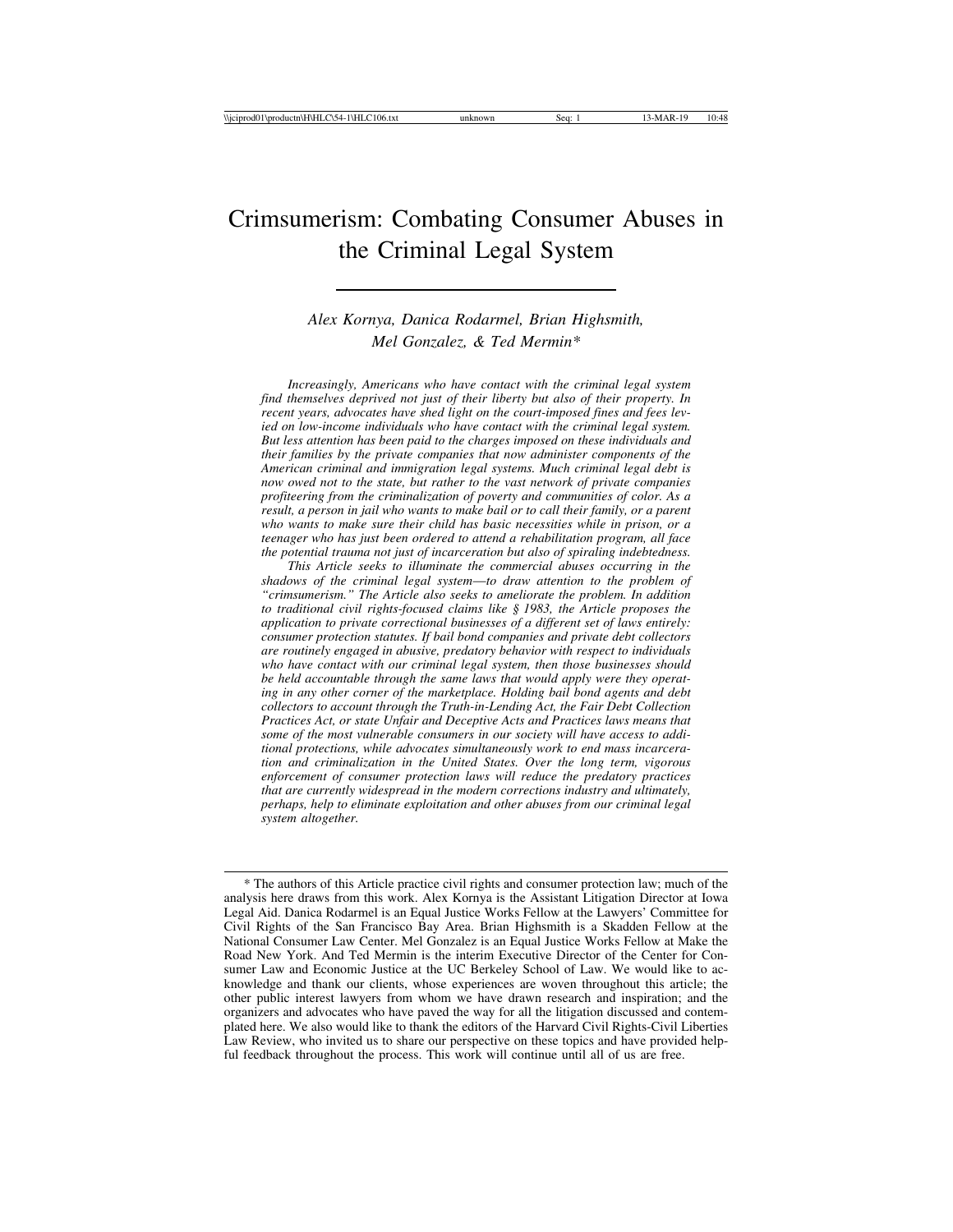| 108 | Harvard Civil Rights-Civil Liberties Law Review                                    | [Vol. $54$ ] |
|-----|------------------------------------------------------------------------------------|--------------|
|     |                                                                                    | 108          |
|     | I. CONSUMER PROTECTION IN THE EFFORT TO END MASS                                   |              |
|     |                                                                                    | 114          |
| П.  | GROUNDING THE FIGHT AGAINST CRIMSUMERISM IN THE                                    |              |
|     | HISTORY OF CONSUMER PROTECTION                                                     | 118          |
| Ш.  | APPLICATION OF CONSUMER PROTECTION LAW TO SPECIFIC                                 |              |
|     | ACTORS IN THE CRIMINAL LEGAL SYSTEM                                                | 123          |
|     | Commercial Bail Bonds<br>$A_{-}$                                                   | 124          |
|     | Existing Oversight is Insufficient<br>1.                                           | 126          |
|     | 2.<br>Viewing the Structure of Commercial Bail Bonds                               |              |
|     | Through a Consumer Protection Lens                                                 | 127          |
|     | 3.<br>Problematic Practices That May Give Rise to                                  |              |
|     | Consumer Protection Solutions                                                      | 129          |
|     | Conduct During Collection<br>$\mathfrak{a}$ .                                      | 130          |
|     | Abusive Contract Provisions and Rate<br>$h$ .                                      |              |
|     |                                                                                    | 130          |
|     | Middleman Issues<br>$\mathcal{C}$ .                                                | 131          |
|     | d.                                                                                 | 131          |
|     | Application of Specific Consumer Protection Law<br>4.                              |              |
|     | Claims to Commercial Bail Bond Transactions                                        | 133          |
|     | Fair Debt Collection Practices Act & State<br>$\mathfrak{a}$ .                     |              |
|     |                                                                                    | 133          |
|     | <b>Unfair and Deceptive Acts and Practices</b><br>b.                               |              |
|     | $Statistics \ldots \ldots \ldots \ldots \ldots \ldots \ldots \ldots \ldots \ldots$ | 135          |
|     | $\mathcal{C}$ .                                                                    | 137          |
|     | UCC and State Mortgage Foreclosure Law<br>$d$ .                                    | 138          |
|     | B <sub>1</sub><br>Private Debt Collection Contractors                              | 140          |
|     | $\mathcal{C}$<br>Criminal Legal Debt, Disparate Impact, and the Equal              |              |
|     |                                                                                    | 144          |
|     | Governmental Collection of Fines and Fees<br>D.                                    | 147          |
|     | 1.                                                                                 | 147          |
|     | 2.<br>Debtor's Exemptions                                                          | 151          |
|     |                                                                                    | 153          |

#### **INTRODUCTION**

For years, suffering from undiagnosed schizophrenia, Jerald Barker cycled in and out of juvenile detention facilities in California and, eventually, jail. Because of his mental illness, his family's poverty, and law enforcement strategies that target young men of color like him, Jerald was punished. But he was not the only one in his family who was punished: his mother, Joceline, was saddled with various financial obligations resulting from her son's troubles with the law. First came her son's fines and fees—monetary sanctions, plus user fees to cover the costs of punishment and process. Then, she bore the long-term costs of commercial bail debt. Each time her son was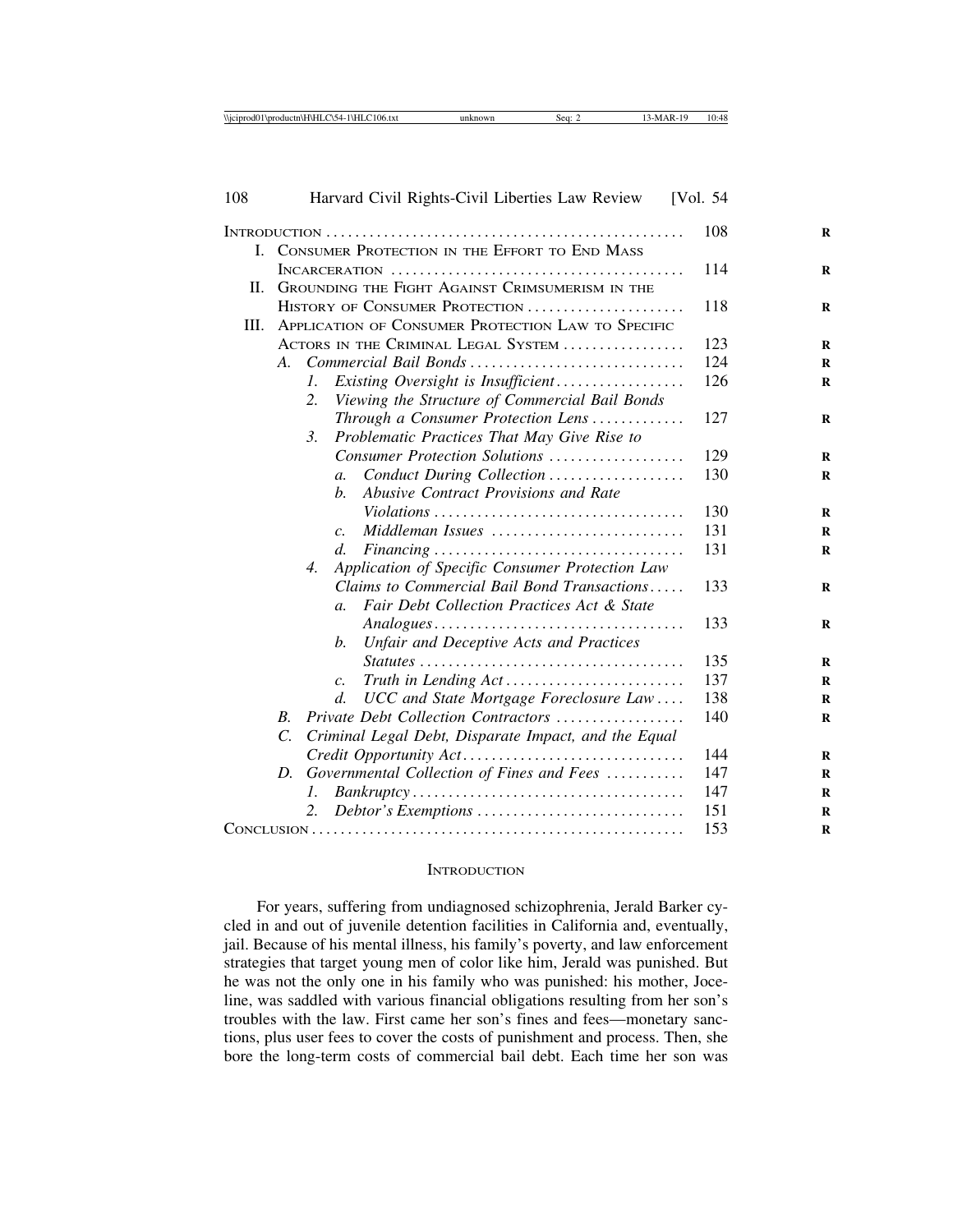arrested and placed in a crowded cage, he would begin to hallucinate. Concerned for her son's safety, she bailed him out at least three times. Because she could never have hoped to afford the astronomically high bail amounts set by the court, she relied on commercial bail bond companies each time. These for-profit bail bond companies encouraged her to cosign contracts without a clear understanding of her obligations under them or an opportunity to negotiate the terms, and without the disclosures routinely expected for consumers cosigning contracts and entering credit agreements. Although Jerald was finally diagnosed and referred to mental health court, Ms. Barker is still paying off her son's bail bond debt—years and thousands of dollars in payments later.<sup>1</sup>

In New Orleans in June 2016, Ronald Egana was arrested, and did not have the cash to post the \$26,000 bail set by the judge.<sup>2</sup> With his mother and a friend as guarantors, Mr. Egana entered into a contract with Blair's Bail Bonds: in exchange for Blair's providing a surety to get him out of jail, Mr. Egana would pay the company a premium of twelve percent of the bail amount, to be advanced on loan and paid back in installments.3 Unaware that the contract required them to pay a host of nonrefundable and hidden fees including daily fees for an ankle monitor required not by any court, but rather by the bail company—Mr. Egana and his loved ones ended up paying over \$6,000, far beyond the \$3,275 bail bond fee the company had said it would charge.4 Even then, when Mr. Egana could not make another payment, a bounty hunter intercepted him at work. Although Mr. Egana's mother emptied her savings account to make the required payment, a bounty hunter took him to jail, claiming he had not paid what he owed.<sup>5</sup>

A thousand miles to the north, in Des Moines, Iowa, Valencia Cason awakened at 3 a.m. to pounding on her door.6 Standing outside her home with two other men was a bail bondsman named "Texas Jim."7 The trio demanded that Ms. Cason, a young single mother, turn over the keys to her vehicle, which she had used as collateral for a bail bond for the father of her child.8 Because Ms. Cason had not been able to pay the entire \$1,000 bond premium upfront, Texas Jim had created a handwritten agreement requiring that she pay the balance in installments.9 Now, a few days after a missed payment, he had come to collect. Intimidated, Ms. Cason did as he asked,

<sup>9</sup> *Id.*

<sup>1</sup> These individuals were represented by one of the authors of this article; their names have been changed to protect client privacy. <sup>2</sup> *See* Complaint at \*1–2, \*9, Egana v. Blair's Bail Bonds, Inc., No. 17-5899, 2018 WL

<sup>2463210 (</sup>E.D. La. June 1, 2018). <sup>3</sup> *Id.*

<sup>4</sup> *Id.* <sup>5</sup> *Id.*

<sup>6</sup> *See* Complaint at 2, Cason v. 1 Bail Bonds, No. CVCV053198 (Iowa Dist. Ct. for Polk Cty. Mar. 10, 2017). <sup>7</sup> *Id*. <sup>8</sup> *Id.*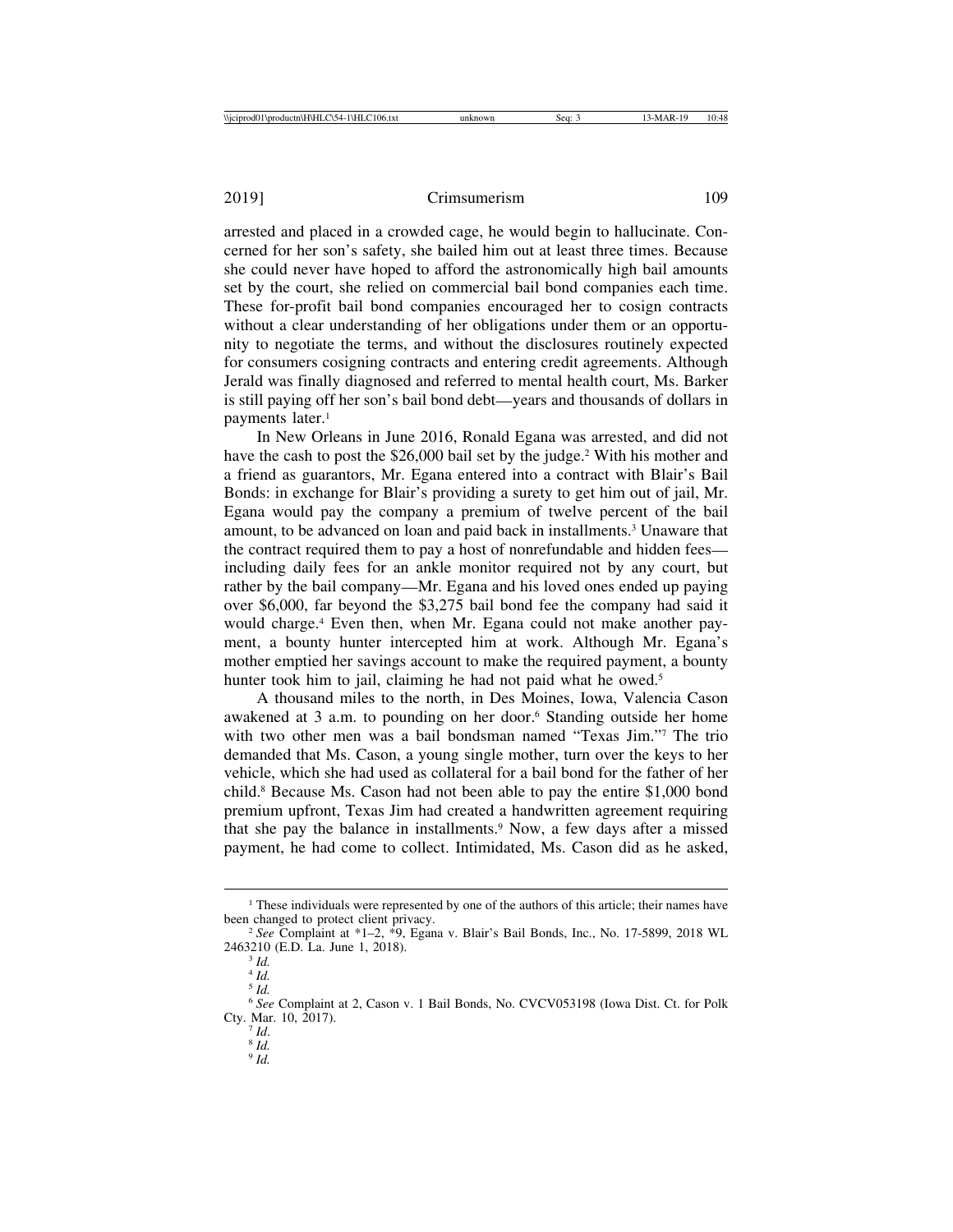losing her only method of transportation in a city where a car is a basic necessity.10

These stories are not unique. Increasingly, Americans who have contact with the criminal legal system find themselves deprived not just of their liberty but also of their property.<sup>11</sup> The criminal legal system has come to depend financially on fines and fees imposed on those who are arrested and imprisoned.12 As the U.S. Department of Justice's investigation into the Ferguson Police Department<sup>13</sup> made clear, the "user-funded" or "pay-to-play" model of criminal justice has devolved into a debilitating system of taxation for public services imposed on those least able to afford it.14 Criminal legal system debt, including obligations related to commercial bail bonds and other products offered by the contemporary corrections industry, today represents a significant source of debt in low-income communities and communities of color. The result is a pernicious cycle of poverty and indebtedness that can deepen exposure to the criminal legal system, impede successful

<sup>12</sup> See Laura I. Appleman, *Nickel and Dimed into Incarceration: Cash-Register Justice in the Criminal Justice System, 57 B.C. L. Rev. 1483, 1483 (2016).* 

<sup>&</sup>lt;sup>10</sup> *Id.* 11 Among other trends, this article will discuss various forms of financial obligations imposed, as a result of people's interactions with the criminal legal system, by public and private actors on families who lack the resources to pay. Previous scholarship on criminal legal debt has focused on fines and fees imposed by (and owed to) courts or other government entities. *See, e.g.*, Neil L. Sobol, *Fighting Fines & Fees: Borrowing from Consumer Law to Combat Criminal Justice Debt Abuses*, 88 U. COLO. L. REV. 841 (2017); *Confronting Criminal Justice Debt: The Urgent Need for Comprehensive Reform*, NAT'L CONSUMER L. CTR. & CRIM. JUST. POL'Y PROGRAM AT HARVARD L. SCH. (Sept. 2016), http://www.nclc.org/images/pdf/criminal-justice/confronting-criminal-justice-debt-1.pdf, *archived at https://perma.cc/V736-LSG5*.

<sup>&</sup>lt;sup>13</sup> See Investigation of the Ferguson Police Department, U.S. DEPT. OF JUSTICE, CIVIL RIGHTS DIV. (Mar. 4, 2015), https://www.justice.gov/sites/default/files/opa/press-releases/attachments/2015/03/04/ferguson\_police\_department\_report.pdf, *archived at* https://perma.cc/

<sup>&</sup>lt;sup>14</sup> According to the Bureau of Justice Statistics (BJS), the annual cost of mass incarceration in the United States is \$81 billion. But that figure only captures the cost of operating prisons, jails, probation and parole. In a 2017 report, the Prison Policy Initiative found, after factoring in the costs of policing, court costs, and criminal justice related costs paid by families, that mass incarceration costs state and federal governments and American families \$100 billion more each year than the BJS numbers suggest. This brings the estimated cost of our mass-criminalization crisis to over \$180 billion dollars a year. *See* Peter Wagner and Bernadette Rabuy, *Following the Money of Mass Incarceration*, PRISON POLICY INITIATIVE (Jan. 25, 2017), https://www.prisonpolicy.org/reports/money.html, *archived at* https://perma.cc/3Z7Z-5LUE. The human costs, furthermore, are particularly acute for low-income people of color, who are far more likely to be subjected, at every step in the criminal legal process, to interactions where these debts are incurred, and also tend to have more limited opportunities to resolve them. *See, e.g.*, AM. CIVIL LIBERTIES UNION, WRITTEN STATEMENT BEFORE THE U.S. COMMISSION ON CIVIL RIGHTS, HEARING ON MUNICIPAL POLICING AND COURTS: A SEARCH FOR JUSTICE OR A QUEST FOR REVENUE 2 (Mar. 18, 2016), *available at* https://www.aclu.org/ sites/default/files/field\_document/aclu\_statement\_usccr\_03182016\_municipal\_courts\_and\_pol ice\_choudhury.pdf, *archived at* https://perma.cc/CSN2-XY2M (describing how practices concerning court debt are "racially-skewed due to the dual impact of racial disparities in the criminal justice system and the racial wealth gap").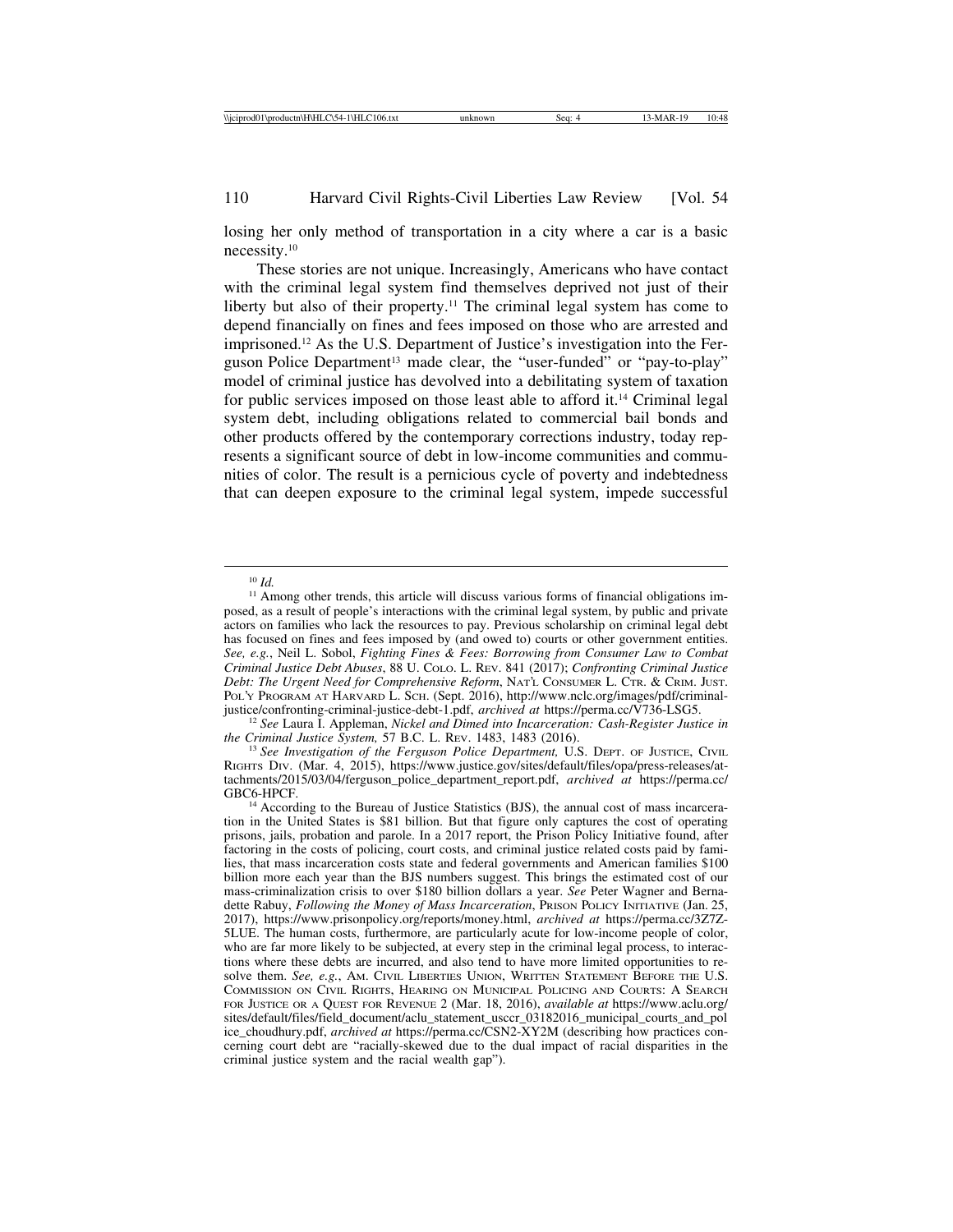reentry, and cause spiraling harms for individuals, their families, and their communities.15

But the imposition of court-imposed financial penalties is only part of the story.16 Today, this criminal legal system debt is owed not only to the state, but also to a vast network of private companies profiteering from the criminalization of poverty and communities of color.17 The debt stems from charges imposed throughout a person's contact with the criminal legal system—from onerous loans advanced by bail bond companies to those who have just been arrested, to heavy fees levied by private probation companies on those who have been fortunate enough to be released. As a result, people in jail who want to call their families, or parents who want to make sure their children have basic necessities while in prison, or teenagers who have just been court-ordered to attend a rehabilitation program, all face the potential trauma not just of incarceration but also of spiraling indebtedness.18

These individuals, and their loved ones, are all engaging in commercial transactions that transpire in the shadow of criminal law. From supervisory monitoring<sup>19</sup> to prison services<sup>20</sup> to court-ordered rehabilitation programs,<sup>21</sup> the American corrections industry offers—indeed, frequently imposes—a range of high-cost services to low-income consumers facing extreme pres-

<sup>17</sup> See Brian Highsmith, *Criminal Justice Debt: Consumer Debt Advice from NCLC*, NAT'L CONSUMER L. CTR. (June 29, 2018), https://library.nclc.org/criminal-justice-debt-consumer-debt-advice-nclc, archived at https://perma.cc/Z7EB-FZK8.

<sup>18</sup> It should be noted that these charges—like the other consequences of incarceration are not distributed evenly. Just as mass incarceration itself continues to operate as a sorting mechanism to disadvantage people of color and the poor, so too the collateral consequences of incarceration differentially impact those communities. *See, e.g.*, Saneta deVuono-powell et al., *Who Pays? The True Cost of Incarceration on Families,* ELLA BAKER CENTER, FORWARD TO-GETHER & RESEARCH ACTION DESIGN (2015), https://ellabakercenter.org/sites/default/files/ downloads/who-pays.pdf, *archived at* https://perma.cc/UE3E-GSZU. And those consequences are remarkably numerous and varied. The National Inventory of the Collateral Consequences of Conviction currently contains 46,990 entries of different provisions of the law throughout the country that include some kind of collateral consequence as the result of a conviction. *See National Inventory of the Collateral Consequences of Conviction*, JUST. CTR., THE COUNCIL OF ST. Gov'rs, https://niccc.csgjusticecenter.org/, *archived at https://perma.cc/329R-EBJM.* 

pact-offender-funded-private-probation-poor, *archived at* https://perma.cc/JQ7B-ZBCM. <sup>20</sup> *See* Drew Kukorowski, et al., *Please Deposit All of Your Money: Kickbacks, Rates, and Hidden Fees in the Jail Phone Industry*, PRISON POL'Y INITIATIVE 2 (May 8, 2013), https://<br>static.prisonpolicy.org/phones/please\_deposit.pdf, *archived at* https://perma.cc/N9RL-6MGQ.

<sup>21</sup> See Caroline Isaacs, *Community Cages: Profitizing Community Corrections and Alternatives to Incarceration,* AMERICAN FRIENDS SERV. COMM. 3 (August 2016), https://www.pri vateci.org/reports\_files/Profitizing%20community%20corrections%20and%20alternatives%20 to%20incarceration.pdf, *archived at* https://perma.cc/P2UC-46DG.

<sup>&</sup>lt;sup>15</sup> *See* Sobol, *supra* note 11; *Confronting Criminal Justice Debt*, *supra* note 11.<br><sup>16</sup> Conceptually, criminal legal debt can be divided into four categories: (1) money

charged by, collected by, and paid solely to the government, as with certain court fines and fees; (2) money charged by and paid to the government, but collected by a private contractor that takes a percentage, as with other fines and fees; (3) money charged, collected by and paid to government contractors, such as private probation companies; and (4) money charged, collected by, and paid to non-contracted private companies, such as bail bond companies.

<sup>&</sup>lt;sup>19</sup> See "Set up to Fail": The Impact of Offender-Funded Private Probation on the Poor, HUMAN RIGHTS WATCH (Feb. 20, 2018), https://www.hrw.org/report/2018/02/20/set-fail/im-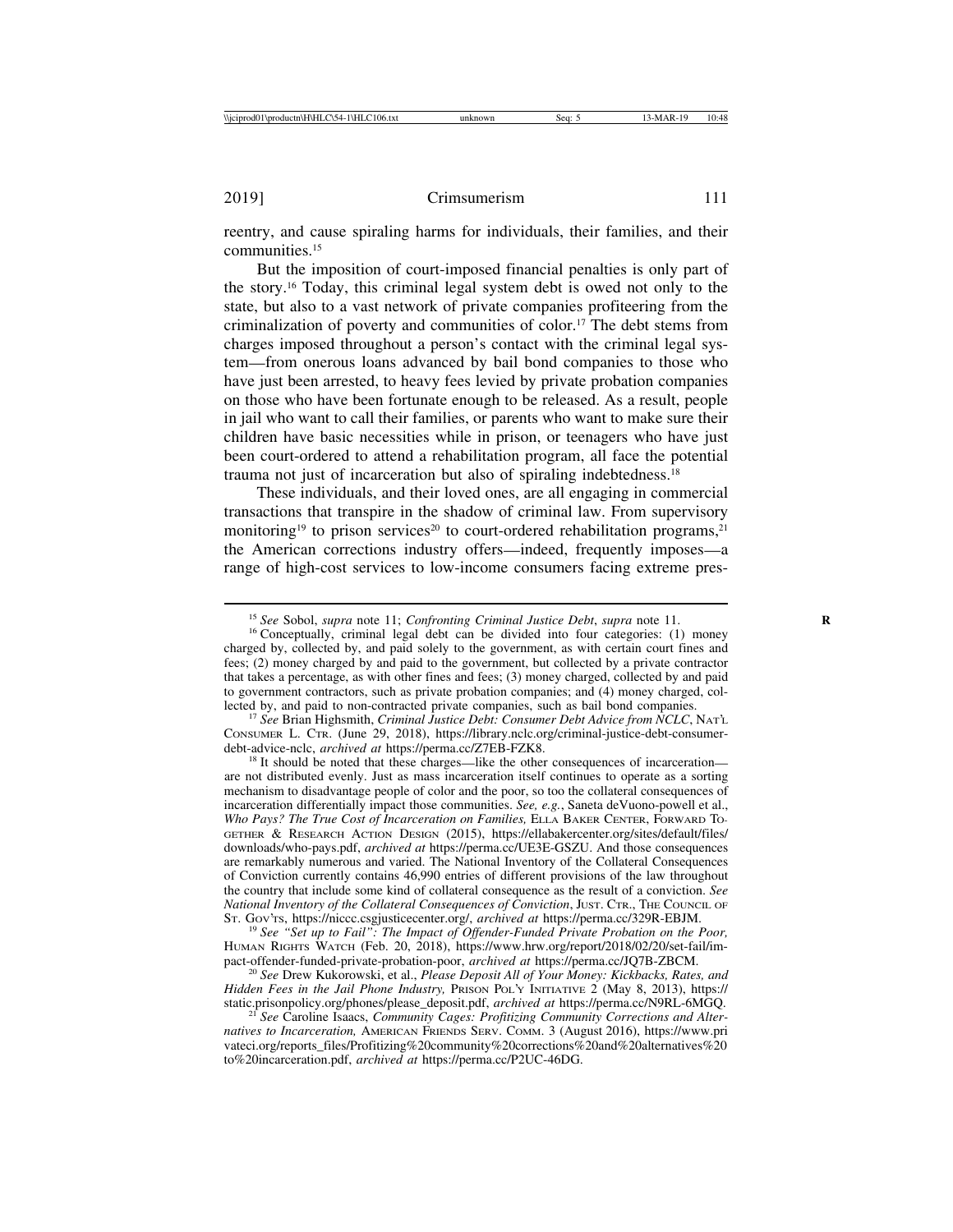sures and limited choices. Further, states and local governments have increasingly offloaded core functions of their criminal legal systems traditionally public services—onto private corporations operating to maximize profit for their shareholders.<sup>22</sup> The companies offering these "services" have worked with state and local governments to commercialize nearly every segment of our modern punishment continuum. Individuals and families who have contact<sup>23</sup> with the legal system are also, increasingly, unwitting consumers of goods and services, from prison commissary to bail bonds, from telephone and video-calling services to debit release cards. They are involuntary consumers—but consumers nonetheless. This is "crimsumerism": the coerced consumption of punishment that is increasingly inherent in the American criminal legal system.<sup>24</sup>

The forced consumption of goods and services by people who have been impacted by the criminal legal system presents a host of issues—including consumer issues—that extend well beyond simply incurring debt. What if, as a condition of enrolling in an ankle monitoring program, an individual is compelled to sign a contract in which he "agrees" to a list of unreasonable fees and to forfeiting privacy rights? What if the food provided by a private food vendor is inadequate, unhealthy, or dangerous? What if phone calls made by incarcerated people keep dropping but the company keeps collecting fees? What if private debt collectors of unpaid court fees harass debtors and their families? What if commercial bail companies discriminate on the basis of race when deciding whom to provide services to and how much to charge? What recourse exists when, as has occurred with the money bail system, the underlying contractual terms common to an entire private

<sup>22</sup> *See generally Private Companies Profit from Almost Every Function of America's Criminal Justice System*, IN THE PUBLIC INTEREST (Jan. 20, 2016), https://www.inthepublicinterest.org/private-companies-profit-from-almost-every, *archived at* https://perma.cc/3Z4P-

 $23$  Throughout this Article, the authors use several terms that differ slightly from convention—referring, for example, to people who "have contact" (or "interactions") with the "criminal legal system." This phrasing is mainly intended to capture the full range of these systems and interactions, from policing to arrest to incarceration to supervision. It is also intended to recognize the reality that people in and from certain communities are more likely to have such interactions not because of anything they, uniquely, have done—but rather as the result of differential treatment by law enforcement and our legal system. The more inclusive terminology further recognizes that these costs are imposed not just on the people who are themselves arrested or convicted—as typically is the case with fines and fees—but often di-

<sup>&</sup>lt;sup>4</sup> This term is intended to be subversive and to elicit a call to arms to develop tools at the intersection of consumer protection and criminal law. The desire to develop a term for this intersection is based in the principle that in order for something to die, it must first be named, identified and "birthed." In proposing the term "crimsumerism," the authors note the particular usefulness of "crimmigration" to describe the intersection of criminal law and immigration. See CÉSAR CUAUHTÉMOC GARCÍA HERNÁNDEZ, CRIMMIGRATION LAW (2015). Additionally, while we think there is power in the naming of this particular intersection and concept, the authors do not support the labeling of individuals as "crimsumers," just as "crimmigrant" is not used in the realm of crimmigration.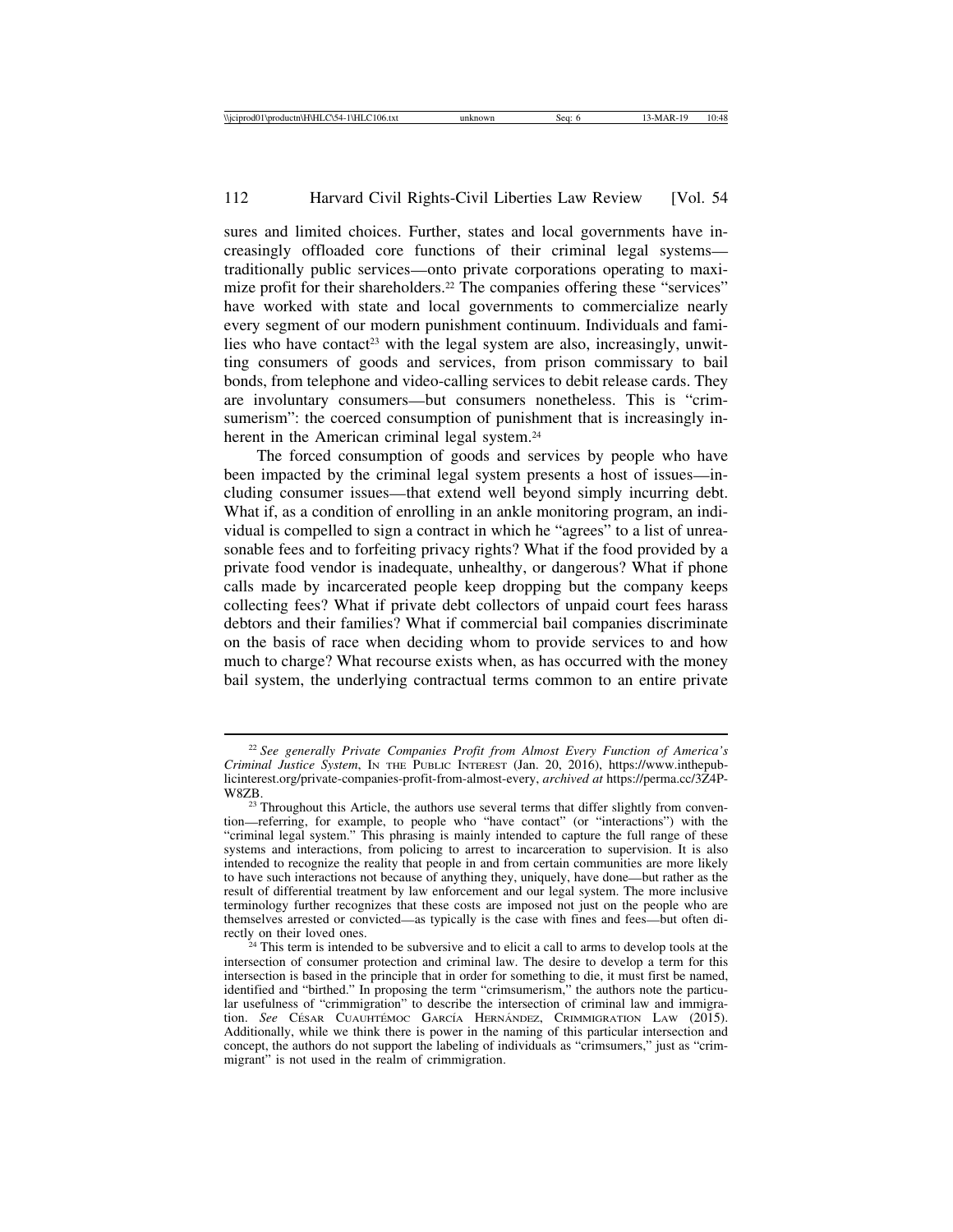industry are in many cases unconscionable?25 And more broadly, what can be done to mitigate the harmful effects<sup>26</sup> of the widespread practice of imposing debt on people with criminal legal system contact—debt that these people simply cannot afford, and that may even increase the likelihood of recidivism?27

The consumer abuses described in this Article all arise in the context of the criminal legal system. To the extent that they have been addressed through litigation, the cases have primarily comprised constitutional, civil rights-focused claims and remedies like § 1983.28 While these abuses—onerous and unaffordable debts, extensions of credit on unfair terms, harmful collection practices, and other deceptive and problematic conduct—are undeniably civil rights issues, they are also *consumer protection* issues. Consumer protection law exists, after all, to ensure justice and fairness in the marketplace, and to help correct vast inequalities in bargaining power, wherever that market may be.

It is difficult to imagine a situation where consumer protections are more important than in the criminal legal context, where the power of the state can be leveraged by private companies to create onerous terms of service that individuals and their desperate families are compelled to accept. In examining these situations, it is crucial to highlight the extreme implications of any criminal legal system contact on individuals' health and safety, on their families' finances, and on the host of collateral consequences that often result from being involved in the legal system. All of these combine to create a perfect storm of desperation, leading individuals who are subject to "crimsumerism" to be willing to sign nearly any agreement put in front of them. Consumers like Ms. Baker, Mr. Egana, and Ms. Cason enter into contracts for bail and other products at what is likely to be one of the most stressful, traumatic, and confusing times of their lives—a dynamic the corrections industry understands well and uses to its advantage.

Part II of this Article will briefly discuss how consumer protection law may be a vital part of the dismantling of the carceral state. Part III will

<sup>&</sup>lt;sup>25</sup> For a discussion of the unconscionability of commercial bail contracts in California, which are similar to contracts commonly found nationally, *see* Mel Gonzalez, *Consumer Protection for Criminal Defendants: Regulating Commercial Bail in California*, 106 CALIF. L. REV. 1379, 1416 (2018).<br><sup>26</sup> See generally Confronting Criminal Justice Debt, supra note 11.

<sup>&</sup>lt;sup>27</sup> See generally Alexandra Shookhoff et al., *The Unintended Sentence of Criminal Justice Debt*, 24 FED. SENTENCING REPORTER 62 (2011).

<sup>&</sup>lt;sup>28</sup> See, e.g., Leatherwood v. Rios, 705 Fed. Appx. 735, 738 (10th Cir. 2017) (addressing argument that plaintiff's constitutional rights had been violated because he had to pay higher prices for a lesser selection of items, compared to similarly situated inmates); McGuire v. Ameritech Servs., 253 F. Supp. 2d 988, 999 (S.D. Ohio 2003) (discussing claim that telecommunication companies had conspired to create exclusive contracts for inmate telephone service, in violation of plaintiffs' constitutional rights); Complaint at 2, Edwards v. Red Hills Cmty. Probation LLC, 1:15-cv-00067-LJA (M.D. Ga. Apr. 10, 2015) (alleging that a private probation company had a longstanding practice of detaining indigent probationers to coerce immediate payment of city court fines and probation supervision fees).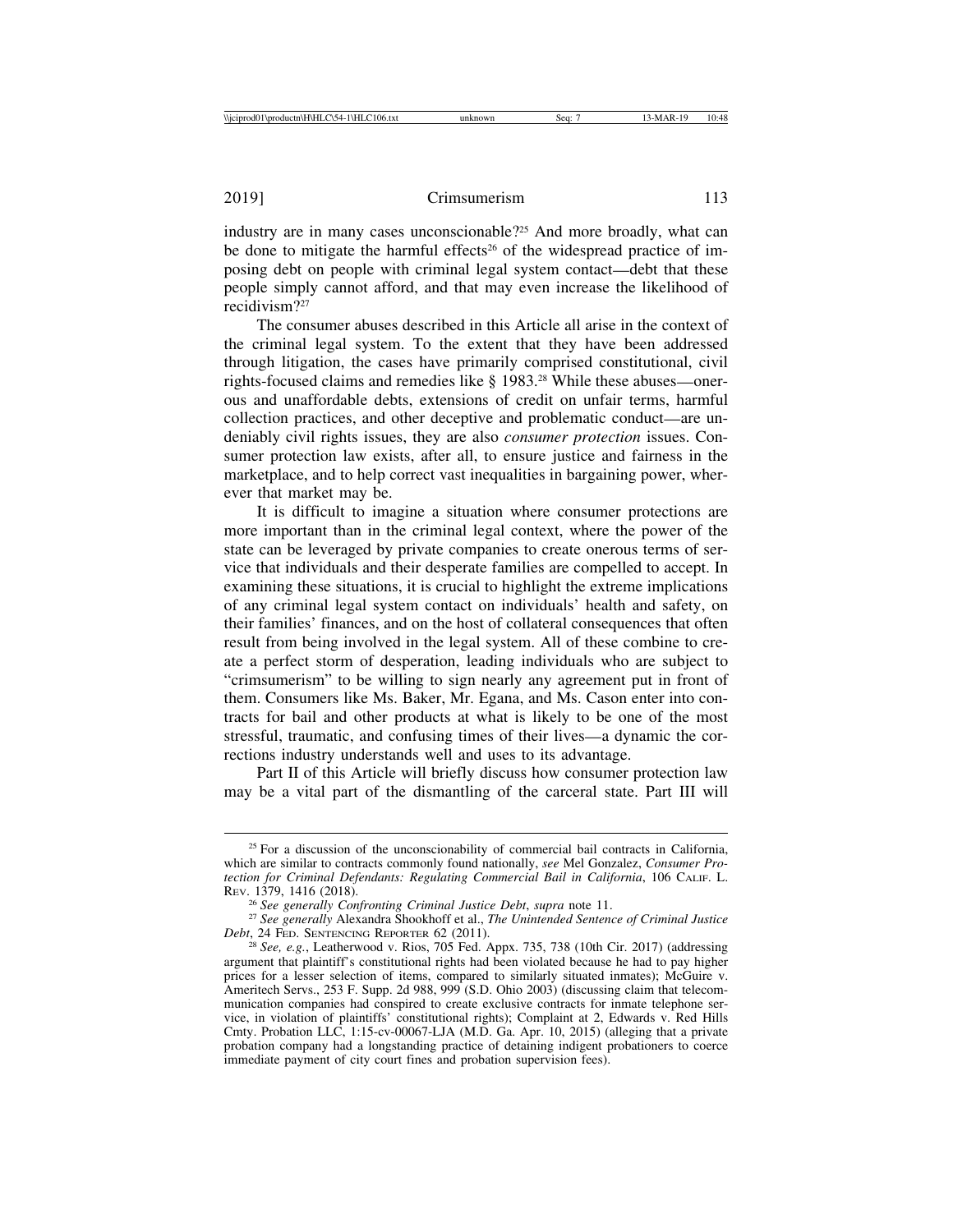briefly discuss the development of consumer protection law throughout the twentieth century and how that history suggests an expansive application of consumer protection principles to today's landscape of crimsumerism. Finally, Part IV explores creative applications of existing consumer protection law to commercial bail bondsmen, private debt collection contractors collecting criminal legal system debt for the state, discrimination based on protected class or source of income, and government collection of fines and fees.

I. CONSUMER PROTECTION IN THE EFFORT TO END MASS INCARCERATION

The term "mass incarceration" was first used in the study of punishment and society in the 1990s and early 2000s to describe the explosion in the rate of imprisonment that began in the United States in the 1970s.29 The term and concept gained wider attention with Michelle Alexander's book *The New Jim Crow*, which outlines how the U.S. criminal legal system functions as a system of racial control.<sup>30</sup> Even 10 years ago, the term mass incarceration was not widely used, but now it is both a well-known fact and a key issue for politicians of both parties.<sup>31</sup> However, even as the push to end mass incarceration accelerates, private industry has partnered with government to profit from the contemporary carceral state—and now is invested in fighting reform or changing its business model to adapt to a "reformed" criminal legal system in order to continue reaping profits from the same captive market.32

The scale of private industry's involvement within the contemporary criminal legal system is staggering. A recent report by The Urban Justice Center's Corrections Accountability Project identifies more than 3,100 corporations that directly profit from mass incarceration, most frequently by contracting with government entities at the local, state, and federal levels.33 But industry investment extends beyond this universe: it also includes numerous private criminal legal system actors who do not directly contract with the government but nevertheless are invested in the status quo of mass human caging and supervision. This broader landscape includes industries like the bail bond industry,<sup>34</sup> as well as related services like GPS monitoring

<sup>&</sup>lt;sup>29</sup> JONATHAN SIMON, MASS INCARCERATION ON TRIAL 3 (2014).<br><sup>30</sup> *See generally* MICHELLE ALEXANDER, THE NEW JIM CROW (2010). <sup>31</sup> Clare Foran, *What Can the U.S. Do About Mass Incarceration?*, THE ATLANTIC, Apr. 28, 2016, *available at* https://www.theatlantic.com/politics/archive/2016/04/ending-mass-in-

<sup>&</sup>lt;sup>32</sup> See Isaacs, *supra* note 21, at 12.<br><sup>33</sup> Corrections and Accountability Project, *The Prison Industrial Complex: Mapping Private Sector Players*, CORRECTIONS ACCOUNTABILITY PROJECT AT THE URBAN JUSTICE CTR. 1 (2018), https://static1.squarespace.com/static/58e127cb1b10e31ed45b20f4/t/5ade0281f950b7  $ab293c86a6/1524499083424/The+Prison+Industrial+Complex+++Mapping+Private+Sec  
tor+Players+%28April+2018%29.pdf, *archived at https://perm.acc/TZL5-SSGH*.$ 

<sup>&</sup>lt;sup>34</sup> A report issued by the ACLU and Color of Change estimates the number of bail bonds agents nationally to be as many as 25,000. *Selling Off Our Freedom: How Insurance Corpora-*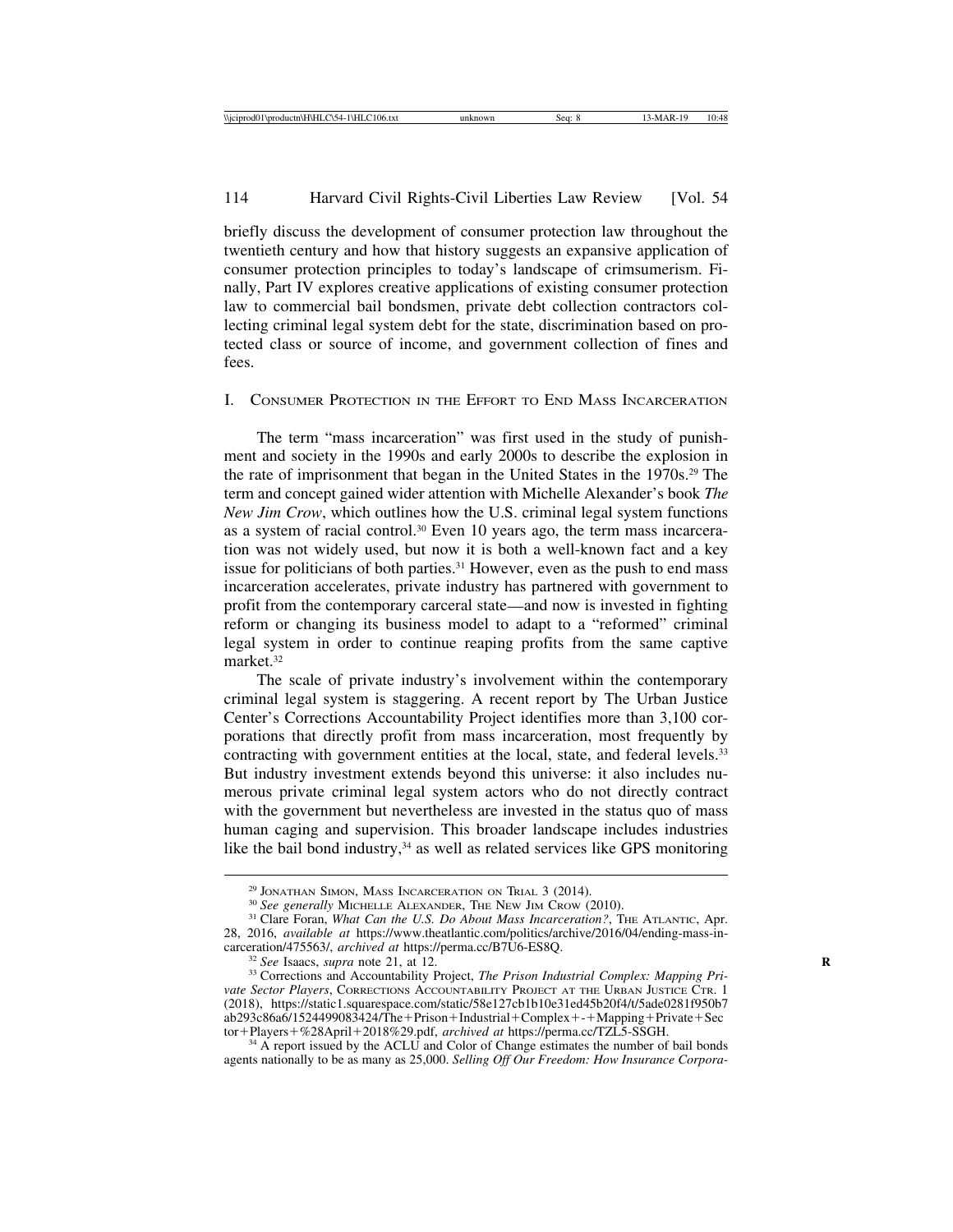services provided to bail bond sureties by intermediary companies. Even more broadly, it also includes companies that use the threat of criminal sanction to enforce civil debts—from creditors using arrest warrants issued in post-judgment proceedings to coerce payment of consumer debts,<sup>35</sup> to rentto-own companies pursuing theft charges against delinquent borrowers.<sup>36</sup>

Where reforms threaten these revenue streams, predatory industry actors will not simply disappear—they will devote their resources first to resisting the policy changes, and then (where that fails) adapt their business models to extract wealth within the new system. Prison privatization provides a compelling case study of this dynamic. Researchers have documented that the largest private prison companies both lobbied against statelevel sentencing reforms that would reduce prison populations, and then moved to adapt to the shifting penal landscape by aggressively investing in "alternatives to incarceration" like privately-run halfway houses and supervision services.37 Indeed, the commercial bail bond industry has already made moves to expand and transform in light of ongoing reform efforts.<sup>38</sup>

As an evolving criminal legal system increasingly operates through private commercial actors—whose financial incentives often directly conflict with the policy goals of reducing crime and incarceration—this Article proposes a new focus on a body of rights that has been developed precisely in the context of private commercial transactions: consumer protection law. The Article explores the application of consumer protection law in these new

*tions Have Taken over Our Bail System*, COLOR OF CHANGE AND THE AM. CIVIL LIBERTIES UNION 9 (2017), https://www.aclu.org/report/selling-our-freedom-how-insurance-corporationshave-taken-over-our-bail-system, *archived at* https://perma.cc/Y3UV-FL6C. <sup>35</sup> *See generally* AM. CIVIL LIBERTIES UNION, A POUND OF FLESH: THE CRIMINALIZATION

OF PRIVATE DEBT (2018).

<sup>36</sup> For example, a months-long investigation by *The Texas Tribune* and *NerdWallet* found rent-to-own companies have pressed charges against thousands of customers at police departments in Texas and in other states. In a single medium-sized county in central Texas, at least six rent-to-own companies pressed charges against more than 400 customers in the past three and a half years. *See* Jay Root & Shannon Najmabadi, *How Renting Furniture in Texas Can Land You in Jail*, TEXAS TRIBUNE, Oct. 27, 2017, https://www.texastribune.org/2017/10/27/ texas-missing-payments-rental-furniture-can-land-you-jail/, *archived at* https://perma.cc/9FJ4-

TKKH. <sup>37</sup> *See, e.g.*, Isaacs, *supra* note 21 (noting that large private prison conglomerates responded to sentencing reform by "rebranding and expanding into subcontracted prisoner health care, forensic mental health treatment, and other 'alternative' programming"). <sup>38</sup> *See, e.g.*, Gonzalez, *supra* note 25, at 1435 (describing the bail industry's efforts to

expand into adjacent criminal system markets such as electronic supervision, parole, and other forms of conditional supervision for which pretrial bail serves as a model); *see also* Shadd Maruna et al., *Putting a Price on Prisoner Release: The History of Bail and a Possible Future of Parole*, 14 PUNISHMENT & SOC'Y 315, 325 (2012). Importantly, bail reform litigation has predominantly focused on eliminating standard bail schedules and money bail for low-level, nonviolent offenses, generally by way of substituting risk-assessment tools and supervised pretrial release for cash bail. *See generally* Wendy Calaway & Jennifer Kinsley, *Rethinking Bail Reform*, 52 U. RICH. L. REV. 795 (2018). These remedies would significantly curtail the use of money bail while also likely substantially increasing the number of individuals under some form of supervision. Though these efforts may eliminate money and debt from the pretrial process, a more wholesale reevaluation of pretrial supervision is necessary to prevent new and expanded interactions with accused individuals.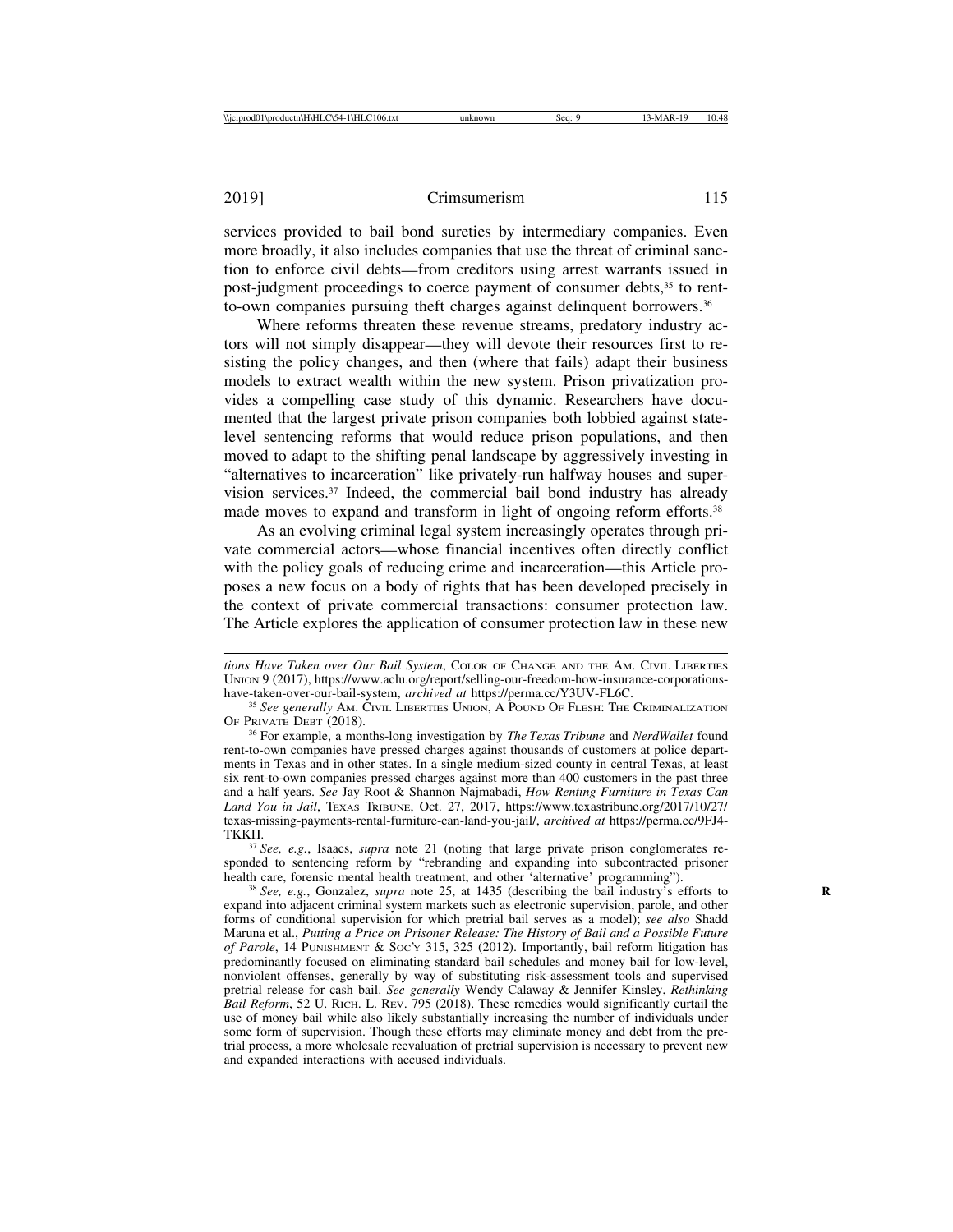contexts, with an eye toward ameliorating (among other things) consumer abuses resulting from the ongoing transition toward widespread private provisioning of criminal legal system functions. Early experience demonstrates that this approach can be effective where traditional approaches for protecting individuals within the criminal legal system are unavailable.39 Over the longer term, it may expand public perception of which protections are—or should be—available to begin with.

A consumer protection approach may also serve to supplement other criminal legal system reform strategies—or even as a strategic alternative to pursue, incrementally, when political conditions for the larger changes that true justice requires are inauspicious. Consumer-focused regulation and litigation can help mitigate some of the worst abuses while advocates work to achieve broader-reaching, systemic reform. Further, some of the legislative and court "reforms" that policymakers have recently considered or implemented might actually have the effect of *increasing* the number of individuals under some form of supervision.40 As pretrial services become privatized and as states contract with for-profit companies to provide supervision, including even after partial completion of sentences,<sup>41</sup> consumer protection law can provide useful tools for protecting individuals subject to these expanded networks.

On a more basic level, though, consumer protection law opens up a new way of approaching these issues—from a public policy as well as a litigation perspective. In contemporary discourse, positing incarcerated individuals and their families as consumers—worthy of respect and dignity—is itself something of a revolutionary act. From that change of perspective stems the insistence that these consumers merit the protections due all other consumers. Why should the bail bond company that fails to disclose the interest rate

<sup>&</sup>lt;sup>39</sup> It should be noted that some rights traditionally understood within the context of the individual's relationship to the state have carried through as the criminal legal system has evolved. For example, § 1983 claims seem to be as available in the context of private prisons as within public prisons, perhaps even more so as a result of the Prison Litigation Reform Act and its state level analogues, which have drastically complicated litigation on behalf of incarcerated people in the public prison context. *See* Alexander Volokh, *Keynote Article: The Modest Effect of* Minneci v. Pollard *on Inmate Litigants, Symposium: Inside America's Criminal Justice System: The Supreme Court on the Rights of the Accused and the Incarcerated*, 46 AKRON L. REV. 287, 295 (2013). Moreover, state tort law may similarly be more effective for incarcerated people in the private prison context as compared to public prisons, which are generally protected by sovereign immunity. *Id.* at 305. In this way, the evolution of the criminal legal system discussed here may in fact produce additional protections for incarcerated

<sup>&</sup>lt;sup>40</sup> See Wendy Calaway & Jennifer Kinsley, *supra* note 38, at 822–23. The use of riskassessment, though often framed as a panacea, may be problematic in its use of existing patterns of criminality to predict future behavior. *See* Sandra G. Mayson, *Dangerous Defendants*, <sup>127</sup>YALE L. J. 490, 557 (2018). <sup>41</sup> This is referred to as "post-conviction bail," wherein inmates can put up a bond in

exchange for early release, and a bondsman becomes a kind of parole officer. *See* Max Ehrenfreund, *What's Wrong with Making People Post Bail After Trial*, WASH. POST, Mar. 16, 2015, https://www.washingtonpost.com/news/wonk/wp/2015/03/16/whats-wrong-with-making-people-post-bail-after-trial/, *archived at* https://perma.cc/VW9V-W66C.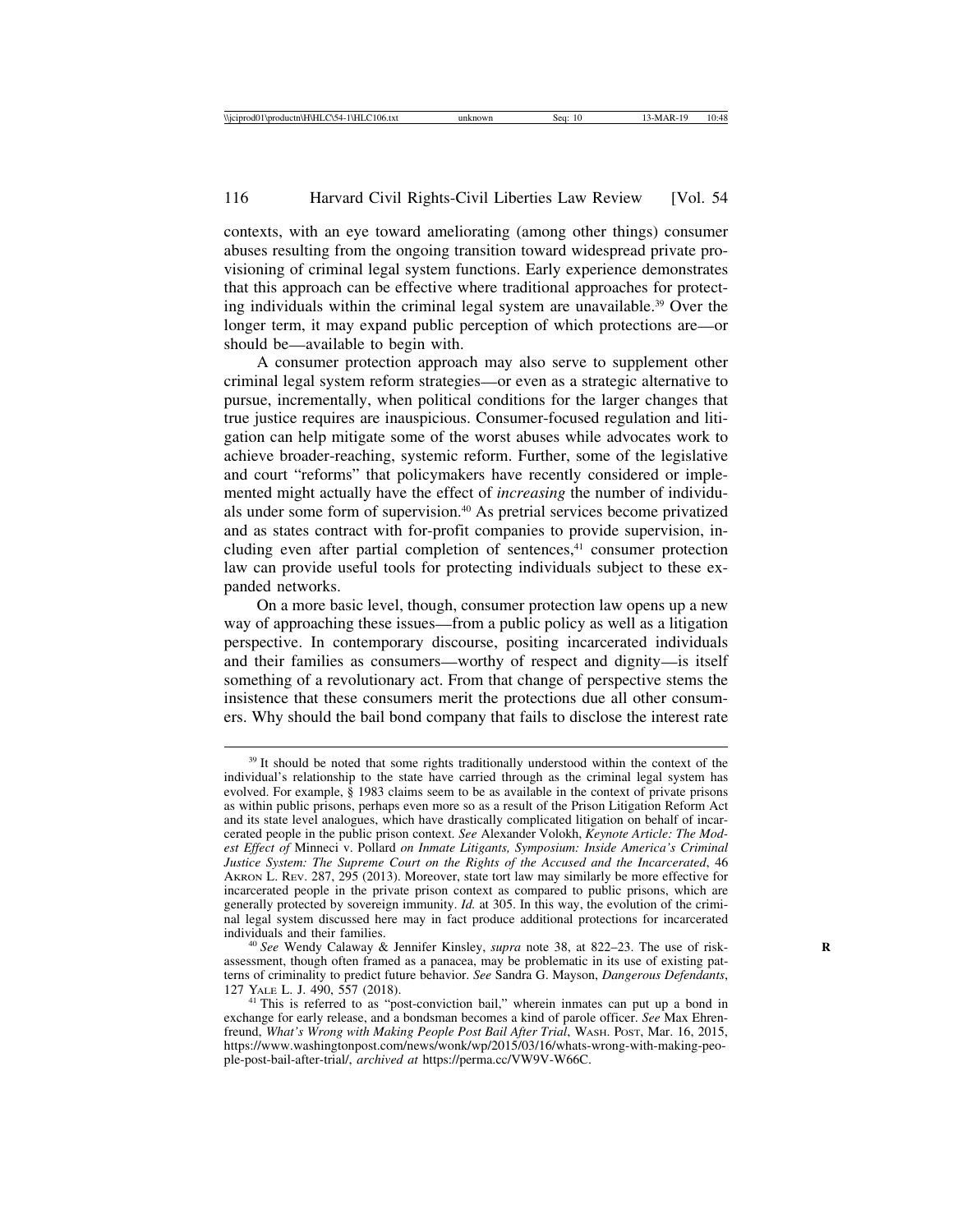on its loans not be held responsible for violating the Truth in Lending Act?42 Why should the provider of prison phone service that tries to collect debts by calling in the middle of the night not be subject to the terms of the Fair Debt Collection Practices Act? Why should the provider of ankle-bracelet monitoring services that extorts payment by unfairly and deceptively threatening prison not be held accountable under state Unfair and Deceptive Acts and Practices (UDAP) statutes?

The answer, of course, is that these businesses *should* be required to adhere to the same consumer protection laws that govern other aspects of the marketplace. By applying these powerful laws in the context of the criminal legal system, advocates of reform can bring a measure of justice to individuals and families sorely in need of it. They can also advance the cause of reform by holding accountable abusive actors that have so far operated with impunity—and by furthering the urgent idea that people who have contact with the criminal legal system should not be denied their rights against abusive practices.

The idea of applying consumer protections in the criminal legal context dovetails with the growing reform movement that seeks to end the charging of many criminal fines and fees, an effort that could curtail concomitant abuses in collecting those fees.43 Efforts at "fines and fees" reform have been particularly successful in the context of purely administrative user fees, rather than true monetary sanctions intended as punishment. For instance, in 2018, San Francisco became the first jurisdiction to proscribe administrative fees in criminal cases.44 Because the government (not private companies) originates these debts, the strategies that have been developed to challenge many fines and fees do not translate directly to the context of debt owed to private companies. Efforts to combat abuses by private industry operating independently to profit from the criminal legal system are more nascent, and require creative thinking by advocates. Although the abuses perpetuated by these private actors clearly demand policy and legislative reforms, this Article's particular focus is on the creative use of *existing* consumer protection laws to vindicate individuals' rights, end abusive debt collection practices against particularly vulnerable populations, and disincentivize private industry from further profiting from the mass criminalization of over-policed communities.

Consumer protection law offers a powerful and largely unused set of tools in the effort to end mass incarceration. While criminal justice reform and the effort to end mass incarceration may currently enjoy increasing even bipartisan—support, private industries currently profiting from mass

<sup>&</sup>lt;sup>42</sup> See 15 U.S.C. § 1601(a) (2018) (declaration of purpose of Truth in Lending Act).<br><sup>43</sup> See, e.g., Sobol, supra note 11; *Private Companies Profit, supra* note 22.<br><sup>44</sup> Joshua Sabatini, *San Francisco Abolishes Crimina* 

<sup>22, 2018,</sup> http://www.sfexaminer.com/sf-abolishes-criminal-justice-fines-fees/, *archived at* https://perma.cc/V52B-SARV.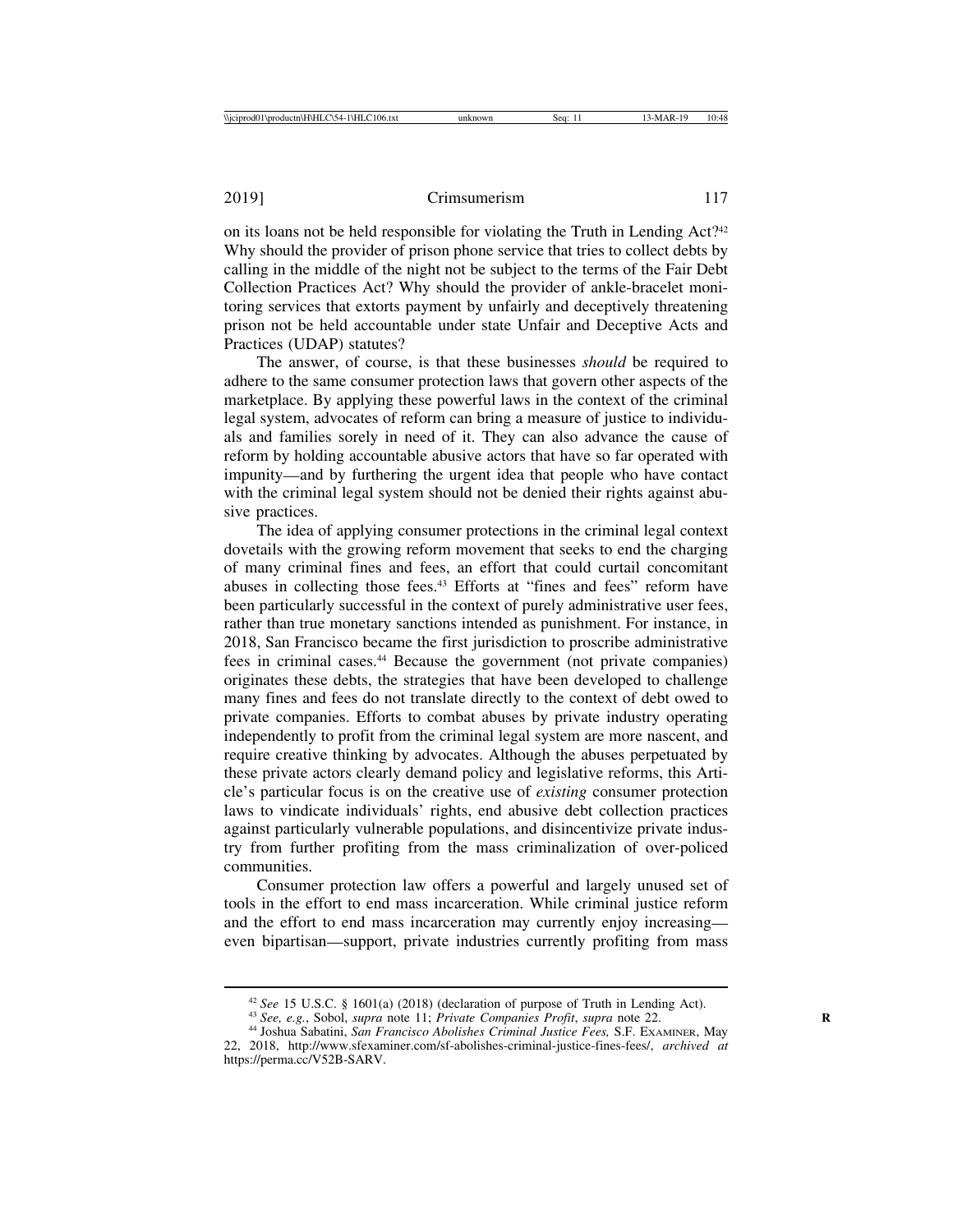incarceration are likely to resist or harmfully redirect efforts at reform.<sup>45</sup> If they succeed in coopting reform, mass incarceration may morph into more covert forms of restraint that, because they are arguably better than being detained in jail or prison, are less likely to be challenged. Michelle Alexander has observed that "[i]n each generation, new tactics have been used for achieving the same goals" of social control of people of color and other marginalized groups.46 More recently, she has written that the contemporary carceral state—comprising the expansive for-profit and debt-creating supervisory networks that she calls "digital prisons"—is to mass incarceration what Jim Crow was to slavery.<sup>47</sup> Unless advocates act swiftly, low-income communities and communities of color could be further relegated to the margins of society, unable to achieve financial freedom or economic justice as they are forced to consume their own punishment. Consumer protection law offers one effective tool for fighting against that outcome.

## II. GROUNDING THE FIGHT AGAINST CRIMSUMERISM IN THE HISTORY OF CONSUMER PROTECTION

Although developed in a different context, consumer protection laws were designed to fix problems that look remarkably similar to problems endemic to the modern corrections industry. Indeed, people with criminal legal system contact are often simultaneously consumers of various goods and services as a result of that contact. This concurrent status is exemplified by the scenario of an individual granted bail who solicits a commercial bail bond company.48 The principles underpinning consumer protection law address both identities, engendering new understandings of the rights of individuals subject to newly privatized aspects of the criminal legal system, and in addition suggesting the amelioration of those aspects of the system that remain in the hands of the government.

To understand this dynamic, it is necessary to discuss the history of the consumer protection movement in the United States, to track its underlying principles and resulting legal frameworks, and then to turn to its limitations when applied to the criminal legal system. This discussion may not by itself derive a straightforward and practical way of applying consumer protection principles in the criminal legal system context. Yet by adopting the focus and priorities of the consumer protection movement, we may reframe the

<sup>&</sup>lt;sup>45</sup> *See, e.g.*, Gonzalez, *supra* note 25, at 1435 (describing the bail industry's efforts to expand into adjacent criminal system markets such as electronic supervision, parole, and other forms of conditional supervision for which pretrial bail serves as a model).

<sup>&</sup>lt;sup>46</sup> ALEXANDER, *supra* note 30, at 1.<br><sup>47</sup> Michelle Alexander, *Opinion: The Newest Jim Crow*, N.Y. TIMES, Nov. 8, 2018, https:// www.nytimes.com/2018/11/08/opinion/sunday/criminal-justice-reforms-race-technology.html, archived at https://perma.cc/5S5K-J6TL.

<sup>&</sup>lt;sup>48</sup> See Gonzalez, *supra* note 25, at 1399 (suggesting the term "defendant-consumer" to refer to the frequently simultaneous position of individuals utilizing commercial bail services as defendants (or arrestees) and consumers).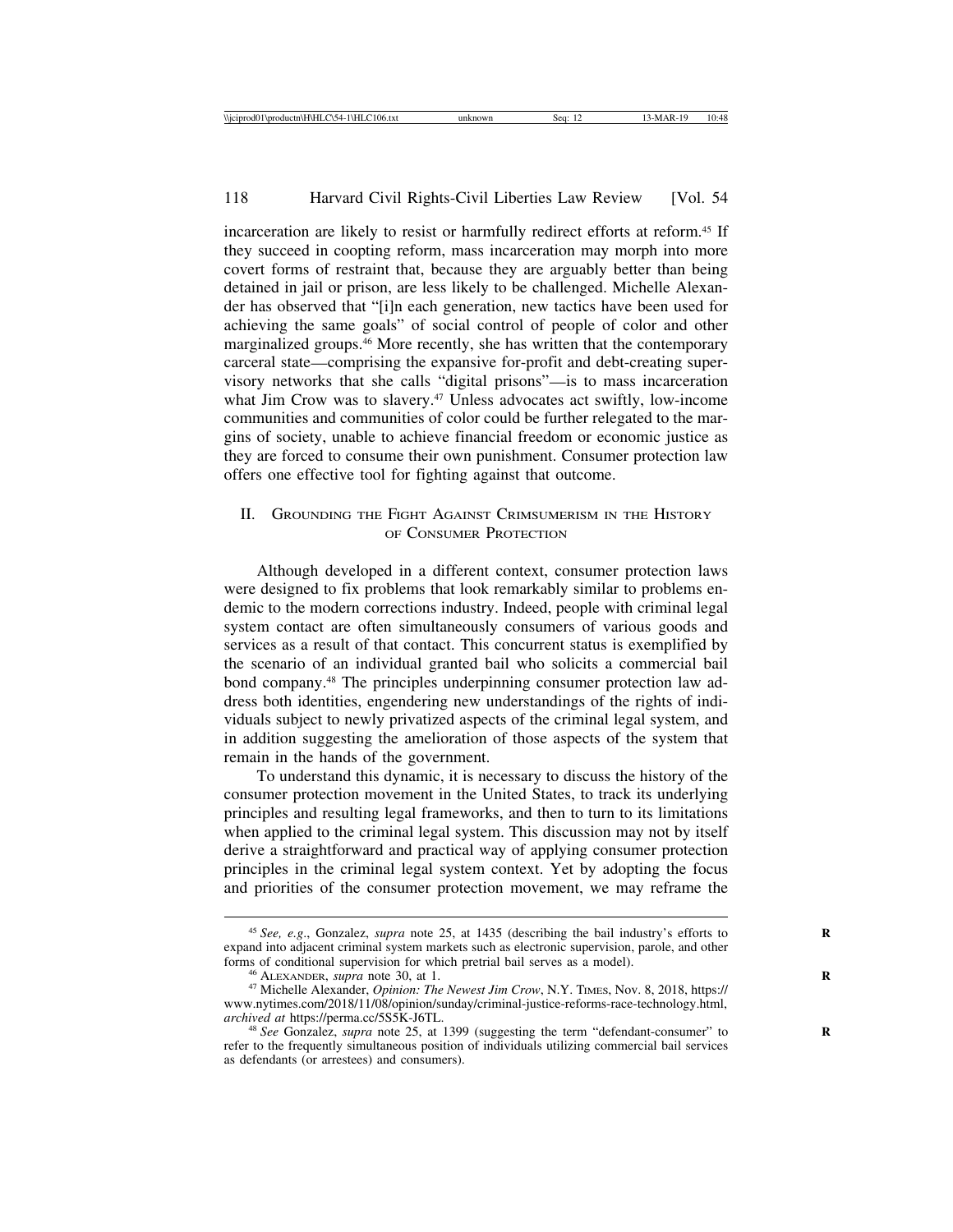way in which we understand the rights of individuals interacting with the increasingly privatized criminal legal system, and that alternative model may in turn produce new avenues for protecting individuals who have contact with the criminal legal system. Tracking the evolution of the consumer movement and its limitations also demonstrates the potential limits of the application of consumer law to the criminal legal system, even while pointing to avenues forward.

Federal consumer protection law as we know it originated in Progressive Era statutes like the Federal Trade Commission Act (FTCA), which created the Federal Trade Commission (FTC) in 1914. The FTC was originally concerned with "unfair methods of competition," but in 1938 its authority was explicitly expanded to encompass "unfair or deceptive acts or practices."49 While Congress originally left the terms "unfair" and "deceptive" intentionally vague, their meanings have evolved through interpretive rules, policy statements, statutory changes and case law to include many common commercial practices.50 Covered practices include false advertising, coercive or high pressure sales tactics, theft, withholding material information, promulgating unsubstantiated claims, using insufficient care, and promoting unsafe practices.<sup>51</sup>

Nationwide scares arising from mass false advertising schemes and unsafe products in the health and automobile industries in the 1960s and 1970s led to broader federal efforts. These efforts—bolstered by speeches such as President Kennedy's in 1962 enumerating four basic consumer rights: the right to safety, the right to be informed, the right to choose, and the right to be heard—catalyzed the modern wave of consumer legislation.<sup>52</sup> Although Kennedy's Consumer Bill of Rights was not enacted into law, increased interest in consumer protection coincided with the proliferation of state statutes in response to inadequate federal legislation. Unlike the FTCA, many of these state laws authorize private rights of action and fee shifting provisions that incentivize the private bar to take consumer cases.53 Additionally, these statutes tend to avoid burdensome common law tort causation and intent standards, as well as common law contract law privity requirements that

<sup>49</sup> Victor E. Schwartz & Cary Silverman, *Common-Sense Construction of Consumer Pro-*

<sup>&</sup>lt;sup>50</sup> *Id.* at 8–10. An "unfair act" has been codified as one that "causes or is likely to cause  $\frac{51}{10}$  *Id.* at 9–10. An "unfair act" has been codified as one that "causes or is likely to cause substantial injury to consumers which is not reasonably avoidable by consumers themselves and not outweighed by countervailing benefits to consumers or to competition." 15 U.S.C. § 45(n) (2018). A "deceptive act" is, per FTC policy, one that is likely to materially mislead the targeted consumer acting reasonably under the circumstances. Schwartz & Silverman, supra note 49, at 10.

<sup>&</sup>lt;sup>52</sup> Chrystin Ondersma, *A Human Rights Approach to Consumer Credit*, 90 TuL. L. REV. 373, 388 n.66 (2015). <sup>53</sup> Henry Butler & Joshua Wright, *Are State Consumer Protection Acts Really Little-FTC*

*Acts?*, 63 FLA. L. REV. 163, 165 (2013).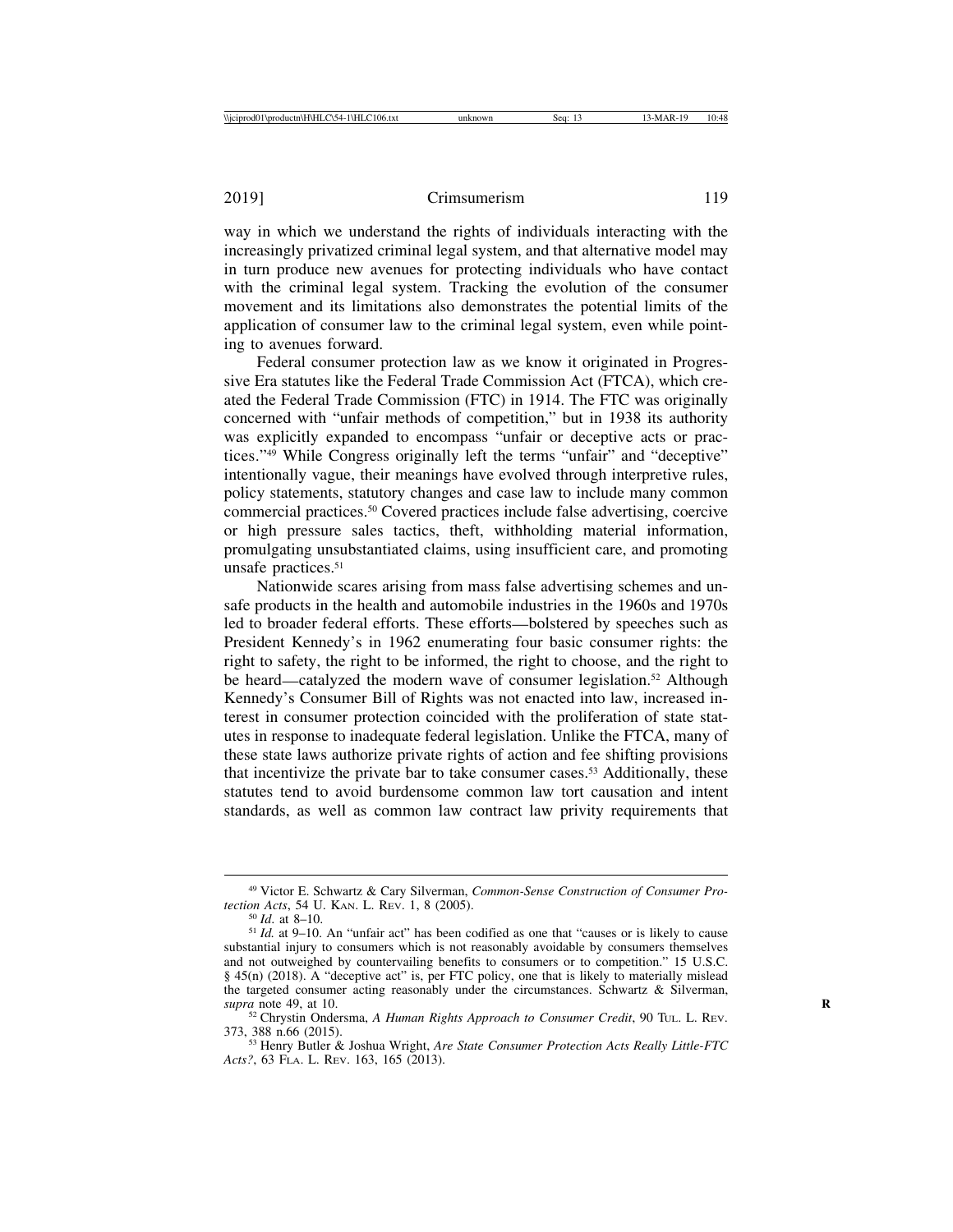limit the range of potential plaintiffs.<sup>54</sup> State consumer protection laws also frequently enumerate specific prohibited conduct that constitutes unfair or deceptive acts or practices.<sup>55</sup>

Broadly, both the FTCA and state-level consumer protection legislation were designed to "preserv[e] consumers' reasonable expectations in transacting while reducing both economic and legal barriers to suit imposed by the common law regime."56 As a consequence, traditional consumer protection regulations are procedural in nature—they generally regulate how commercial transactions occur, but shy away from dictating the terms or the substance of those transactions. Indeed, even the aforementioned unfairness standard has evolved to function as a balancing test, weighing the injuries that a practice may produce against the benefits of that practice to the market, and ascertaining the costs of regulation.<sup>57</sup> It is thus a consumer's ability to choose, and not the substance of the choices a consumer makes, that statutes such as the FTCA are designed to regulate.58

These traditional procedural consumer protection principles should inform our vision of the application of consumer law to the criminal legal system. For example, transparency with respect to the terms and conditions of various sources of criminal legal system debt—such as money bail, privatized rehabilitation and supervisory programs, and in-prison services like privatized health care and telecommunications—is critical to empowering criminal legal system "consumers" to make informed choices among available alternatives, to prepare adequately for the consequences of those choices, and to be free from predatory practices. Because information asymmetry is widespread within the criminal legal system, consumers of the products and services the system produces are inherently vulnerable to forms of consumer fraud arising from procedurally corrupted transactions.

Further, if the individuals being processed through the criminal legal system are understood as consumers within a consumer protection framework, the rights and protections of such a framework can be expanded to all aspects of the criminal legal system, including those traditionally understood as operated solely by the government, such as criminal proceedings.<sup>59</sup> The dangers of information asymmetry are well understood in the context of criminal proceedings where, because "[g]overnments, both state and federal, quite properly spend vast sums of money to establish machinery to try

<sup>54</sup> Joshua D. Wright, *The Antitrust/Consumer Protection Paradox: Two Policies at War*

<sup>&</sup>lt;sup>55</sup> Schwartz & Silverman, *supra* note 49, at 15–16.<br><sup>56</sup> Wright, *supra* note 54, at 2229–30.<br><sup>57</sup> See *supra* note 51 and accompanying text.<br><sup>58</sup> Rebecca Schonberg, *Introducing "Abusive": A New and Improved Standard f* 

<sup>&</sup>lt;sup>59</sup> Stephanos Bibas makes a similar point within the context of plea bargain agreements. *See* Stephanos Bibas, *Regulating the Plea-Bargaining Market: From Caveat Emptor to Consumer Protection*, 99 CALIF. L. REV. 1117, 1159–60 (2011).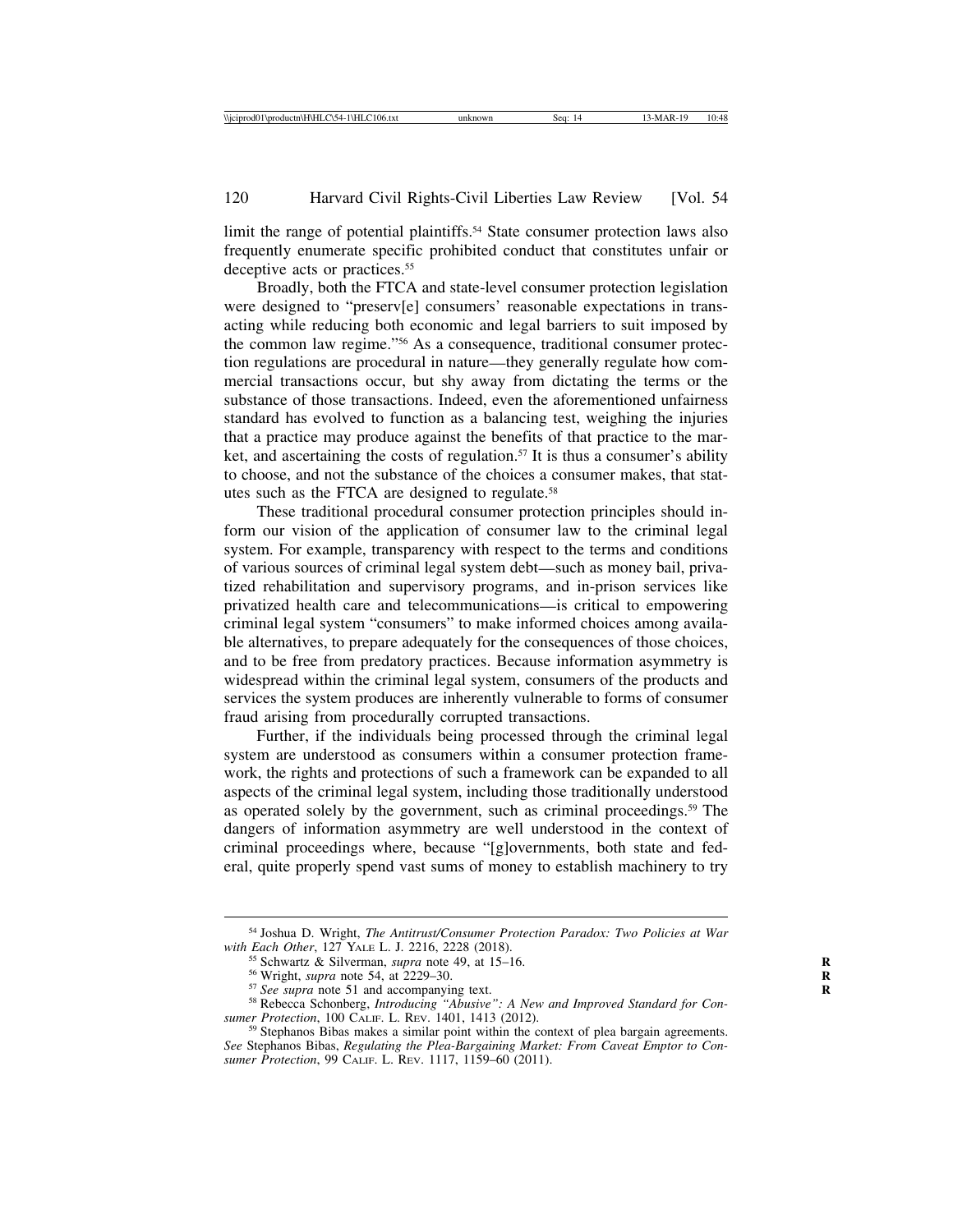defendants accused of crime,"60 a right to counsel—arguably an analogue to President Kennedy's consumer bill of rights—now formally safeguards the right to a fair trial.61 Within the context of plea bargaining, solutions to information asymmetries, such as Rule 11(b)(1) of the Federal Rules of Criminal Procedure, have similarly been established.<sup>62</sup> Yet if, as many critics allege, the right to counsel has been substantially neglected within the courthouse. $63$ and information asymmetries continue to plague, for example, the plea bargaining process,64 then integrating the procedural rights and protections that are the hallmark of consumer protection can mitigate the problems that the right to counsel is meant to address.<sup>65</sup>

Alongside these procedural rights, more substantive consumer protections have also been enacted. These substantive rights are attributable to the consumer movements of the last century, and an emerging consensus among consumer advocates beginning in the 1960s that market forces left alone will not result in adequate consumer protection in the face of growing power imbalances between consumers and producers.<sup>66</sup> Procedural protections such as product transparency and other forms of consumer education have thus increasingly been seen as insufficient.<sup>67</sup> As Ralph Nader described in a statement that epitomized the consumer movements of the '60s and '70s, "You can't have equal protection of the law when it is you versus Exxon."68 As a consequence, many industries—such as food, drugs, and automobiles<sup>69</sup> now must meet minimum standards for products, and implied warranties of merchantability were codified in the Uniform Commercial Code, guaranteeing that goods are at minimum "fit for the ordinary purposes for which such goods are used."70

<sup>64</sup> Bibas, *supra* note 59, at 1152. Bibas goes on make the keen observation that "[i]t is astonishing that a \$100 credit-card purchase of a microwave oven is regulated more carefully than a guilty plea that results in years of imprisonment."  $Id$ . at 1153.

<sup>65</sup> For example, several recent efforts in California, such as Santa Clara County's "No Cost Release" campaign, seek to empower accused individuals awaiting bail hearings before the right to counsel attaches by providing necessary information in the form of brochures, posters, and other educational materials. *See County of Santa Clara Launches Campaign to Inform Detainees of Free Alternatives to Paying Bail*, COUNTY OF SANTA CLARA, Dec. 19, 2017, https://www.sccgov.org/sites/opa/newsroom/Pages/nocostreleaselaunch.aspx, *archived at*

<sup>66</sup> Joshua D. Wright & Eric Helland, *The Dramatic Rise of Consumer Protection Law*, *in* The AMERICAN ILLNESS 361, 365 (F. H. Buckley ed., 2013).

<sup>67</sup> Herbert Jack Rotfeld, *A Pessimist's Simplistic Historical Perspective on the Fourth* 

<sup>70</sup> Spencer Weber Waller et al., *Consumer Protection in the United States: An Overview*, EUR. J. CONSUMER L. 1, 23 (May 2011).

<sup>60</sup> Gideon v. Wainwright, 372 U.S. 335, 344 (1963).<br><sup>61</sup> *Id.* 62 Fed. R. Crim. P. 11(b)(1).<br><sup>62</sup> Fed. R. Crim. P. 11(b)(1). 63 *See generally* Thomas Giovanni, *Community-Oriented Defense: Start Now*, BRENNAN CTR. FOR JUSTICE (July 20, 2012), http://www.brennancenter.org/publication/community-ori-ented-defense-start-now, *archived at* https://perma.cc/3MEA-R776.

*Wave of Consumer Protection*, 44 THE J. OF CONSUMER AFF. 423, 425 (2010).<br><sup>68</sup> *Id.* <sup>69</sup> John Goldring, *Consumer Protection, Globalization and Democracy*, 6 CARDOZO J.<br>INTL & COMP. L. 1, 13 (1998).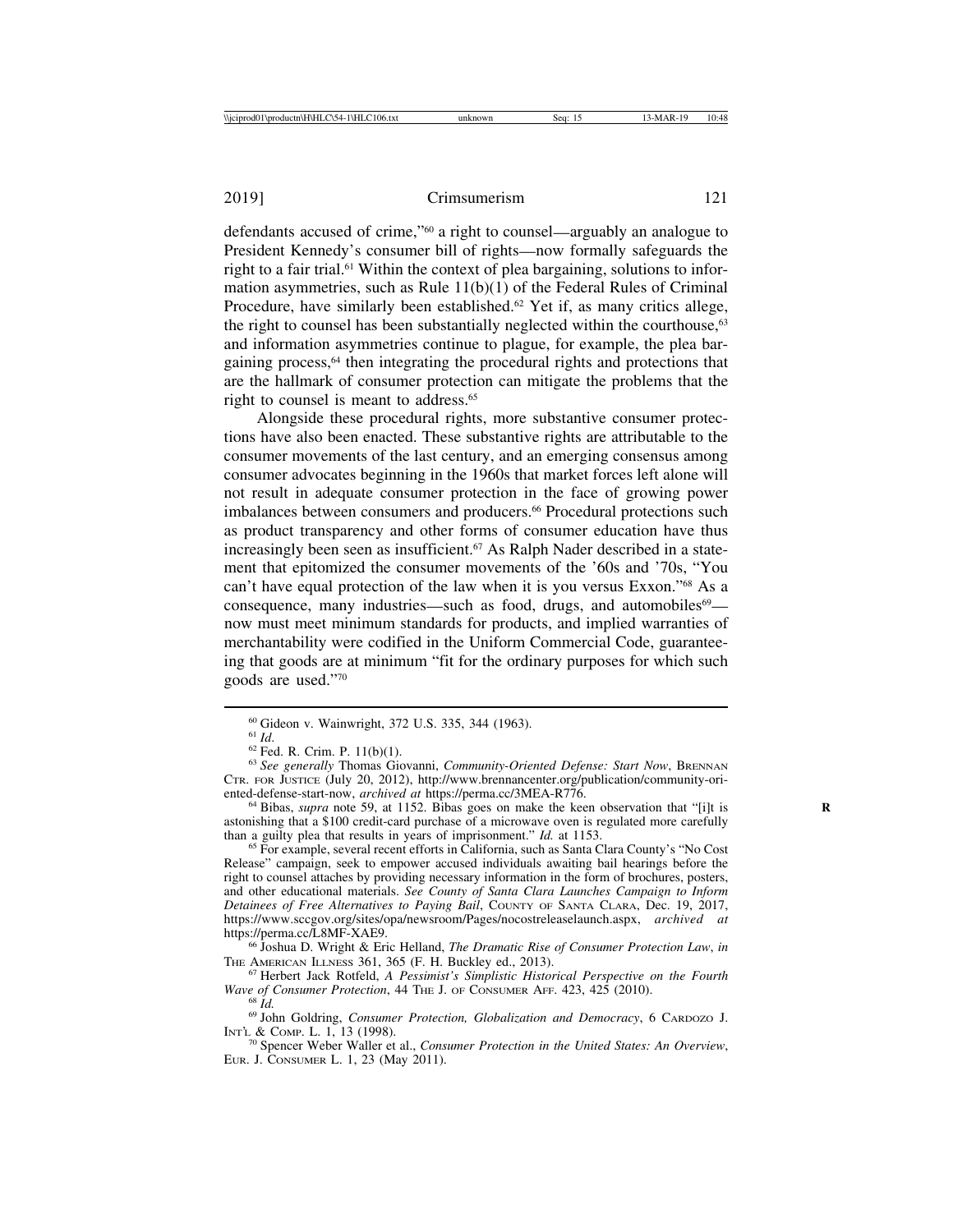More recently, the Dodd-Frank Act significantly expanded the scope of consumer protection regulation within the context of consumer credit.<sup>71</sup> The Act represents a departure from traditional consumer credit regulation that addressed predatory and unfair practices only procedurally, $72$  by focusing on the elimination of information asymmetry and championing disclosure as the primary means of protecting consumers. The Consumer Financial Protection Bureau (CFPB), which the Act established, moved away from the traditional approach of correcting market inefficiencies through the proliferation of procedural requirements. Instead, the CFPB expressed skepticism that market outcomes reflect actual consumer preferences.73 The CFPB therefore intervened more substantively by standardizing the design of consumer products in order to correct market failures that were known to harm consumer welfare.74 The Dodd-Frank Act also authorized the CFPB to regulate acts that are "abusive" in addition to those that are unfair or deceptive.75 The new standard recognizes imbalances between lenders and borrowers by placing explicit burdens on lenders to consider consumer welfare and the sophistication of their borrowers, and by authorizing the CFPB to take certain products off the market<sup>76</sup>

The foregoing evolution of consumer protection principles should inform how we conceive consumer protections for an individual subject to the criminal legal system. While it is true that, for example, guaranteeing that individuals understand the procedures of bail, the terms and conditions of money bail contracts, and the collection authority possessed by bail companies will go a long way toward protecting those individuals in those contexts, merely seeking to ameliorate information asymmetry is inadequate to protect individuals inherently disempowered as subjects of the criminal legal system. To retool Nader's refrain, you can't have equal protection of the law when it is you versus the criminal legal system—and certainly not when it is you versus large private companies operating in the shadow of the carceral state.

Indeed, it is hard to imagine a field more amenable to a model of consumer protection that prioritizes substantive protection than an increasingly privatized criminal legal system, in which the traditional police powers of the state are leveraged by private companies as they provide services to system-impacted consumers and their families. What are abusive conditions for the formation of a contract if not where one party's liberty is being threatened?77 By this measure, commercial bail contracts, for example, could

<sup>71</sup> *See* Dodd-Frank Wall Street Reform and Consumer Protection Act, Pub. L. No. 111-

<sup>&</sup>lt;sup>72</sup> Ondersma, *supra* note 52, at 387–391.<br><sup>73</sup> Wright, *supra* note 54, at 2231 (explaining the shift toward behavioral legal scholarship informing these policy decisions). informing these policy decisions). <sup>74</sup> *Id*. <sup>75</sup> 12 U.S.C. § 5531(a)–(b) (2018). <sup>76</sup> Schonberg, *supra* note 58, at 1407. **<sup>R</sup>** <sup>77</sup> *See* Gonzalez, *supra* note 26, at 1427.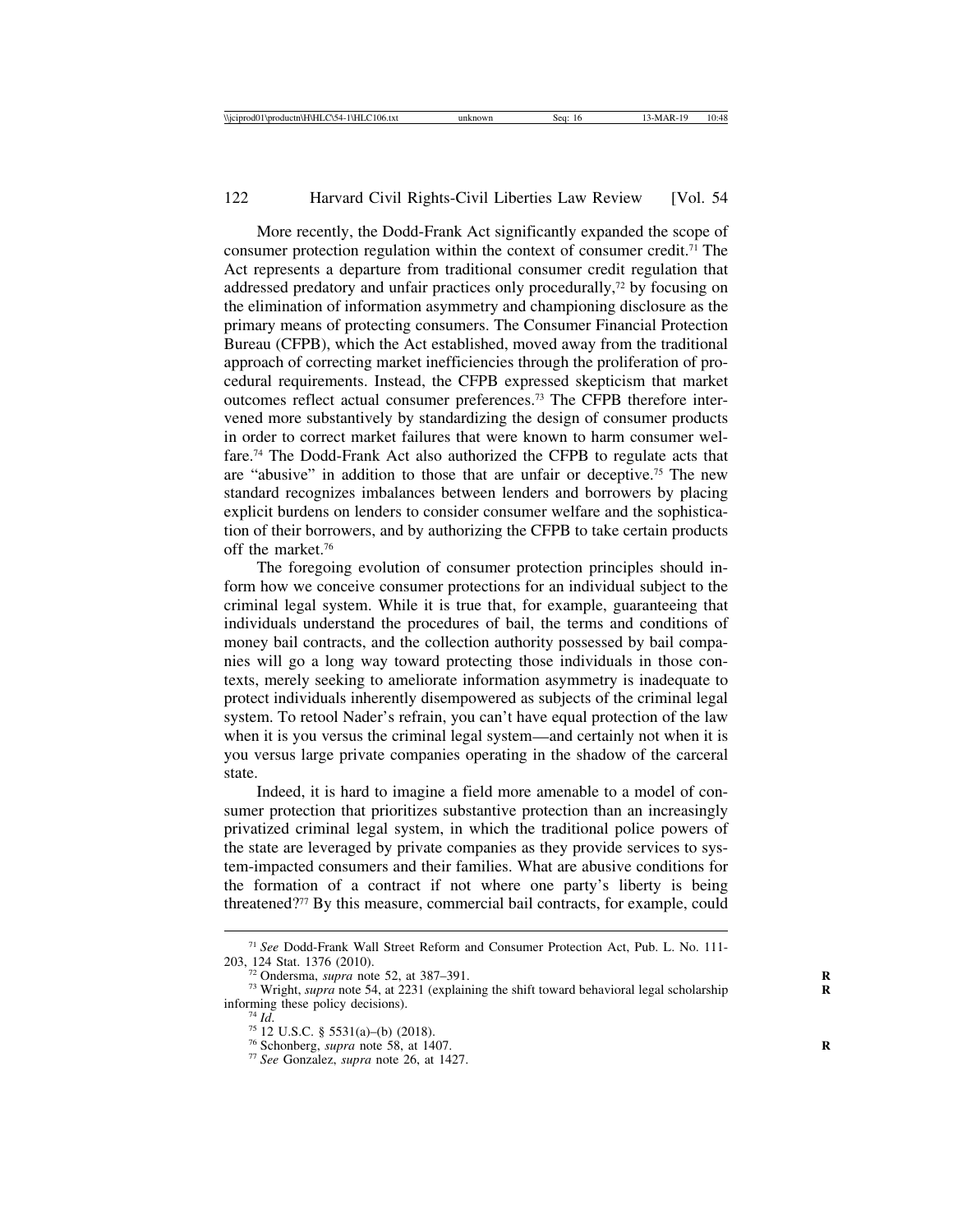2019] Crimsumerism 123

be regarded as generally unconscionable contracts of adhesion entered into under threat of incarceration.<sup>78</sup> Further, just as concerns about regulatory capture by large private companies catalyzed the consumer movement,79 so too the bail bond industry has engaged in comprehensive and successful lobbying efforts to produce industry-beneficial (but consumer-harmful) legislation in jurisdictions around the country.80 Thus, minimum standards for the goods and services of the criminal legal system, and a fundamental understanding of the inherent vulnerabilities of its subjects, should be applied to that system via a consumer protection framework.

It is important to note that even this expanded substantive conception of consumer protection is likely insufficient for protecting individuals subject to abuses arising from the criminal legal system.<sup>81</sup> Desperation, poverty, confusion, and power imbalances characterize and shape that system. More importantly, individuals cannot simply choose their way out of precarity or vulnerability—or the exploitation that too often befalls vulnerable consumers. Even more aggressive regulation of the institutions comprising the criminal legal system cannot guarantee the absence of practices that are harmful to its subjects. Yet the underlying principles of the consumer movement and the resulting advocacy strategies that this Article explores may ultimately create new avenues for protecting these most vulnerable individuals.

## III. APPLICATION OF CONSUMER PROTECTION LAW TO SPECIFIC ACTORS IN THE CRIMINAL LEGAL SYSTEM

Because many consumer protections are designed to cover specific types of transactions, the tools available to advocates change depending on, among other things, the "originator" of the debt and the methods employed to collect it. Even within the criminal legal system, different industry actors and practices are governed by different consumer protections. Consumer lawyers must work together with public defenders, community organizers, and civil rights advocates—as well as affected communities directly—to understand these different industries and abuses, and then think creatively about which consumer protections might be available. Although a comprehensive accounting of how consumer protection laws might be applied to abuses in the criminal legal system is beyond the scope of this Article, through several case studies this Section seeks to illustrate the promise of this approach.

<sup>&</sup>lt;sup>78</sup> See Gonzalez, *supra* note 25, at 1416.<br><sup>79</sup> Butler & Wright, *supra* note 53, at 168.<br><sup>80</sup> See Gonzalez, *supra* note 25, at 1393–94, 1421–24.<br><sup>81</sup> To that end, Chrystin Ondersma articulates, within the consumer cre to understand consumer protection rights as human rights. *See generally* Ondersma, *supra* note 52. **R**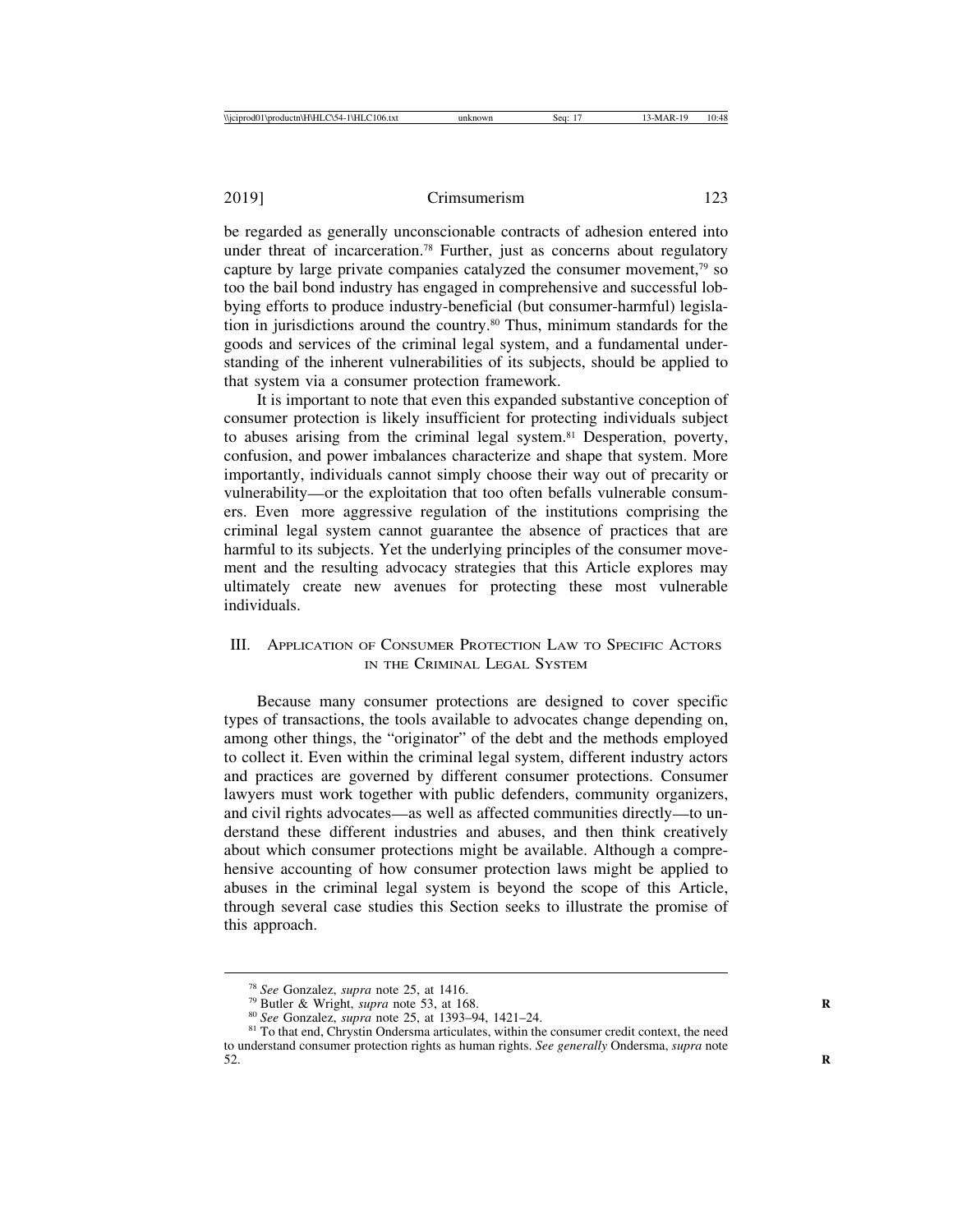## *A. Commercial Bail Bonds*

One aspect of the criminal legal system, above all others, has come to occupy the leading edge of cases seeking to apply consumer protection law: the commercial bail bond industry. Motivated by the same concerns that have stimulated recent efforts to do away with cash bail entirely, advocates have begun to assert consumer protection claims against abuses in an industry where such abuses are rife and where the perpetrators have historically been able to act with impunity. There is, in short, good reason for initial attention to be focused on the bail system.

Every year, bail bond agents across the country bring in somewhere in the neighborhood of \$2 billion from bond premiums and fees.<sup>82</sup> This lucrative industry profits from taking advantage of people at their most vulnerable. In these situations, the consumer is asked to decide between staying in jail, away from loved ones and work, or becoming a consumer in the statesanctioned market for commercial bail. Of course, this is hardly any choice at all—a dynamic that bond agents well understand, and use to coerce people into abusive contract terms. We need not accept the abuses that arise from this perverse system; indeed, commercial bail is banned in all other countries but one, and in several American states.<sup>83</sup>

Commercial bail imposes heavy financial costs on low-income communities, especially communities of color.<sup>84</sup> Although people of means who can post the bail set by the court can expect to receive the full amount of their posted bail back when their cases conclude, fees paid by consumers in the commercial bail market—commonly the family members and friends of individuals facing charges—are kept by bail bond companies and the corporate partners who underwrite the bonds those agents produce. That is true even in cases where the charges are dropped or the individual facing charges is determined to be innocent. As a result of this structure, heavily policed communities find themselves trapped in a cycle of debt and fees related to the cost of commercial bail, often long after the courts have resolved their

<sup>82</sup> *See Selling Off Our Freedom*, *supra* note 34, at 1; *IBISWorld Industry Market Research:* **R** *The U.S. Bail Bond Services Industry is Expected to Earn Revenue of \$2.4 billion in 2016,* PRNEWSWIRE (Dec. 7, 2016), https://www.prnewswire.com/news-releases/ibisworld-industrymarket-research-the-us-bail-bond-services-industry-is-expected-to-earn-revenue-of-24-billionin-2016-300374583.html, *archived at* https://perma.cc/UT3J-WXFT. <sup>83</sup> Brian R. Johnson & Ruth S. Stevens, *The Regulation and Control of Bail Recovery*

*Agents: An Exploratory Study*, 38(2) CRIM. JUST. REV. 190, 193 (2013). The only country other than the United States that is known to the authors to have a commercial bail bond industry is the Philippines. *See* F.E. DEVINE, COMMERCIAL BAIL BONDING: A COMPARISON OF COMMON LAW ALTERNATIVES 15 (1991); Adam Liptak, *Illegal Globally, Bail for Profit Remains in U.S.*,

<sup>&</sup>lt;sup>84</sup> According to the Prison Policy Initiative, Black women and men ages 23 to 39 held in local jails had median earnings of between \$568 and \$900 respectively, the month prior to their arrest. Bernadette Rabuy & Daniel Kopf, *Detaining the Poor: How Money Bail Perpetuates an Endless Cycle of Poverty and Jail Time*, PRISON POL'Y INITIATIVE (May 10, 2016), https://www.prisonpolicy.org/reports/DetainingThePoor.pdf, *archived at* https://perma.cc/ 2TAF-XGM3.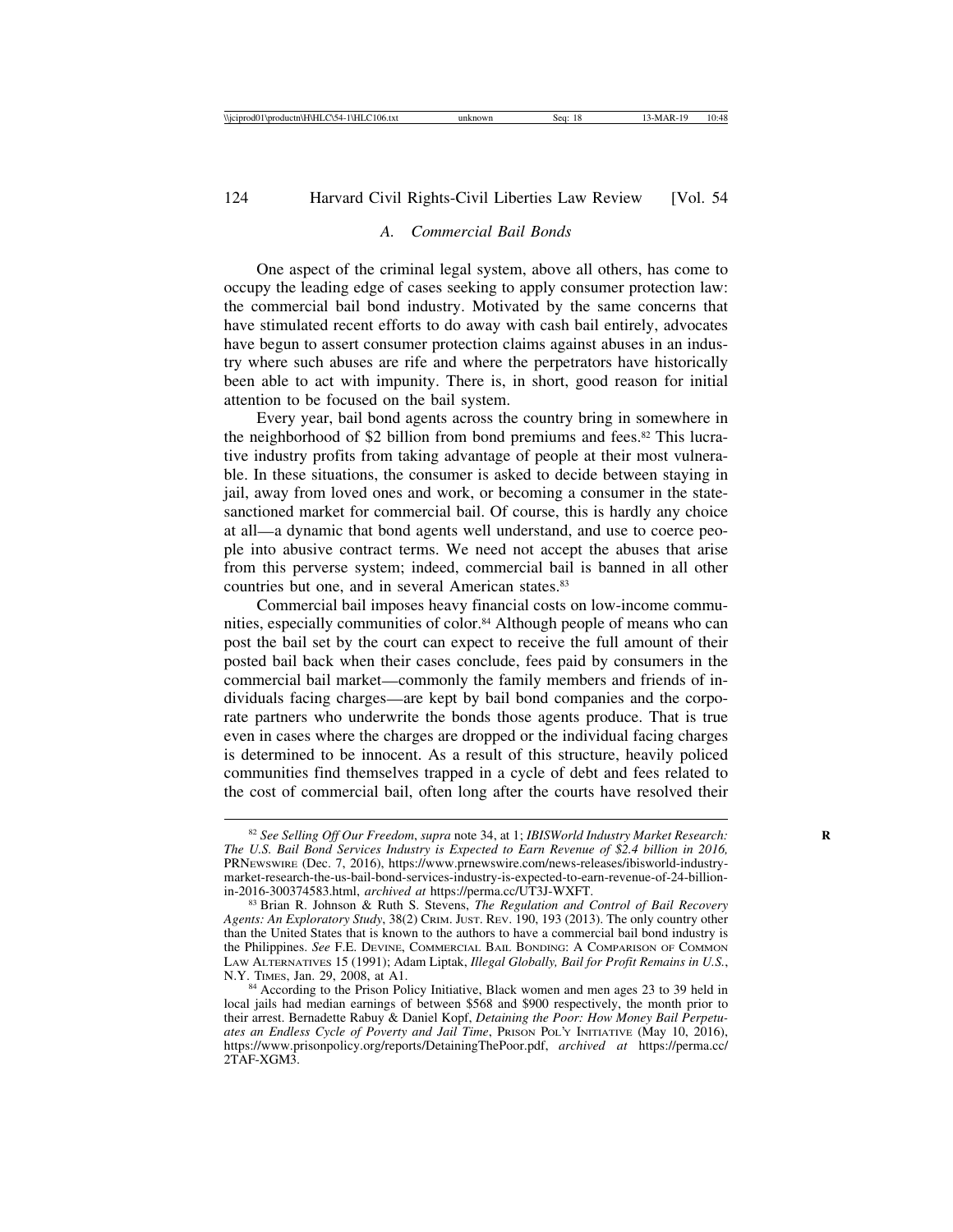charges. The over-incarceration created by excessive pretrial detention strains already-stressed local budgets,<sup>85</sup> crowding out investments that would otherwise be made in core community functions and perhaps leading many communities to expand the use of onerous fines and fees.

But importantly, vulnerable families cannot escape these costs even when the accused secures release through commercial bail. Because the fees paid to the industry are non-refundable, low-income arrestees and their friends and relatives are frequently left with persistent, lingering debts. Bail contracts often require the signature of an indemnitor—typically a family member or close friend—or necessitate other forms of borrowing within the arrestee's social circle, thus extending the economic costs across entire communities.86

These heavy costs on low-income people are the inevitable consequence of any system that allows private profiteering from bail bonding.<sup>87</sup> Numerous studies and investigative reporting<sup>88</sup> confirm that the American bail industry is rife with illegal practices that harm low-income consumers and undermine the goals of the criminal legal system—unscrupulous business tactics that reflect a lack of accountability for corporate wrongdoing. Those abusive practices include charging undisclosed or illegal fees or excessive rates of interest;89 misleading consumers about the terms of their bail agreements or about their legal options;90 engaging in harassing and abusive collection practices, including by making threats to send arrestees back to jail without a legal basis to do so;<sup>91</sup> forcing bail bond cosigners to turn over property that was used as collateral in cases where the arrestee complied with the terms of the bail;<sup>92</sup> operating without state-required licenses;<sup>93</sup> and

<sup>85</sup> Christian Henrichson et al., *The Price of Jails: Measuring the Taxpayer Cost of Local Incarceration*, VERA INST. OF JUSTICE (May 2015), https://storage.googleapis.com/vera-webassets/downloads/Publications/the-price-of-jails-measuring-the-taxpayer-cost-of-local-incarcer ation/legacy\_downloads/price-of-jails.pdf, archived at https://perma.cc/P322-KYYX.

<sup>&</sup>lt;sup>86</sup> deVuono-powell et al., *supra* note 18, at 29–33 (describing the impact of collateral consequences of incarceration on family members of incarcerated people).

<sup>&</sup>lt;sup>87</sup> For Better or For Profit: How the Bail Bonding Industry Stands in the Way of Fair and *Effective Pretrial,* JUSTICE POL'Y INST. 3 (Sept. 2012), http://www.justicepolicy.org/uploads/ justicepolicy/documents/\_for\_better\_or\_for\_profit\_.pdf, *archived at* https://perma.cc/NCP5- 35JM ("With the personal liberty of accused people held by a profit-driven private industry, for-profit bail bonding is systemically prone to corruption, criminal collusion, and the use of coercion against bonded people. This phenomenon is not new and has plagued the industry for decades . . . . "). <sup>88</sup> *See, e.g.*, Jessica Silver-Greenberg & Shaila Dewan, *When Bail Feels Less Like Free-*

*dom, More Like Extortion*, N.Y. TIMES, Mar. 31, 2018, https://www.nytimes.com/2018/03/31/ us/bail-bonds-extortion.html, *archived at* https://perma.cc/M2T3-UJWT; Shane Bauer, *Inside the Wild, Shadowy, and Highly Lucrative Bail Industry*, MOTHER JONES (May/June 2014), http://www.motherjones.com/politics/2014/06/bail-bond-prison-industry/, *archived at* https:// perma.cc/Z3UJ-UT8T.<br><sup>89</sup> *See generally* Gonzalez, *supra* note 25, at 1397–99.<br><sup>90</sup> *Id.* 9<sup>1</sup> *Id.* 92 *Id.* 93 *Id.*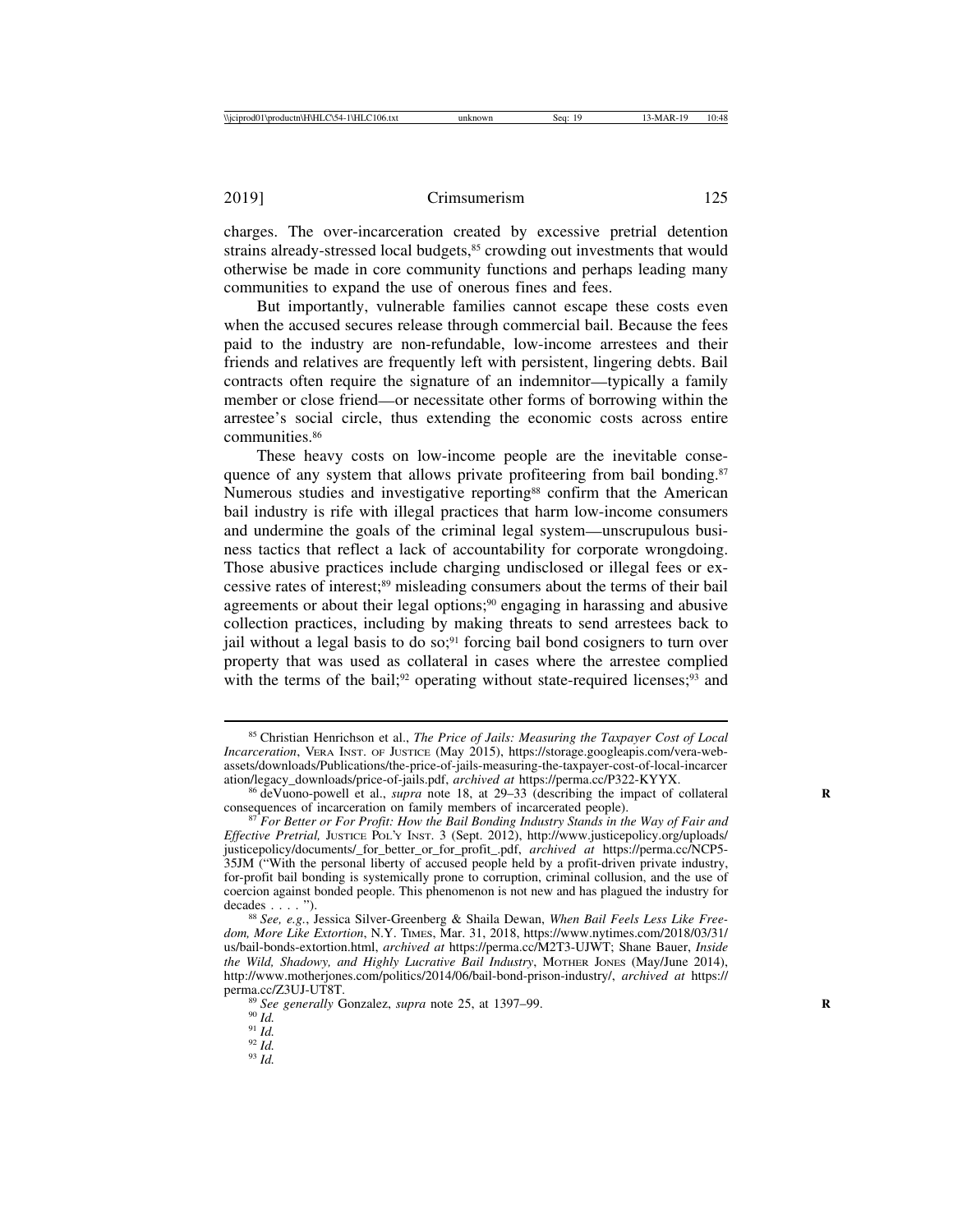failing to comply with reporting obligations.<sup>94</sup> These abuses call out for action, but continue to exist in large part because state efforts to regulate the industry are weak or non-existent.95

#### *1. Existing Oversight is Insufficient*

Commercial bail bonds are, in essence, a specialized form of insurance, replacing cash bail paid directly to the court with a promise to appear backed by a third-party surety. As sureties, commercial bail bond producers and underwriters are generally regulated by state insurance commissions along with most other forms of insurance.<sup>96</sup> This regulation is often nominal, allowing bail bond industry actors to act without meaningful oversight in most jurisdictions. The experience of New Jersey is instructive. In 2014, the state's Commission of Investigation released the findings of a lengthy inquiry into the state's bail bond system.97 Although New Jersey had a licensing and regulatory body in place, the report found that its requirements could "be ignored and circumvented with impunity . . . because scant resources are devoted to oversight [and the state banking and insurance agency's] posture toward bail matters is predominantly reactive."98 As a result, industry wrongdoing was widespread.<sup>99</sup> In Minnesota, a three-year investigation by Commerce Commissioner Mike Rothman similarly found that many bail bond agents were failing to comply with state laws, insurance regulations, and court rules related to the solicitation, sale, and handling of bail bonds, including a "failure to abide by approved rate schedules."100

<sup>94</sup> *Id.* <sup>95</sup> *Selling Off Our Freedom*, *supra* note 34, at 36. California regulators have expressly **<sup>R</sup>** stated that state resources to regulate the industry are insufficient. *See* Press Release, Cal. Dep't of Ins., Update: South Bay Bail Agents Targeted In Law Enforcement Sweep (Sept. 9, 2015), https://www.insurance.ca.gov/0400-news/0100-press-releases/2015/release083-15.cfm, archived at https://perma.cc/3P5R-Y5SE.

<sup>&</sup>lt;sup>96</sup> Citing this form of existing regulation, the commercial bail industry sometimes argues that laws protecting consumers should not apply to their line of work. This is generally incorrect as a legal matter, but—as a policy argument—it also presumes a level of regulatory interest and capacity that, in practice, rarely exists. *See generally* Gonzalez, *supra* note 25, at 1 **R** ("[T]he current framework regulating the commercial bail industry almost exclusively monitors the relationship between bail companies and the state, but fails to mitigate the wide-<br>ranging variety of harms that bail agents can and often do inflict on their customers.").

<sup>&</sup>lt;sup>97</sup> Inside Out: Questionable and Abusive Practices in New Jersey's Bail-Bond Industry, STATE OF N.J. COMM'N OF INVESTIGATION 1 (May 2014), http://www.nj.gov/sci/pdf/BailReportSmall.pdf, *archived at* https://perma.cc/M2Y3-VWMC. The report further concluded that the state's commercial bail system was "highly prone to subversion by unscrupulous and im-<br>proper practices that make a mockery of the public trust."  $Id$  at 1.

<sup>&</sup>lt;sup>98</sup> *Id.* at 43. *Id.* at 43. *PROPERFERS* in the public trust is revealed that questionable and unscrupulous activ-<br><sup>99</sup> *Id.* at 58 ("[T]his investigation has revealed that questionable and unscrupulous activity is rife within key segments of the commercial bail-bond industry—and has been for some

<sup>&</sup>lt;sup>100</sup> Press Release, Minn. Commerce Dep<sup>7</sup>t, Minnesota Commerce Department Reaches Sweeping Agreement to Reform State's Bail Bond Industry (Jan. 13, 2016), https://mn.gov/ commerce/media/news/?id=17-114183, *archived at* https://perma.cc/4B4D-E88V.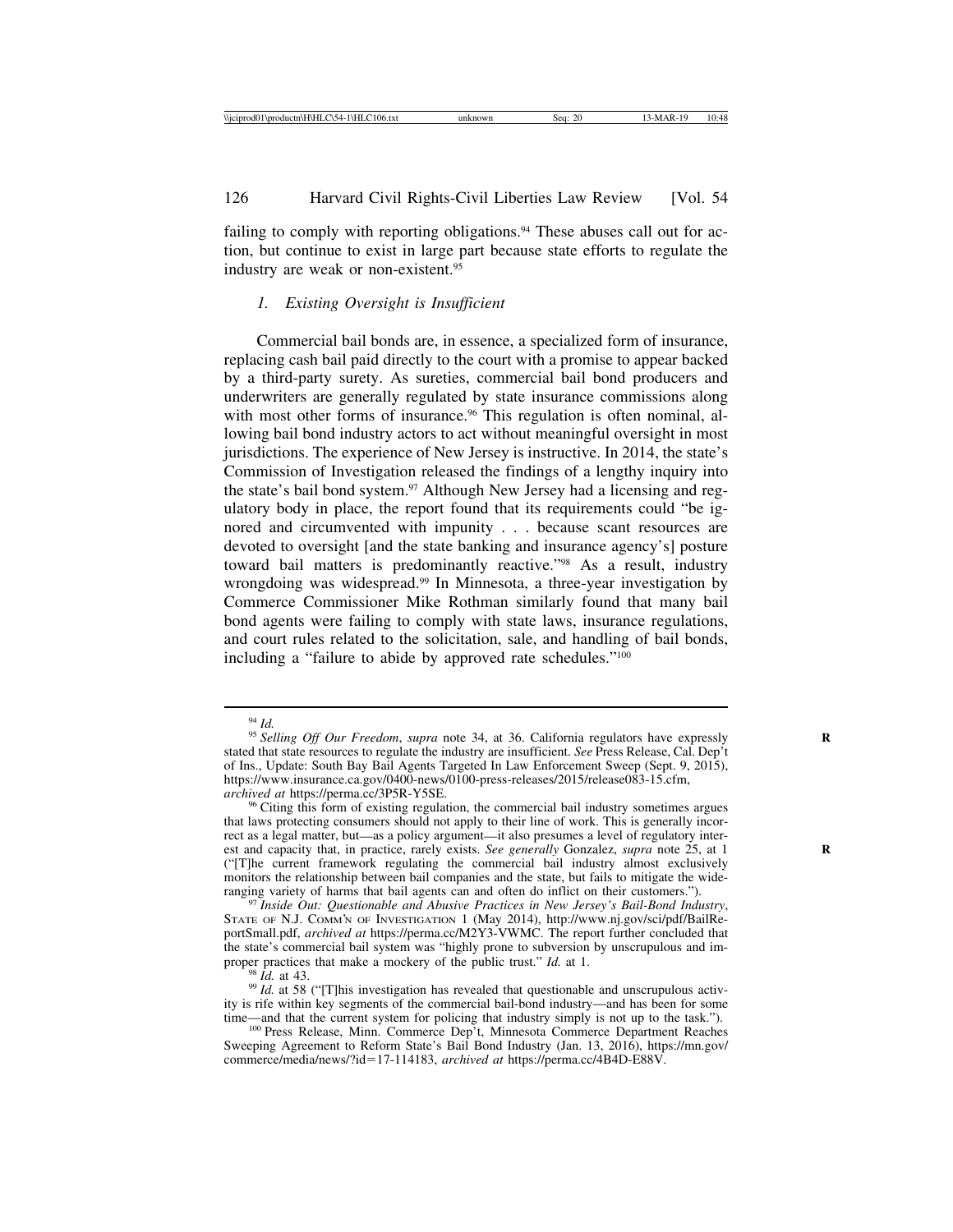In reaction to this evidence of misconduct, some states have moved to impose more meaningful regulation on the bail industry. Following the New Jersey report's release, the state overhauled its bail system under the New Jersey Criminal Justice Reform Act, essentially ending the practice of money bail in favor of risk assessments.101 The Minnesota investigation ultimately led to a sweeping 2016 settlement with all 21 insurance companies that provide surety bonds to bail bond agencies operating in the state, which required licensed actors to reform their business practices.<sup>102</sup>

Bail bond companies' blatant disregard for state regulation is only part of the reason public enforcement of bail regulations is so critical. Another reason for stringent regulation is that certain modalities that are essential in other contexts, such as private litigation, are sometimes unavailable in the bail context. For instance, consumer protection laws for bail users may lack a private right of action. In New York, for example, there is no private right of action to challenge violations of the Insurance Law provision that limits the premium companies can charge for bail bonds.103 That is the case even though, as explained below, charging consumers for premiums and fees in excess of the rates allowed by law is one of the most common, and most harmful, abuses encountered in the bail system. Even where there is a private right of action, it is typically very difficult for low-income individuals to bring litigation to enforce their rights—a result of limited knowledge of legal rights and the legal system and the overall cost of working with a lawyer to pursue claims.<sup>104</sup>

More than in other policy areas, effective consumer protection requires vigorous enforcement. Legal requirements mean little if violations aren't consistently pursued and appropriately punished. Indeed, the erosion of consumer protections in recent decades has far more to do with attacks on the mechanisms of enforcement than with changes to underlying substantive legal frameworks.

# *2. Viewing the Structure of Commercial Bail Bonds Through a Consumer Protection Lens*

Understanding the application of consumer protection law to commercial bail bonds requires some familiarity with various elements of how the

<sup>&</sup>lt;sup>101</sup> *See* Holland v. Rosen, 895 F.3d 272, 302 (3d Cir. 2018). 102 Press Release, Minn. Commerce Dep't, *supra* note 100. Under the settlement, these insurance companies must conduct annual audits of their contracted bail bond agencies (and their appointed agents) to ensure their compliance with state laws, court rules, and the requirements of the consent order.<br><sup>103</sup> *See* McKinnon v. Int'l Fid. Ins. Co., 704 N.Y.S.2d 774, 776 (Sup. Ct. 1999) (concern-

ing allegations that bail bond agents routinely charged fees in excess of the limits set forth in the Insurance Law, including by improperly designating these fees as "expenses"). *But see* Stillman v. Goldfarb, 431 N.W.2d 247 (Mich. Ct. App. 1988) (holding that recovery of excess fees and interest was allowed).

<sup>&</sup>lt;sup>104</sup> See Gonzalez, *supra* note 25, at 1404.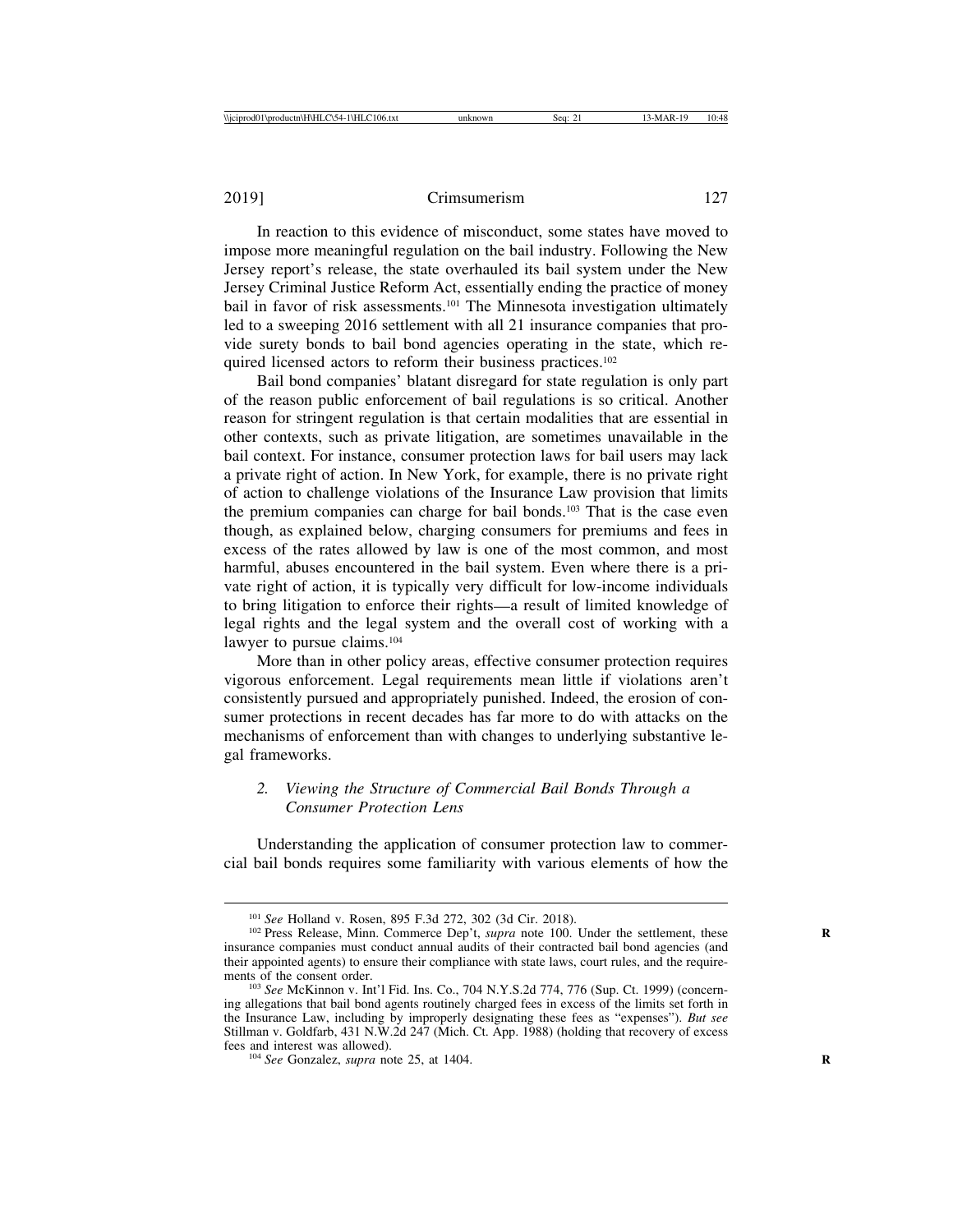system works. First, the bail bond agents who are the public face of the industry are only the front end of a larger network of actors. In the context of the surety transaction, bond agents act as insurance producers by procuring the accused and guarantors, writing the bond contract, and collecting the non-refundable bond premiums that serve as compensation for the surety.105 The actual surety is almost never underwritten by the bond agents themselves, but rather by a relatively small number of companies<sup>106</sup> that generally specialize in underwriting bail bond transactions.<sup>107</sup>

Operating as a form of surety insurance with respect the courts, the commercial bail industry is primarily regulated at the state level. All states that allow commercial bond agents regulate the maximum and minimum rates rates that bond agents are allowed to charge. However, states take differing approaches to rate regulation: the states are roughly equally split between those that set maximum premium rates by statute,108 and those that operate on the "filed rate" doctrine.109 Filed rate states require surety companies to submit a proposed maximum rate; subject to the approval of the insurance commissioner, those proposed rates are adopted on a company-bycompany basis as binding on the surety.

107 While bond agents generally operate under a formalized power of attorney or other document establishing agency, and often have exclusive relationships with one or two surety companies, establishing direct or vicarious liability in the surety company can nevertheless prove difficult. *Compare* Complaint, Egana v. Blair's Bail Bonds, Inc., No. 17-5899, 2018 WL 2463210 (E.D. La. June 1, 2018), *with* Ramos v. Int'l Fidelity Ins. Co., 34 N.E.3d 737 (Mass. Ct. App. 2015) (holding that insurer was vicariously liable for agent's actions in overcharging premiums). Nevertheless, failure to ensure that surety companies share responsibility for the actions of bail bond producers carries a risk of stymieing systemic reforms. <sup>108</sup> *See, e.g.*, Ark. Code § 17-19-301(2014); Colo. Rev. Stat. § 10-23-109 (2012), Ga.

Code Ann. § 17-6-30 (2010); La. Stat. Ann. § 22:1443 (2011); Mich. Comp. Laws § 750.167b(3) (2006); Miss. Code § 83-39-25 (2013); Nev. Rev. Stat. § 697.300 (2013); N.Y. Insurance Law § 6804 (McKinney 1997); N.C. Gen. Stat. § 58-71-95 (2015); N.D. Cent. Code

<sup>109</sup> In those states with a commercial bond industry, the standard rate is generally 10 percent. This is true across states that set their maximum rates by statute and "filed rate" states. Several states, including Colorado,, Georgia, Nevada, North Carolina, and South Carolina,, set their maximum rates at 15 percent. *See* Colo. Rev. Stat. § 10-23-109; Ga. Code § 17-6-30; Nev. Rev. Stat. § 697.300; N.C. Gen. Stat. § 58-71-95; S.C. Code § 38-53-170. Others, such as North Dakota, allow as much as 20 percent. *See* N.D. Cent. Code § 26.1-26.6-08.

<sup>&</sup>lt;sup>105</sup> *But see* Gonzalez, *supra* note 25, at 1408 (asserting that although with respect to the courts it is true that bail bond companies provide surety insurance, with respect to consumers, bail bond companies provide an entirely different service).

<sup>&</sup>lt;sup>106</sup> Bail bonds are generally underwritten by large corporate insurers who contract with bond agents to receive a share of consumers' payments. Indeed, bail insurers have actively promoted legislation requiring bond agents to have insurer backing. *See, e.g.*, Cal. Ins. Code § 1802.1 (requiring bond agent applicants to file with the state a notice of appointment, executed by a surety insurer, "authorizing that applicant to execute undertakings of bail and to solicit and negotiate those undertakings" on behalf of the surety insurer). Just a handful of large insurers cover the majority of bail bonds posted by the thousands of bail bond companies that operate throughout the United States. As documented by the ACLU and Color of Change, the insurance industry has received hundreds of millions of dollars in revenue related to bail bond insurance. *See generally Selling Off Our Freedom*, *supra* note 34. Even though their risk **R** in the transactions is limited and their role is largely hidden from public view, these corporations play a crucial role in the commercial bail system.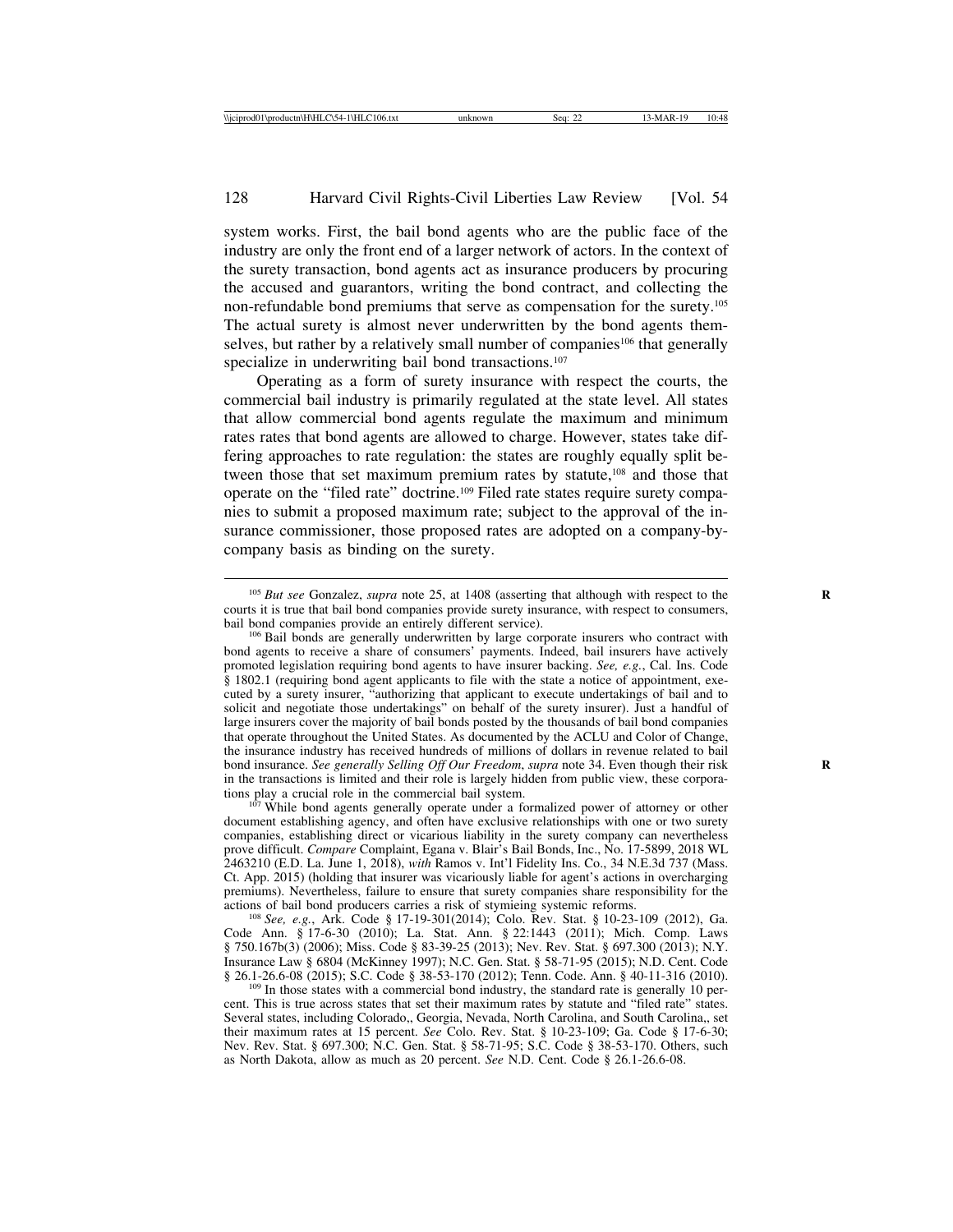The documents setting out the approved rates are generally available from state insurance commissions, the majority of which use a public records system called the System for Electronic Rates and Form Filing (SERFF). These databases can be a treasure trove of information for exploring the business practices of bail bond producers and surety companies. However, documentation may be limited, since some states do not require filings predating the advent of SERFF in that jurisdiction to be re-filed in the electronic database.<sup>110</sup>

The power of the states to regulate the business of insurance is not limited to setting rates. The McCarran-Ferguson Act, which was intended to preserve states' regulatory domain over insurance matters,<sup>111</sup> can also complicate the applicability of federal statutory claims to bail bond transactions. The Act invalidates the application of federal law to the insurance industry when the federal law conflicts with state regulation of the business of insurance.112 In the context of consumer claims against bail bond companies, the Act has three major ramifications. One is that state law claims may be more feasible in some situations where the conduct at issue clearly constitutes "the business of insurance."113 Another is that care must be taken to separate matters pertaining to the business of insurance and related but separate transactions—for example, the services of a middleman, or the separate financing of a premium.114 Finally, McCarran-Ferguson can be used to argue that other consumer-unfriendly federal laws, notably the Federal Arbitration Act, should be narrowly construed in disputes involving bail bonds.<sup>115</sup>

## *3. Problematic Practices That May Give Rise to Consumer Protection Solutions*

There are three typical scenarios in which commercial bail bonds create problems for consumers.116 The first is collection of bonds that have been forfeited from an alleged violation of the bond agreement: for example, if the accused does not appear for a required hearing.117 The second involves

<sup>110</sup> In Iowa, for example, any rate documents that were filed before 2010 are not included in the SERFF database. Unfortunately, the Insurance Division also destroyed paper filings after the transition to SERFF, which means that in that state the only source of approved rate information is often the surety company itself.

<sup>&</sup>lt;sup>111</sup> 15 U.S.C. § 1011.<br><sup>112</sup> 15 U.S.C. § 1011.<br><sup>113</sup> *Id*. By negative inference, state laws would not be subject to the reverse preemption of the McCarran-Ferguson Act. <sup>114</sup> *See* James O. Pearson, Jr., Annotation, *Financing of Insurance Premiums as Constitut-*

*ing "Business of Insurance" Within § 2 of McCarran-Ferguson Act (15 U.S.C.A. § 1012), Excluding Application of Truth in Lending Act (15 U.S.C.A. § 1601 et seq.) to Such Financing*, 51

A.L.R. FED. 743 (1981); *see also infra*.<br><sup>115</sup> *See* McKnight v. Chicago Title Ins. Co., 358 F.3d 854, 856–59 (11th Cir. 2004); Mu-<br>tual Reinsurance Bureau v. Great Plains Mut. Ins. Co., 969 F.2d 931, 933–35 (10th Cir. 19

<sup>&</sup>lt;sup>116</sup> See generally Gonzalez, supra note 25, at 1399–1402.<br><sup>117</sup> Bail bonds are rarely declared forfeited; when they are, the bond agent retains the primary obligation for paying the forfeiture. Even when this happens, sureties can typically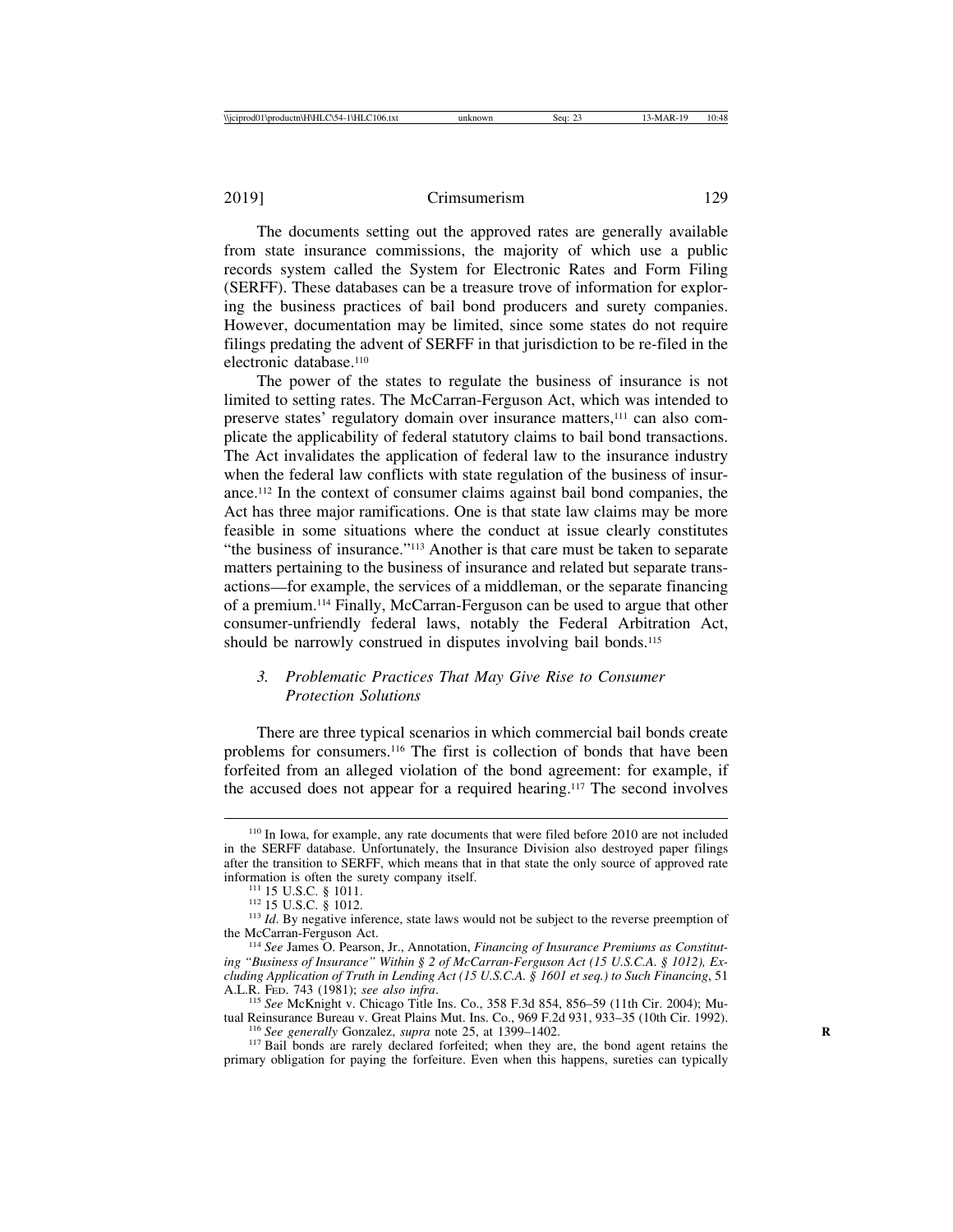the financing and collection of premiums. The third issue, often intertwined with one or both of the previous two, involves abusive contract provisions. In these three contexts, the following four broad categories of issues may arise.

#### *a. Conduct During Collection*

Because many bail bond agents also act as private law enforcement agents, the line between enforcement of the terms of the bond agreement, such as ensuring the accused's appearance for hearings, and mere debt collection often becomes blurred. Bond agents routinely use tools not available in other debt collection contexts, including physical restraint, orchestrated arrest, and intimidation to encourage the payment of installments for financed premiums.118 In addition, bond agents may engage in illegal and abusive practices in connection with the repossession of collateral or may enter onto private property without clear authority to do so.119 Many bail bond contracts purport to give bond agents the right to contact third parties or to enter into private homes without warning or permission, which happens with regularity–and may sometimes involve violence or weapons.120

# *b. Abusive Contract Provisions and Rate Violations*

A review of the bail bond agent and surety contracts generally available on almost any given state's SERFF database reveals a wide array of contractual provisions that may violate a myriad of consumer protection laws. These include preemptive waivers of bankruptcy rights; failure to provide proper disclosures to cosigners; language purporting to give security interests in property acquired in the future; waivers of rights to notice and commercially reasonable sale in regard to repossessed collateral; consent to entry onto private property of the accused and third parties and GPS tracking; illegal attorney fees clauses; and authorizations to obtain judgments by confession.<sup>121</sup>

collect from funds previously paid by the agents and held in reserve. *See Selling Off Our*

Freedom, supra note 34, at 14; see also Gonzalez, supra note 25, at 1422.<br>
<sup>118</sup> Silver-Greenberg & Dewan, supra note 88.<br>
<sup>119</sup> See Complaint at 2, Cason v. 1 Bail Bonds, No. CVCV053198 (Iowa Dist. Ct. for Polk<br>
Cnty. Mar

<sup>&</sup>lt;sup>120</sup> MacKenzie Elmer, Assault, Drug Dealing: Many Iowa Bail Bondsmen Have Check*ered Pasts*, DES MOINES REGISTER, April 27, 2017, https://www.desmoinesregister.com/story/ news/2017/04/27/convicted-felons-bail-bonds-jail-prison-bounty-hunter/99411644/, *archived*

<sup>&</sup>lt;sup>121</sup> A comprehensive overview of such provisions in California based contracts reveals similar patterns. *See The Devil in the Details: Bail Bond Contracts in California*, UCLA SCHOOL OF LAW CRIMINAL JUSTICE REFORM CLINIC 1 (2017), https://static.prisonpolicy.org/ scans/UCLA\_Devil%20\_in\_the\_Details.pdf, *archived at* https://perma.cc/TC49-XT7B.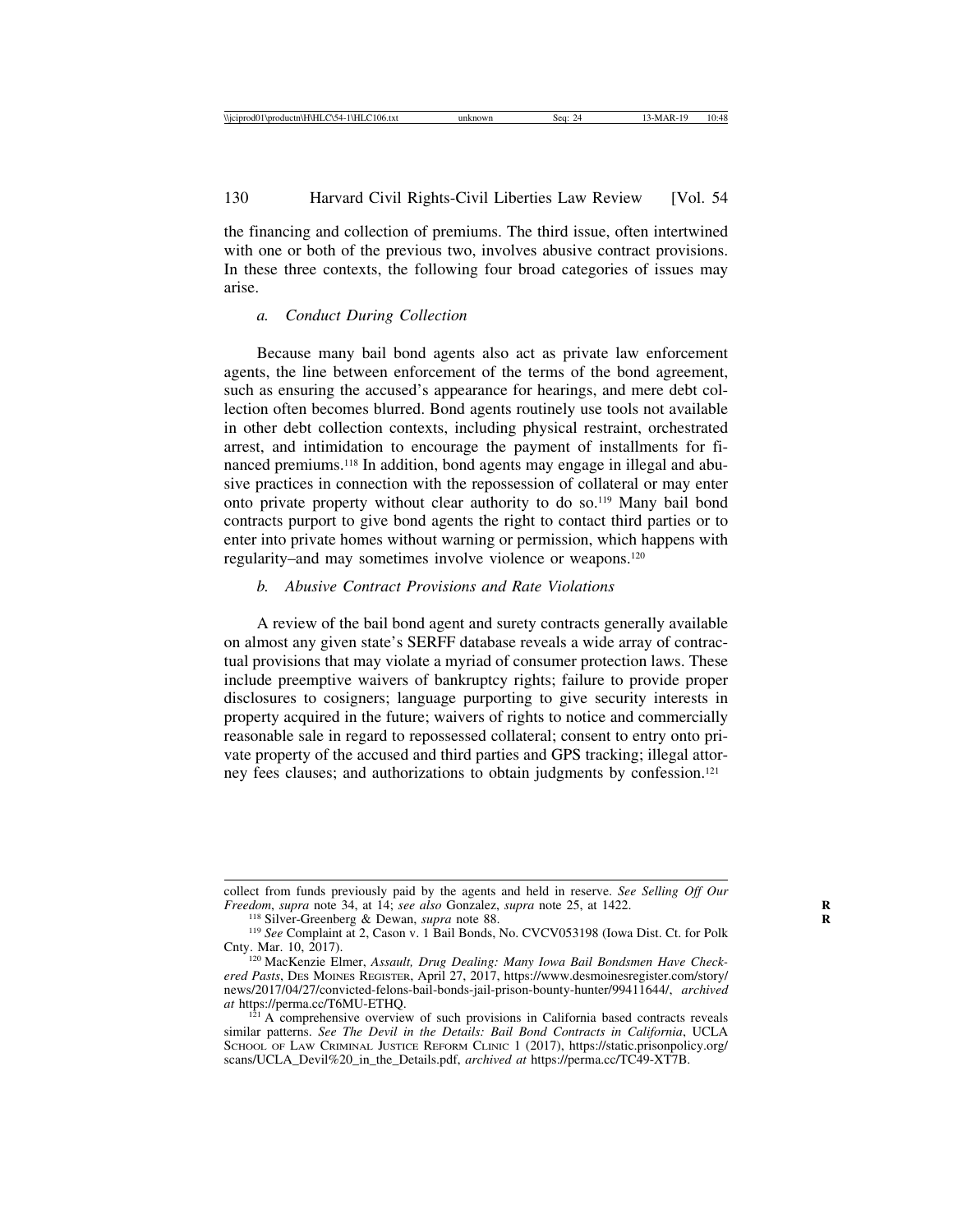#### *c. Middleman Issues*

In addition to bond agents and the surety companies that underwrite them, other industry players have arisen in recent years to occupy new roles in the commercial bail market. For an additional fee, these companies may operate to procure bonds for accused persons, provide GPS monitoring, or provide other supervision services. For the consumer, these new actors may simply represent a source of yet more unaffordable debt that must be shouldered to secure personal liberty. Typical of this new breed of middlemen is Libre by Nexus, a company that procures immigration detention bonds from third-party surety companies, and also provides GPS monitoring services, while charging substantial additional fees.<sup>122</sup> Over the course of many months, individuals may end up paying just in recurring fees, a sum greater than the amount of their bond.<sup>123</sup>

#### *d. Financing*

"Financed premiums," "credit bail," or "credit bonding" refers to the practice of allowing the accused person or a guarantor to pay the bond premium in installments, often in return for financing fees and costs. For example, a person may be arrested and bail set at \$10,000. The accused seeks out a commercial bond agent, who charges the maximum premium amount permitted in that state—say 10 percent, or \$1,000. The accused cannot afford to pay the bond agent's fee in its entirety upfront, so puts down \$500 and finances the remaining \$500 plus interest and fees to be paid to the bond agent in installments.

Restrictions on the availability and terms of financed premiums vary jurisdictionally. Two prominent examples of the small minority of states that explicitly disallow financed bail bond premiums are Arkansas and Indiana. In Arkansas, the practice was prohibited via judicial rulemaking, surviving a § 1983 challenge by the bail bond industry on immunity and abstention grounds.124 In Indiana, it is a felony to fail to collect the entire premium at the time the bond is executed.125 Other states, such as Connecticut and Maryland, explicitly allow financed premiums but regulate their terms.<sup>126</sup> Yet

<sup>122</sup> Adolfo Flores, *Immigrants Desperate to Get Out of US Detention Can Get Trapped by Debt*, BUZZFEED (July 23, 2016), https://www.buzzfeednews.com/article/adolfoflores/immigrant-detainees-and-bail-bond-terms, *archived at* https://perma.cc/YY85-KGRQ ("Libre by Nexus customers sign a contract agreeing to a nonrefundable \$620 initial fee, as well as paying the \$420 monthly rental fee for the tracking bracelet and a nonrefundable one-time 20 percent premium to the bond issuer. If a client pays down 80 percent of the bond and agrees to cover the remaining 20 percent in installments, Libre by Nexus will remove the tracking device.").

<sup>&</sup>lt;sup>123</sup> *Id.* <sup>22</sup> *Id.* <sup>124</sup> *See John Chism Bail Bonds Inc. v. Pennington, 656 F. Supp. 2d 929, 938–39 (E.D. Ark. 2009), aff'd* 411 Fed. Appx. 927 (8th Cir. 2011).

<sup>&</sup>lt;sup>125</sup> Ind. Code § 27-10-4-5 (2014); State v. Bigbee, 292 N.E.2d 609, 611 (Ind. 1973).<br><sup>126</sup> See Conn. Gen. Stat. § 38a-660c (2018) (mandating a minimum 35 percent down pay-

ment, a promissory note that requires all payments to be made within 15 months, and a civil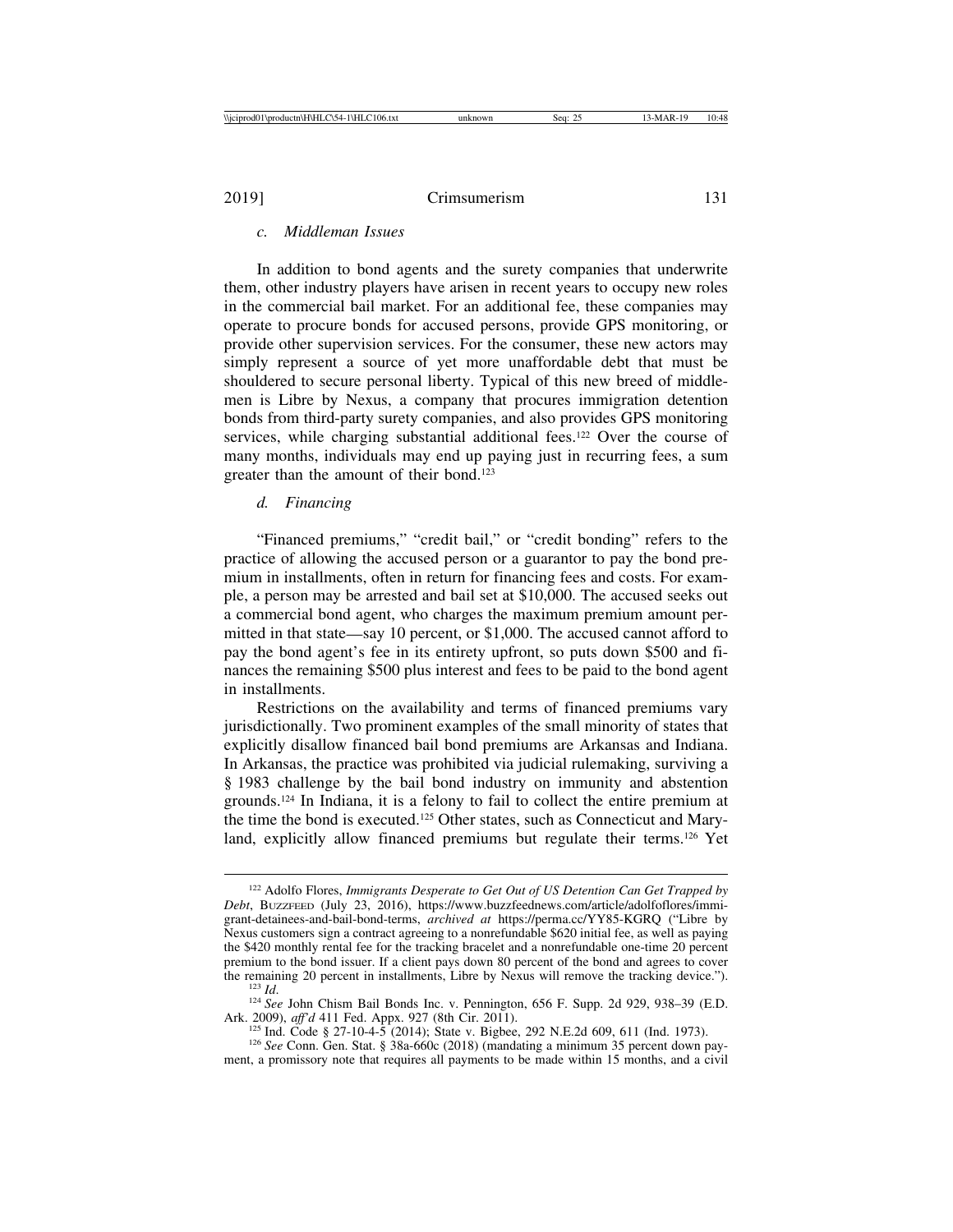other states generally prohibit the collection of anything beyond the premium itself, or any sum exceeding a maximum fee set by statute.127 However, the practice of offering financed bail bond premiums remains pervasive as a result of mass incarceration, unreasonably high bail, and highly active competition within the bail bond industry.

While permitted throughout most of the nation, the practice of offering financed bail bonds raises additional concerns and opportunities for abusive financing terms and acts of collection, and is controversial even within the industry itself.128 Proponents of the practice discuss the difficulty of competing in a market where others use financed premiums, complain of being unfairly singled out when compared to other insurance products, and point out that many other bail bonds are being externally financed via credit cards.129 Opponents generally focus on public safety concerns, including release of accused people without sufficient security; some more clear-eyed bond agents point out the potential trouble involved with getting into the "loan shark business."<sup>130</sup>

Understanding that the financing of the bond premium is a transaction distinct from obtaining the bond is, for two reasons, key to understanding how various consumer protection laws may provide additional safeguards for the accused person and cosigners. The first is that financing of the premium may trigger liability under a variety of consumer protection statutes that regulate lending. The second is that issues related to financing may be distinguishable from issues involving the underlying insurance product, and therefore may be able to escape reverse preemption under the McCarran-Ferguson Act. Either of these approaches, if successful, would allow the application of federal consumer protection statutes to the financing elements of the commercial bail transaction.

action if any payment remains outstanding for more than 60 days); Md. Code Regs. § 31.03.05.09 (requiring the financed premium to be evidenced by a state-generated form, and a good faith effort by the bond agent to collect).

<sup>&</sup>lt;sup>127</sup> Stillman v. Goldfarb, 431 N.W.2d 247, 252 (Mich. Ct. App. 1988). <sup>128</sup> *See From the OBA President's Desk*, THE BONDSMAN (Okla. Bondsman Ass'n, Okla. City, Okla.), Oct. 2010, at 1, http://okbondsman.com/wp-content/uploads/2017/08/OBA\_News letter\_2010\_Oct.pdf, *archived at* https://perma.cc/W9A5-4WT8; Comments, Michael J. Whitlock, *No Payment Terms for Criminals Some Say*, AMERICAN SURETY COMPANY BLOG (Dec. 11, 2013, 12:00 AM), http://www.asc-usi.com/blogentry.aspx?id=4138, *archived at* https://per

<sup>&</sup>lt;sup>129</sup> Whitlock, *supra* note 128. <sup>130</sup> *Id.*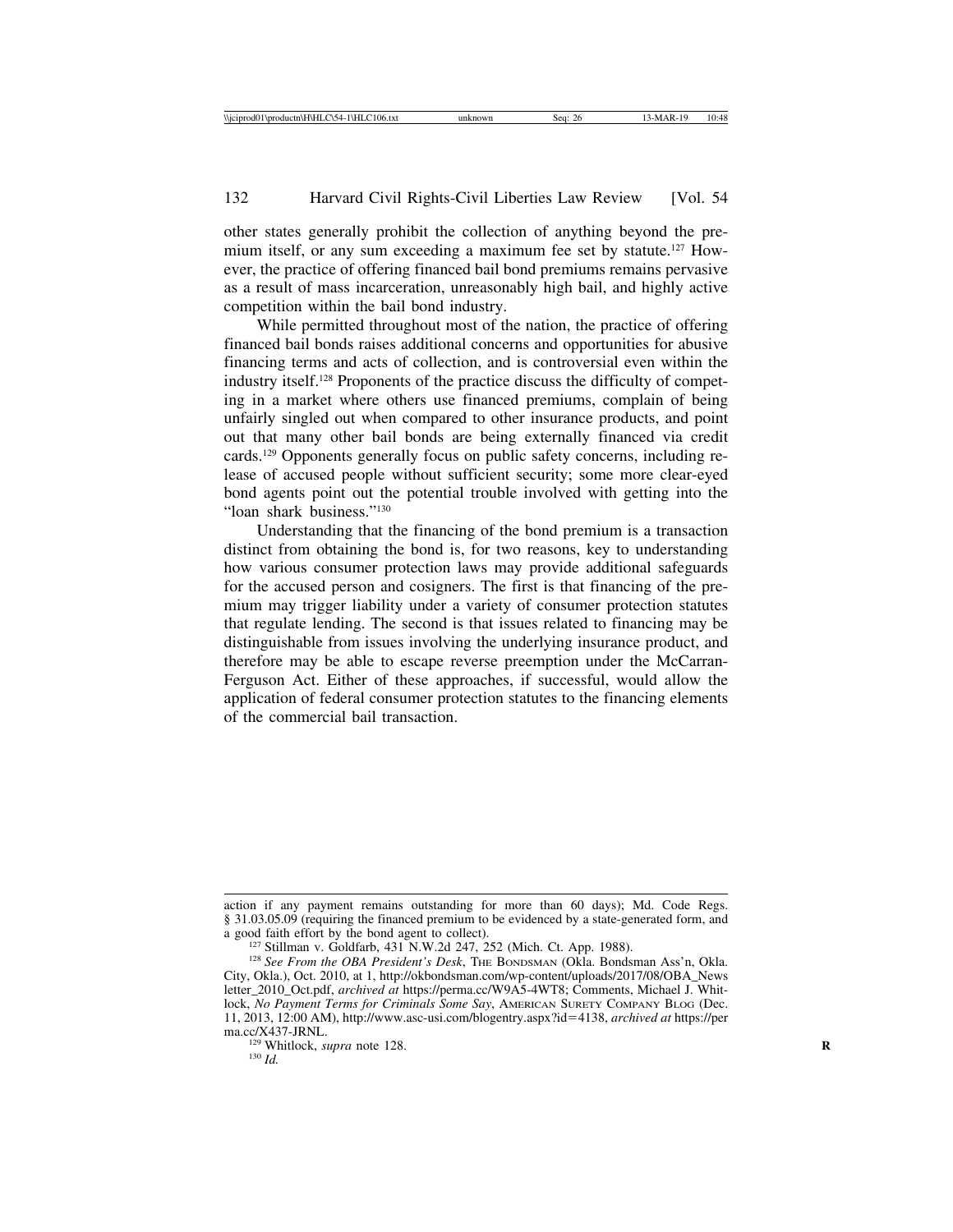*4. Application of Specific Consumer Protection Law Claims to Commercial Bail Bond Transactions*

#### *a. Fair Debt Collection Practices Act & State Analogues*

Bond agents are notorious for engaging in harassing and abusive practices to collect bail premiums, including placing intimidating phone calls<sup>131</sup> and making threats to send arrestees back to jail without having a legal basis to do so.132 Bond agents may try to coerce payment by contacting and even threatening arrestees' friends, families, and employers.133 Agents may even deploy kidnapping and false imprisonment for extortive purposes, holding arrestees in offices until someone pays.134

Federal and state fair debt collection laws address precisely this type of conduct, but there are complications in applying these statutes in the bail bond context. The Fair Debt Collection Practices Act (FDCPA), the primary federal statute protecting consumers from abusive behavior by debt collectors, gives consumers the right to dispute alleged debts, and regulates how and when a debt collector may contact debtors.135 Yet, for three reasons, the FDCPA may have limited application to commercial bail bonds.

First, creditors who originate a debt are generally excluded from the purview of the FDCPA (under the "original creditor exclusion"), because the Act only regulates the conduct of third-party debt collectors.136 In much of the reported case law, objectionable conduct is primarily conducted by bond agents acting to collect their own debts; their conduct in those instances is not covered by the FDCPA.137 On the other hand, the originalcreditor exclusion often does not exist in state law analogues to the FDCPA;138 *state* laws regulating debt collection are, therefore, a potential avenue for regulation of bail bond agents.

Second, the FDCPA also exempts debts that are "incidental to a bona fide fiduciary obligation."139 Those who collect these obligations are not generally considered to be "debt collectors" covered by the FDCPA; therefore guarantors of an obligation are exempted definitionally from the statute

<sup>&</sup>lt;sup>131</sup> See Monroe v. Frank, 936 S.W.2d 654, 657 (Tex. App. 1996).<br><sup>132</sup> See *Investigation of the Ferguson Police Department*, supra note 13, at 22–23.<br><sup>133</sup> London v. Gums, No. CIV.A. H-12-3011, 2014 WL 546914, at \*2 (S.D

<sup>&</sup>lt;sup>134</sup> *See* Complaint at \*1, Egana v. Blair's Bail Bonds, Inc., No. 17-5899, 2018 WL 2463210 (E.D. La. June 1, 2018).

<sup>&</sup>lt;sup>135</sup> *See* 15 U.S.C. § 1692 *et seq.* 136 136 *P.* 2018 136 15 15 U.S.C. § 1692a(6) 137 *See, e.g.*, Buckman v. Am. Banker's Ins. Co. of Fla., 924 F. Supp. 1156, 1158 (S.D. Fla. 1996); Egana v. Blair's Bail Bonds, Inc., No. 17-5899, 2018 WL 2463210 (E.D. La. June 1, 2018); London v. Gums, No. CIV.A. H-12-3011, 2014 WL 546914 (S.D. Tex. Feb. 10,

<sup>&</sup>lt;sup>138</sup> See, e.g., Iowa Code § 537.1301; Mich. Comp. Laws § 445.251; Cal. Civ. Code § 1788 *et seq.* <sup>139</sup> 15 U.S.C. § 1692a(6)(F)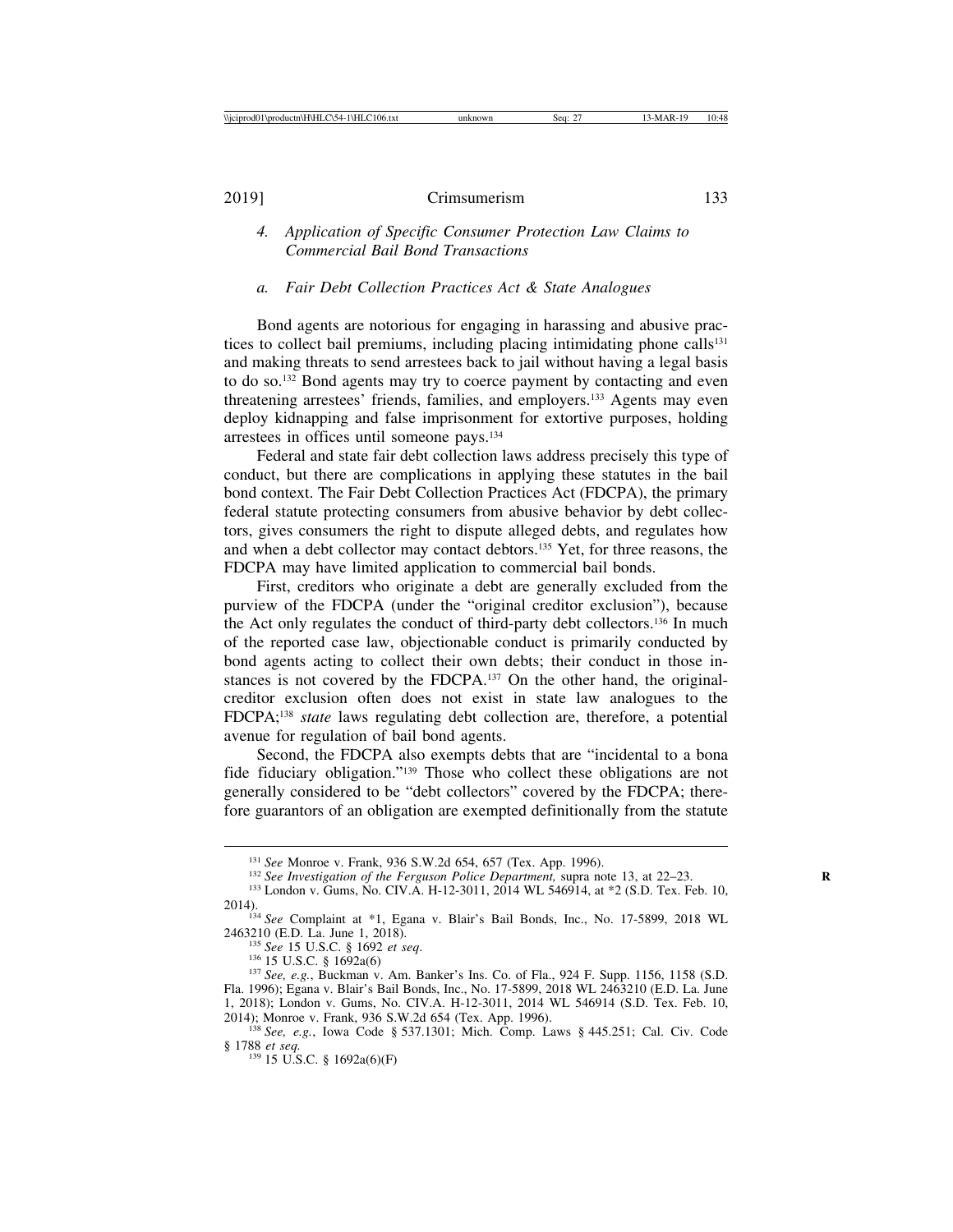because the guarantee establishes a fiduciary relationship.140 At its core, a bail bond surety is a guarantee by the bond agent to the court that the accused person shall appear, so a forfeiture resulting from a default of an appearance bond agreement may be excluded from the FDCPA under this provision.141 However, bail bond premium financing and other transactions related to bail bonds would not be so excluded, since they do not directly involve a guarantor relationship.

Finally, as noted above, the McCarran-Ferguson Act may prove a further barrier to employing the FDCPA unless it can be successfully argued that the targeted practice is sufficiently removed from the "business of insurance"— for example, by pointing out that acts undertaken exclusively to *collect* financed premiums are separate from the insurance product represented by the premium itself.<sup>142</sup>

*Buckman v. American Banker's Insurance Co. of Florida*, 143 which involved the application of the FDCPA to a bail bond transaction, illustrates the effect of these limitations. The plaintiff in *Buckman* was an indemnitor who had executed a mortgage as collateral for a bail bond on behalf of her daughter.144 The district court determined the surety's role in the bail bond transaction to be analogous to that of a guarantor, and thus covered under the bona fide fiduciary exclusion to the FDCPA.145 On appeal, the Eleventh Circuit upheld the district court on a different and simpler rationale—the bond agent was an original creditor, and thus excluded from the FDCPA.146

The Eleventh Circuit's decision in *Buckman* can be contrasted with the later decision in *Barlow v. Safety National Casualty Corp.*,<sup>147</sup> in which a district court allowed a FDCPA challenge to a bail collection practice. In *Barlow*, which, like *Buckman*, involved collection of a forfeited bond rather than a financed premium, the defendant had purchased the debt from the original creditor after default.148 The case also named, as a second defendant, a debt collection agency.149 The court held that *Buckman* was distinguishable, because neither defendant was an original creditor.<sup>150</sup>

Additionally, the FDCPA has been used to pursue abusive debt collection practices by Libre by Nexus, the company discussed earlier that pro-

Eleventh Circuit held in *Buckman*, was not addressed by the *Barlow* court. *Id.* at 828–37.

<sup>&</sup>lt;sup>140</sup> *See, e.g.* Buckman v. Am. Banker's Ins. Co. of Fla., 924 F. Supp. 1156, 1158 (S.D. Fla. 1996). 1996).<br>
<sup>141</sup> *Id.*<br>
<sup>142</sup> *See* Pearson, *supra* note 115.<br>
<sup>143</sup> *J24* F. Supp. 1156, 1158 (S.D. Fla. 1996).<br>
<sup>144</sup> *Id.*<br>
<sup>145</sup> *Id.*<br>
<sup>146</sup> Buckman v. Am. Banker's Ins. Co. of Fla., 115 F.3d 892, 894–95 (11th Cir. 199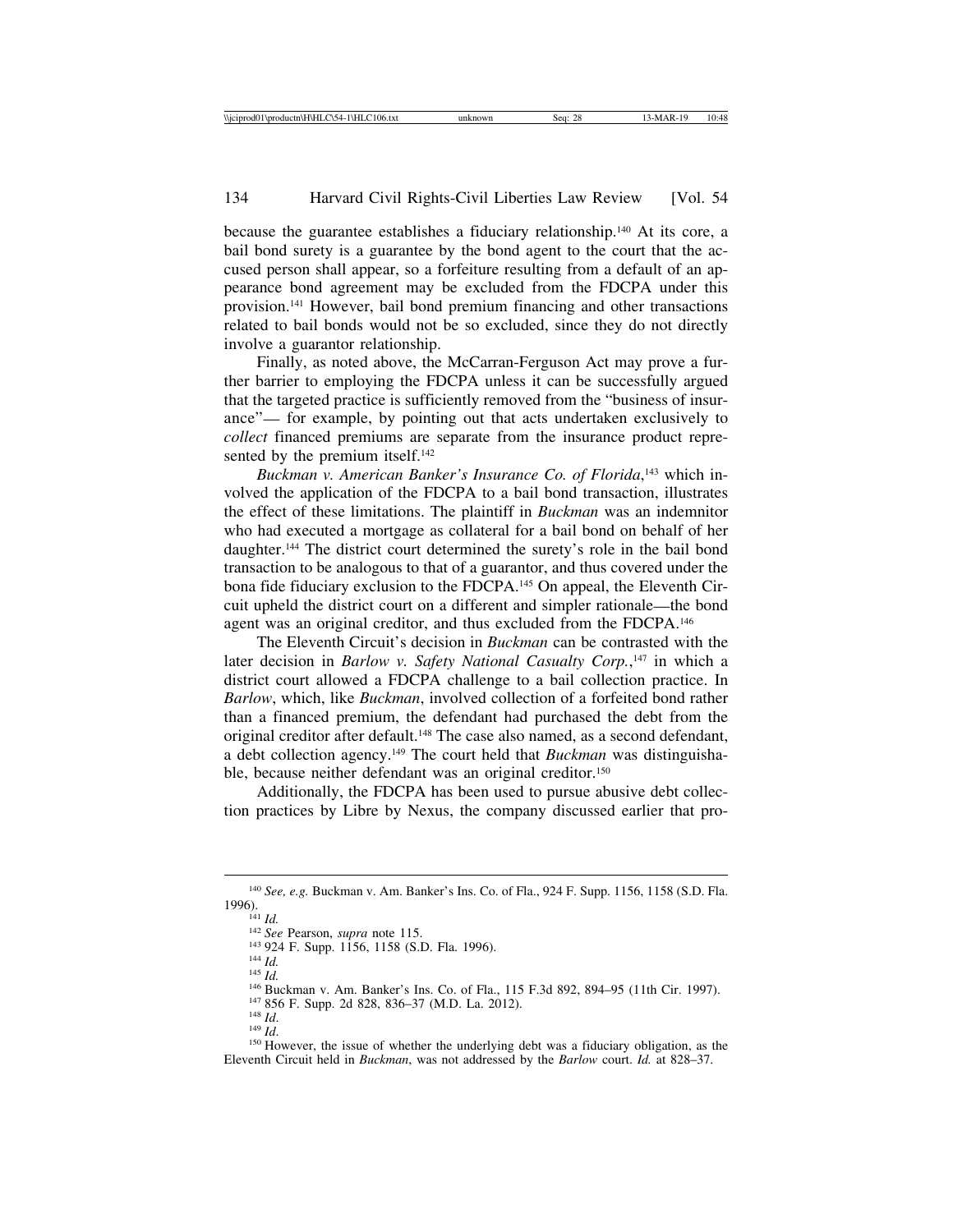cures immigration detention bonds for those facing deportation.151 In denying a motion to dismiss filed by Libre by Nexus, one district court found that a major part of Libre's business model as a middleman was to collect fees on behalf of third party immigration detention bond companies; therefore, the company came within the scope of the FDCPA.152

Further, as noted above, state analogues to the FDCPA may provide relief where the FDCPA cannot.153 These laws often do not contain exclusions either for original creditors or for fiduciaries. For example, in *Monroe v. Frank*, 154 a Texas bail bond agent's conduct was found actionable under the state FDCPA analogue, even where the FDCPA did not provide protection, since the state statute lacked an original creditor exclusion and featured a more expansive definition of "debt."155 In California, too, unfair debt collection practices by bail bond companies are actionable under the state's Rosenthal Fair Debt Collection Practices Act.156

Moreover, state analogues to the FDCPA are often part of comprehensive state law regulation of consumer transactions rather than just the debt collection covered by the FDCPA. For example, in the context of consumer transactions, many states require that certain disclosures be provided to cosigners or guarantors;<sup>157</sup> prohibit waiver of bankruptcy or other consumer rights;158 and limit the extent to which attorney fees may be assessed.159

#### *b. Unfair and Deceptive Acts and Practices Statutes*

Unfair and Deceptive Acts and Practices (UDAP) laws provide a privately enforceable civil right of action for consumer fraud.160 These state laws can be a powerful way of providing consumers a private right of action to address abusive practices by bond agents, and do not rely upon the narrower definition of "debt" that can limit the effect of other consumer protection laws in the bail context.

<sup>151</sup> *See, e.g.*, Order On Motion To Compel, Motion To Dismiss, and Motion For Sanctions, Quintanilla Vasquez et al. v. Libre by Nexus, Inc., 4:17-cv-00755-CW (N.D. Cal. Aug. 20,

 $^{152}$  *Id*. Another open question for companies such as Libre by Nexus that generate significant income on GPS or other equipment rental fees is whether the Federal Consumer Leasing Act, 15 U.S.C. § 1667 *et seq.*, or its state analogues may impose additional disclosure require-

ments on their activities.<br>
<sup>153</sup> *See supra* notes 136–138 and accompanying text.<br>
<sup>154</sup> 936 S.W.2d 654 (Tex. App. 1996).<br>
<sup>155</sup> *Id.* at 660; *see also* London v. Gums, No. CIV.A. H-12-3011, 2014 WL 546914, at \*10<br>
(S.D

<sup>&</sup>lt;sup>156</sup> See Gonzalez, *supra* note 25, at 1402 n.94.<br><sup>157</sup> See, e.g., Iowa Code § 537.3208.<br><sup>158</sup> See, e.g., Iowa Code § 537.7103(5)(b).<br><sup>159</sup> See, e.g., Iowa Code § 537.2507.<br><sup>160</sup> Consumer Protection in the States: A 50-S *Practices Laws*, NAT'L CONSUMER L. CTR. (Mar. 2018), https://www.nclc.org/issues/how-welldo-states-protect-consumers.html, *archived at* https://perma.cc/Y7AT-84EC.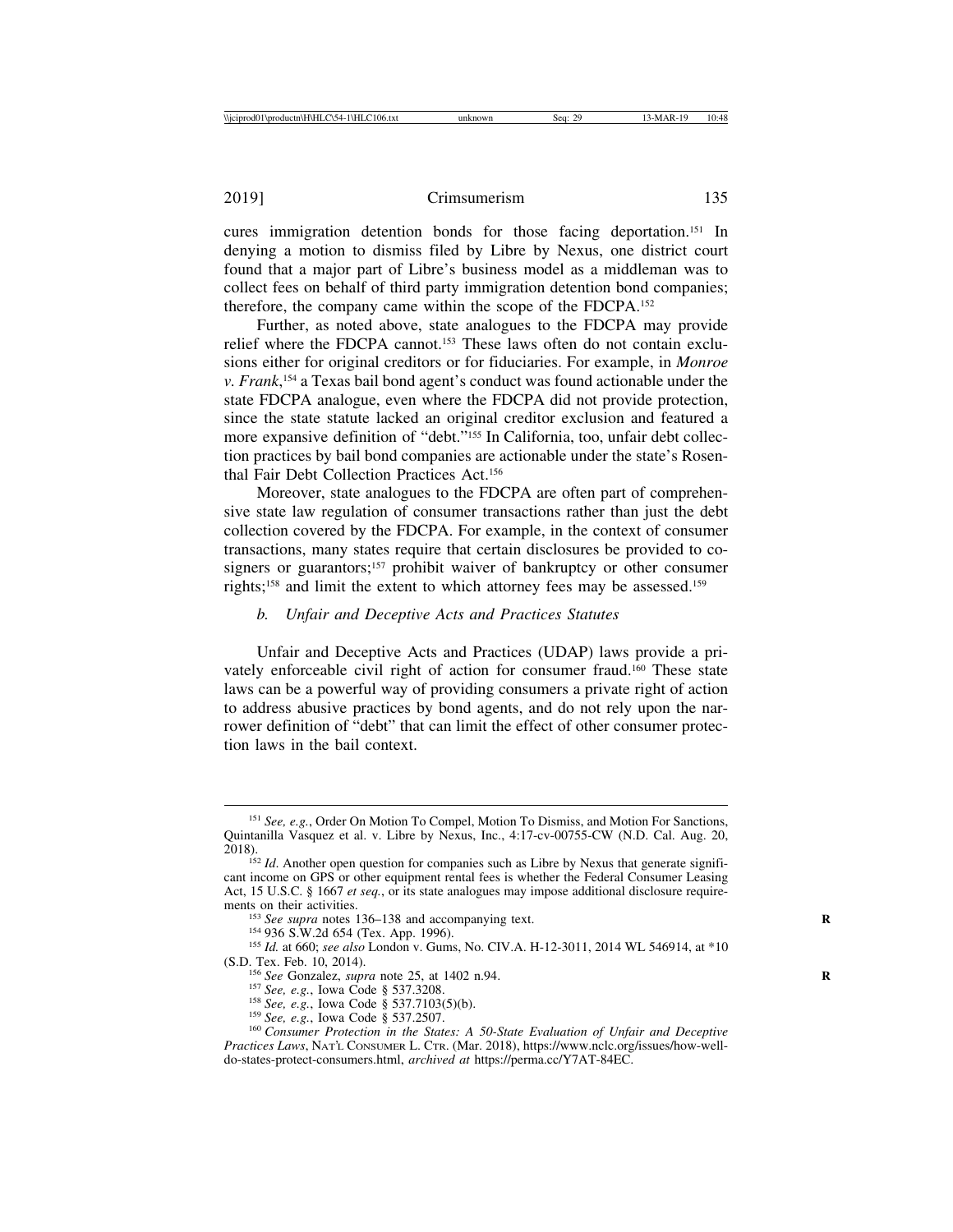The conduct actionable under UDAP laws is stated broadly as "unfair" or "deceptive," making it inclusive of a wide range of industries and practices.161 Deceptive or unfair provisions in contracts, such as unenforceable waivers of bankruptcy rights or open-ended provisions collateralizing future property, may also be actionable under UDAP under this definition, although such cases have not yet been brought. UDAP laws allow a creative advocate to connect conduct that may "feel wrong" to a cognizable cause of action, provided that the conduct can be demonstrated to be deceptive or unfair in some way. Perhaps the biggest caveat to the use of UDAP laws in the context of bail bonds is that at least 21 states exempt insurance companies from the reach of their UDAP statutes,162 which can insulate some practices of bond agents and surety companies. In short, the efficacy of these remedies varies by jurisdiction.<sup>163</sup>

Violations of statutory or regulatory standards can sometimes constitute a "per se" UDAP violation, even where these standards do not themselves provide for a separate right of action,164 under the theory that acting in violation of the law cannot be argued to be a fair or forthright industry practice. For example, bond agents who illegally orchestrate the arrest of an accused person for failure to pay a premium installment, or who violate rules related to disposition of collateral,165 or who charge fees in excess of what is allowed by law<sup>166</sup> may also be subject to UDAP claims. On the other hand, some states have rejected a "per se" approach to technical violations of other laws, requiring in addition that the practice be actually unfair or deceptive and that there have been actual damage done to a consumer.167 For this reason, the National Consumer Law Center rightly cautions that "consumer litigants bringing a case of first impression in a jurisdiction are advised to limit claims of per se UDAP violations to cases based on statutory violations that also involve serious consumer abuses, rather than purely technical viola-

Hosp., Inc. v. Mitchell, 662 A.2d 178, 183 (Conn. Super. Ct. 1995).<br><sup>165</sup> *See* Habicht v. Sullivan, No. CV040833934, 2006 WL 1644606 at \*3 (Conn. Super. Ct. May 25, 2006) (suing for failure to return truck that was collat <sup>166</sup> See Ramos v. Int<sup>1</sup>l Fidelity Ins. Co., 34 N.E.3d 737, 741 (Mass. Ct. App. 2015).<br><sup>167</sup> See, e.g., Morales v. Walker Motors Sales, Inc., 162 F. Supp. 2d 786, 790 (S.D. Ohio

<sup>&</sup>lt;sup>161</sup> *Id.*; *see also supra* note 51 (defining "unfair" conduct).<br><sup>162</sup> Consumer Protection in the States, *supra* note 160, at 1.<br><sup>163</sup> *Id.* at 9.<br><sup>164</sup> *See, e.g.*, Zivanic v. Wash. Mut. Bank, No. 10-737 SC, 2010 WL 2 Cal. June 9, 2010); Hangarter v. Paul Revere Life Ins. Co., No. C 99-5286 JL (ADR), 2001 U.S. Dist. LEXIS 17975 at \*20–21 (N.D. Cal. Sept. 21, 2001); Kasky v. Nike, Inc., 45 P.3d 243 (Cal. 2002); Schnall v. Hertz Corp., 93 Cal. Rptr. 2d 439, 459 (Cal. Ct. App. 2000); Stevens v. Superior Court, 89 Cal. Rptr. 2d 370, 376 (Cal. Ct. App. 1999); Yale New Haven

<sup>2000);</sup> Riopta v. Amresco Residential Mort. Corp., 101 F. Supp. 2d 1326, 1332 (D. Haw. 1999); Haw. Cmty. Fed. Credit Union v. Keka, 11 P.3d 1, 14 (Haw. 2000); Mid-Am. Nat'l Bank v. First Sav. & Loan Ass'n, 515 N.E.2d 176, 182 (Ill. App. Ct. 1987) (disclosure violation of National Flood Act not per se UDAP violation); Coffey v. Peoples Mortgage & Loan, 408 So. 2d 1153, 1155 (La. Ct. App. 1981) (violation of technical usury requirement is not per se violation); Griffin v. Allstate Ins. Co., 44 Pa. D. & C.4th 261, 264 (Pa. C.P. Phila. Cty. 1999).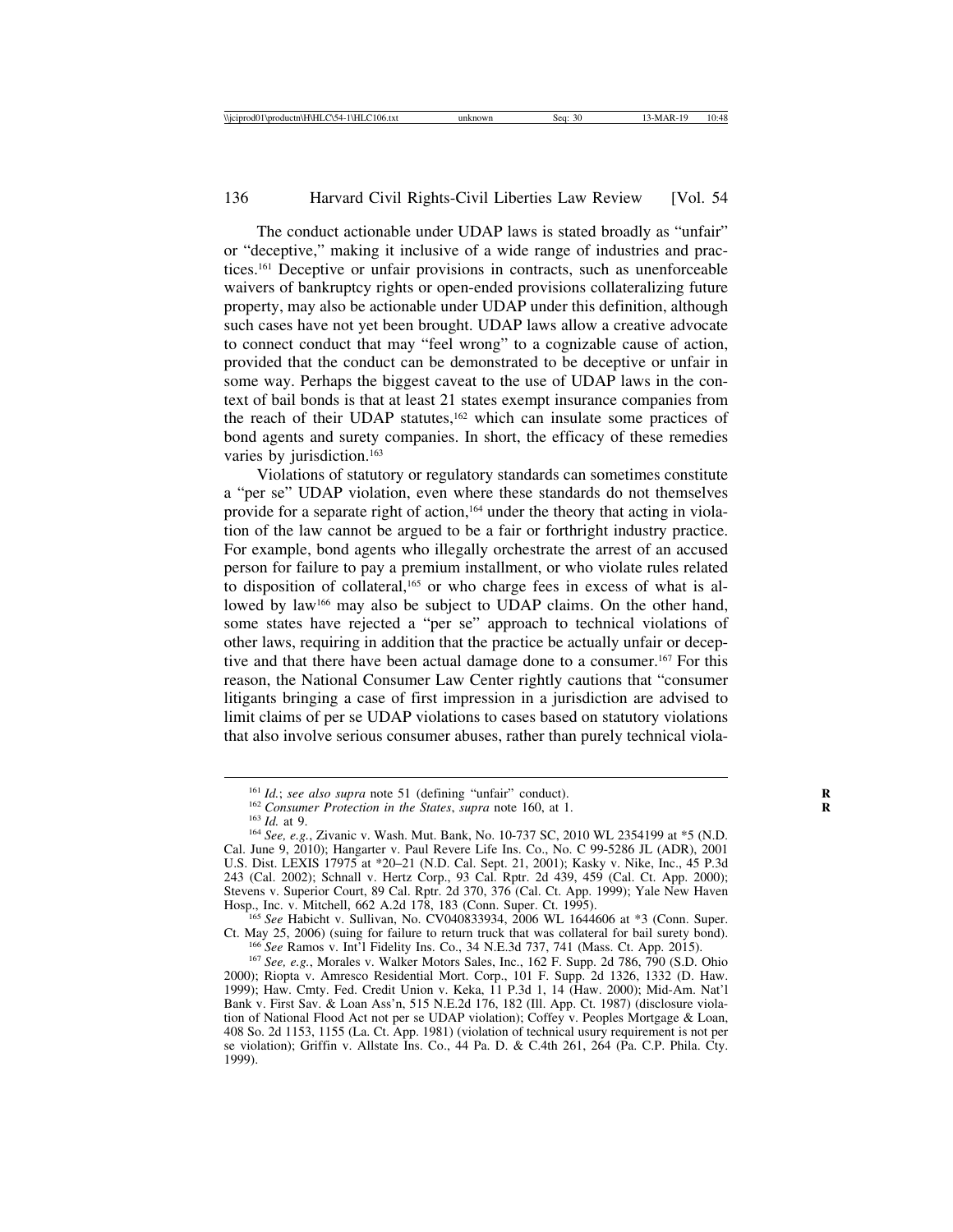tions of other statutes."168 Even in states that do not take a per se approach, however, violation of another statute may serve as an evidentiary factor that could be part of a wider case to show a practice to be unfair or deceptive.169

*c. Truth in Lending Act*

The Truth in Lending Act  $(TILA)^{170}$  is a federal statute that requires lenders extending credit to provide a detailed and accurate disclosure of the terms of financing to a consumer prior to consummating a credit transaction. The primary disclosures regulated by TILA involve the "finance charge" that is, how much the extension of credit will ultimately cost the consumer. TILA standardizes the manner in which borrowing costs are calculated and disclosed.171 The statute reflects Congress's effort to guarantee the accurate and meaningful disclosure of the costs of consumer credit, thereby enabling consumers to make informed choices in the credit marketplace and avoid abusive lending.172 The law is implemented by Regulation Z, under which a creditor must make a number of specific disclosures in relation to the cost of credit clearly and conspicuously in writing, in a form that the consumer may keep.173

The most obvious application of TILA in the context of bail bonds is in the area of financed premiums. To the extent that statutorily adequate disclosures of the cost of this financing are not made to borrowers, TILA may provide at least some relief from unconscionable and onerous financing terms.174

The two primary barriers to TILA claims in the context of bail bonds are the McCarran-Ferguson Act, and whether the various fees associated with financed premiums meet TILA's definition of "finance charge." *Buckman* exemplifies how the McCarran-Ferguson Act may serve as an obstacle to TILA claims in the context of bail bonds.175 Notably, however, *Buckman* did not involve a financed premium, but rather a forfeiture after an accused

<sup>168</sup> *See* NATIONAL CONSUMER LAW CENTER, UNFAIR AND DECEPTIVE ACTS AND PRAC-TICES § 3.2.7.5 (9th ed. 2016), https://library.nclc.org/udap, *archived at* https://perma.cc/

<sup>&</sup>lt;sup>169</sup> *See, e.g.*, Culbreath v. Golding Enters., L.L.C., 872 N.E.2d 284, 288 (Ohio 2007); State *ex rel.* Stovall v. DVM Enters., Inc., 62 P.3d 653, 657 (Kan. 2003); State *ex rel.* Stovall v.

<sup>&</sup>lt;sup>170</sup> 15 U.S.C. §§ 1601–1667f (2012). <sup>171</sup> *Id.*; Truth in Lending (Regulation Z), 12 C.F.R. §§ 226.1–226.59 (2011); *see also* NA-TIONAL CONSUMER LAW CENTER, TRUTH IN LENDING (9th ed. 2015), *available at* https://li

<sup>&</sup>lt;sup>172</sup> 15 U.S.C. § 1601(a) (2012) (stating that the statutory purpose is "to assure a meaningful disclosure of credit terms so that the consumer will be able to compare more readily the

various credit terms available to him").<br>
<sup>173</sup> 12 C.F.R. § 226.17 (2009).<br>
<sup>174</sup> *See, e.g.*, Complaint at \*4, Egana v. Blair's Bail Bonds, Inc., No. 17-5899, 2018 WL<br>
2463210 (E.D. La. June 1, 2018).

<sup>175</sup> Buckman v. Am. Bankers Ins. Co. of Fla., 924 F. Supp. 1156, 1157–58 (S.D. Fla. 1996).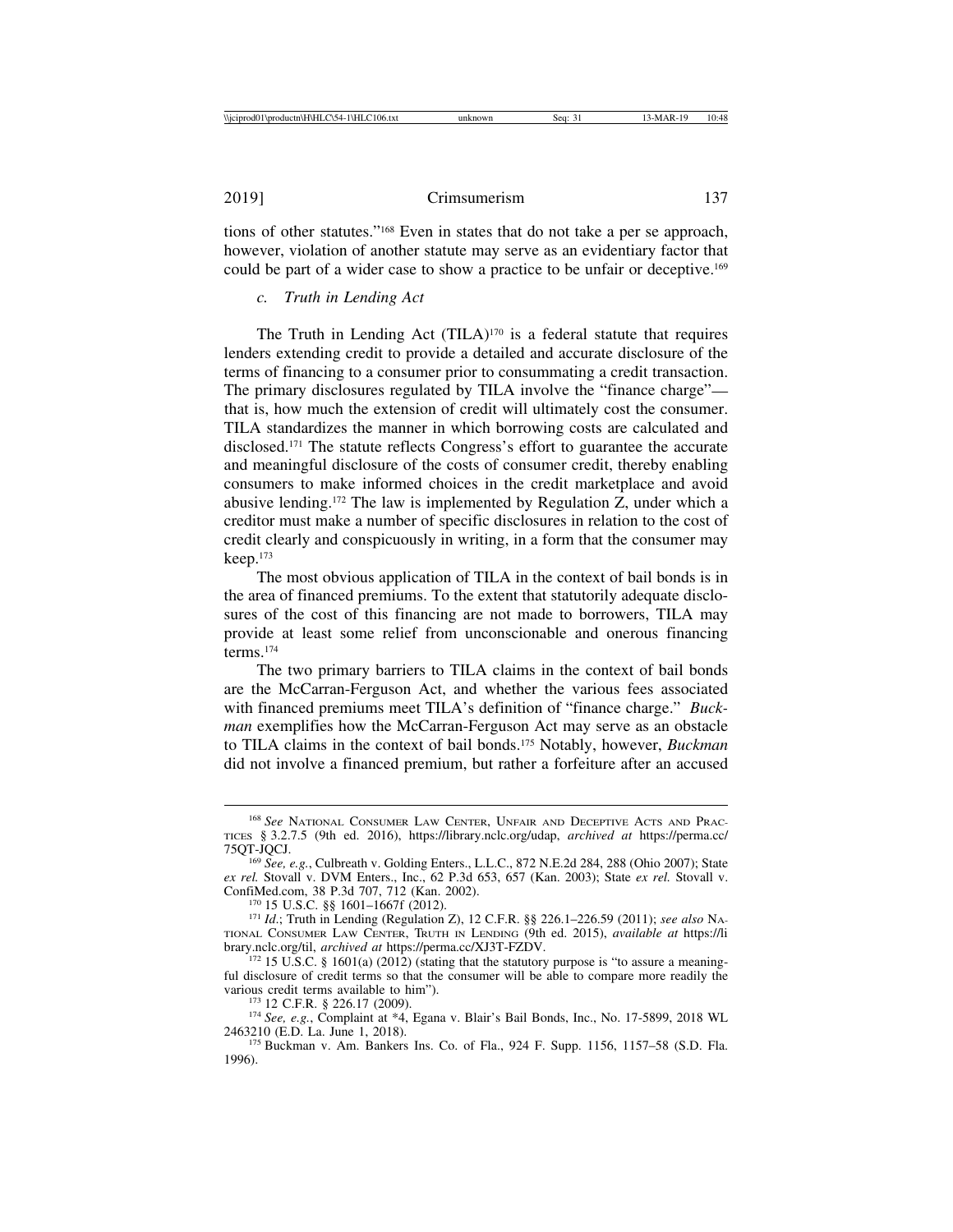person's failure to appear. In the district court, the surety company successfully invoked the McCarran-Ferguson Act to dismiss not only the plaintiff's FDCPA claim, as noted *supra*, but his TILA claim as well.<sup>176</sup> The court determined that the underlying obligation was part of "the business of insurance," and TILA was therefore inapplicable under McCarran-Ferguson.<sup>177</sup> The Eleventh Circuit affirmed on different grounds.178 Rather than ruling on the McCarran-Ferguson preemption argument, the Court of Appeals held that the underlying transaction was not a covered extension of credit under TILA, because there was no underlying financing of the premium upon which the disclosure rights provided for by TILA could attach.

In any event, the McCarran-Ferguson Act does not prevent the federal government from regulating the *financing* of insurance premiums. Financing premiums does not constitute the "business of insurance"—even when the same company that provides insurance also finances the premium.<sup>179</sup> TILA should therefore apply to financed premium transactions; courts have generally distinguished financed premiums from the "business of insurance" for the purposes of TILA claims.180 Unsurprisingly, this argument has been at least preliminarily successful in the bail bond context in the ongoing *Egana* case.181 The district court in that case pointed out that "[i]t would be anomalous to hold that [an insurance company's] premium financing activities are the 'business of insurance' but that the identical activities of the finance company . . . are not.'" 182 Therefore, "it does not make sense that Defendants' financing activities should be immune from TILA merely because they are conducted in the context of bail bonding."183

#### *d. UCC and State Mortgage Foreclosure Law*

Many bail bond transactions are collateralized by automobiles, homes, and other property belonging to accused persons or their indemnitors. This is done not only to protect the bond agent and surety company financially in case a bond is forfeited, but also to enforce full payment of financed premiums. It is common for bond agents to engage in illegal and abusive practices in connection with the repossession of collateral. For example, a bond agent may illegally attempt to force bail bond cosigners to turn over property used as collateral even in cases where the arrestee complied with the terms of

<sup>&</sup>lt;sup>176</sup> *Id.*<br><sup>177</sup> *See id.*<br><sup>178</sup> *See Buckman v. Am. Bankers Ins. Co. of Fla., 115 F.3d 892, 894 (11th Cir. 1997).*<br><sup>179</sup> *See Pearson, supra note 115.*<br><sup>180</sup> *See Cody v. Cmty. Loan Corp. of Richmond Cty., 606 F.2d 499,* 

<sup>(</sup>holding that "premium financing by an insurance company in connection with the sale of an insurance policy is not the 'business of insurance' for McCarran Act purposes, and that [TILA] is thus applicable to such a loan transaction").

<sup>&</sup>lt;sup>181</sup> Complaint at \*4, Egana v. Blair's Bail Bonds, Inc., No. 17-5899, 2018 WL 2463210 (E.D. La. June 1, 2018).

<sup>&</sup>lt;sup>182</sup> *Id.* (quoting Perry v. Fidelity Union Life Ins. Co., 606 F.2d 468,472 (5th Cir. 1979)). <sup>183</sup> *Id*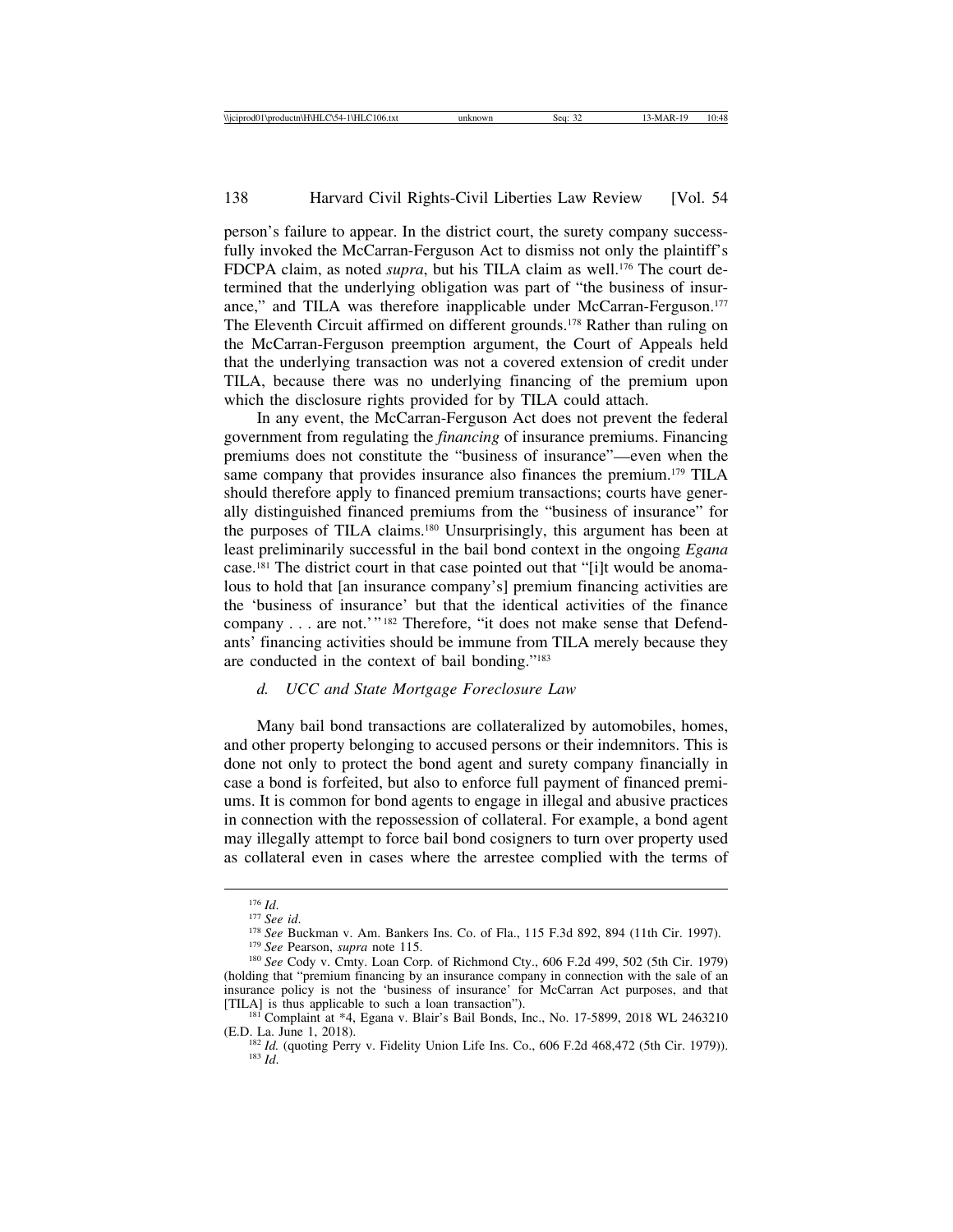2019] Crimsumerism 139

bail.184 A recent report by New York City's comptroller found evidence that "some companies . . . fail[ ] to return collateral as required under contract."185 In regulating repossessions and foreclosures related to bail bonds, many states rely entirely on laws of general applicability dealing with these topics, but some have imposed additional bail bond-specific requirements.186

Laws of general applicability provide a vehicle to regulate repossession of bail bond collateral. For instance, UCC Article 9 generally deals with disposition of collateral other than real property, and regulates the use of self-help to obtain collateral.<sup>187</sup> An advocate should first determine whether there is in fact a valid security interest that can be enforced, without which a repossession is simply theft and conversion. Less sophisticated or experienced bond agents may not always follow the formalities necessary to establish a security interest. Even where the security interest is valid, irregularities in repossession may give rise to actions for damages, such as failure to give proper notices of sale and disposition of collateral.<sup>188</sup> In addition, statutory damages may be available for use of violence or other illegal tactics under the UCC's prohibition on "breach[ing] the peace" during repossession.189 Breaches of the peace may include violence,190 breaking into private property or enclosures to take a vehicle,191 or impersonating a police officer,192 but they are not limited to these instances; indeed, the argument can generally be made any time the person executing the repossession violates another law to accomplish it.193 Additionally, violation of UCC provisions or special bail bond collateral provisions that may exist in state law may give rise to a claim under UDAP even where these statutes themselves do not themselves provide a right of action.

To the extent that a bail bond transaction includes collateralization of homes and other real property, forfeitures and financed premium defaults

187 U.C.C. §§ 9-101–709 (AM. LAW INST. & NAT'L CONF. OF COMM'RS ON UNIF. STATE Laws 2017).<br> $188$  *Id.* § 9-611.

<sup>184</sup> *See, e.g.*, London v. Gums, No. CIV.A. H-12-3011, 2014 WL 546914, at \*2 (S.D. Tex. Feb. 10, 2014); *see also* Cason v. 1 Bail Bonds, No. CVCV053198 (Iowa Dist. Ct. for Polk

<sup>&</sup>lt;sup>185</sup> The Public Cost of Private Bail: A Proposal to Ban Bail Bonds in NYC, NEW YORK CITY COMPTROLLER (Jan. 17, 2018), https://comptroller.nyc.gov/wp-content/uploads/docu-<br>ments/The Public Cost of Private Bail.pdf, *archived at* https://perma.cc/2GK3-9ANS.

<sup>&</sup>lt;sup>186</sup> See, e.g., MD. CODE REGS. 31.03.05.13–.14 (2018) (requiring full description of collateral by affidavit, and requiring immediate return of collateral after bond agreement successfully discharged [less costs]); NEV. REV. STAT. ANN. § 697.320 (West 2017) (collateral must be "reasonable in relation to the face amount of the bond"; collateral cannot be transferred to another, or transported outside of the state; collateral must not be mingled with bond agent or surety's assets; owner entitled to any surplus after forfeiture; etc.).

<sup>&</sup>lt;sup>189</sup> *Id.* § 9-609.<br><sup>190</sup> *See generally Annotation, Liability for Assault or Trespass in Forcibly Retaking Prop-*<br>*erty Sold Conditionally, 105 A.L.R. 926 (1936).* 

<sup>&</sup>lt;sup>191</sup> *Id.* <sup>192</sup> *See, e.g.*, Fleming-Dudley v. Legal Investigations, Inc., No. 05 C 4648, 2007 WL 952026 at \*10–13 (N.D. Ill. Mar. 22, 2007).

<sup>&</sup>lt;sup>193</sup> See generally Annotation, *Liability for Assault or Trespass*, *supra* note 190.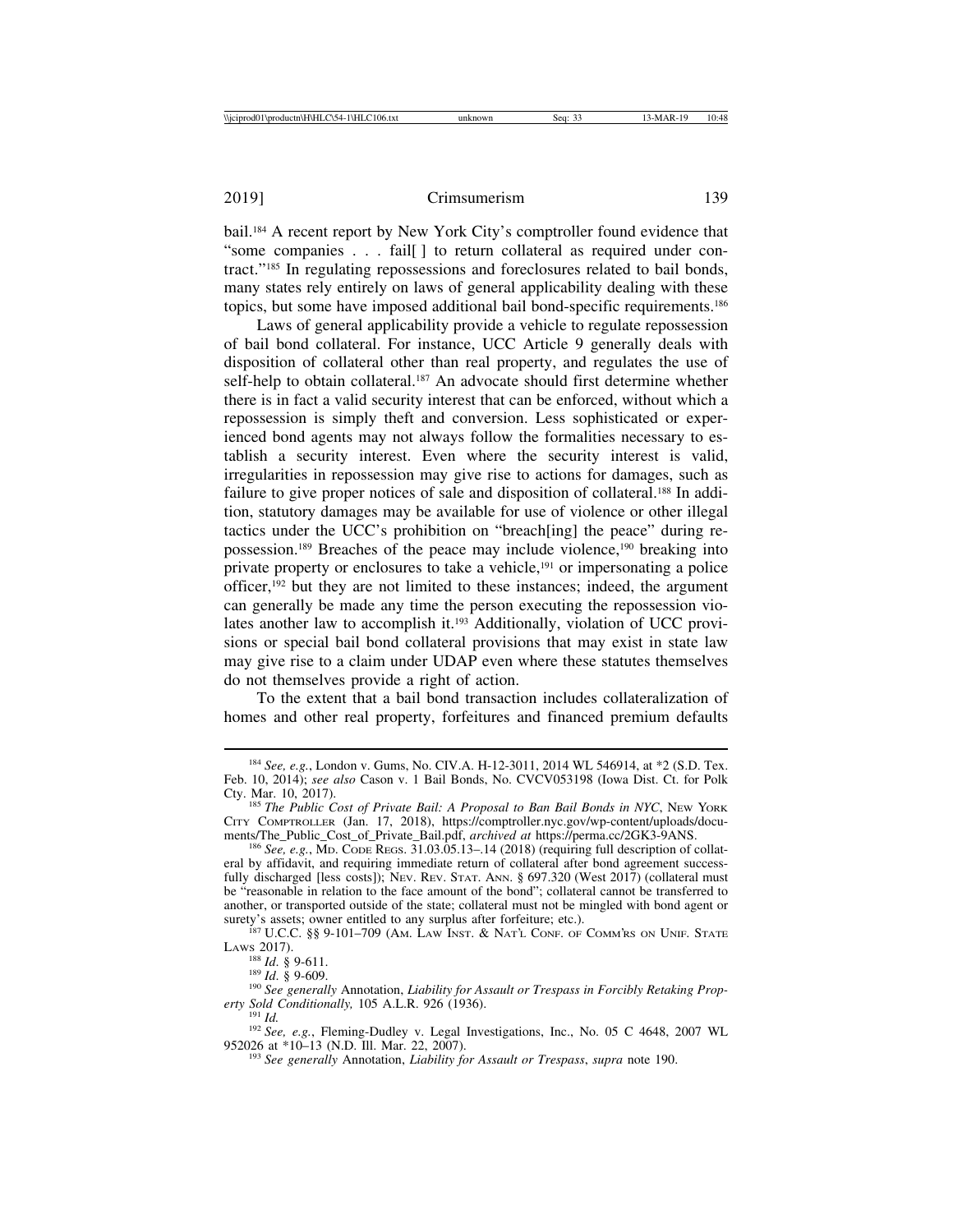may also be enforced by foreclosure. Unlike laws regulating the collateralization of personal property, which are roughly uniform throughout the nation, foreclosure law is a patchwork that will lead to different outcomes depending on jurisdiction, and thus cannot be fully addressed here. Generally speaking, however, these laws provide at least some level of procedural protections to homeowners facing foreclosure.194

Demands for collateral may also create other legal responsibilities for bond agents. For example, a bail bond agent who takes collateral may have a fiduciary duty arising from the collateralization agreement, which can create additional obligations to make affirmative disclosures to the principal about material terms<sup>195</sup>

## *B. Private Debt Collection Contractors*

The bail bond industry has been the focus for most efforts thus far to apply consumer protection law in the criminal legal context. But commercial bail is far from the only example of private profiteering from the criminal legal system that can give rise to consumer abuses.

One of the most pervasive forms of privatization in the criminal legal system involves the outsourcing of criminal legal system debt collection to private contractors. This outsourcing has created a market for collection contractors with nationwide scope. For example, Linebarger, Goggan, Blair, and Sampson LLP, one of the largest debt-collection firms, boasts of a portfolio of over \$10 billion in public debt<sup>196</sup> and over 2,300 public sector clients.<sup>197</sup> Collection firms are often paid through additional fees added on top of the original balance, to be paid by the debtor. Some of these fees are statutorily mandated, and many can be quite onerous: Florida, for example, provides for a fee of up to 40 percent of the balance owed.198

The general practice of these companies involves "skip tracing"—that is, using sophisticated techniques to locate and gather other information about debtors; sending collection letters and making phone calls; setting up

<sup>&</sup>lt;sup>194</sup> *See generally* NATIONAL CONSUMER LAW CENTER, FORECLOSURE (5th ed. 2014). <sup>195</sup> *See, e.g.*, CAL. CODE REGS. tit. 10, § 2088 (2018) (establishing that "[a]ny bail licensee who receives collateral in connection with a bail transaction shall receive such collateral in a fiduciary capacity . . . ."); *see also* Cardenas v. Am. Surety Co*.*, No. D041392, 2004 WL 206286, at \*7 (Cal. Ct. App. Feb. 4, 2004) (noting in the context of a bail bond, "[t]he failure of the fiduciary to disclose a material fact to his principal which might affect the fiduciary's motives or the principal's decision, which is known (or should be known) to the fiduciary, may constitute constructive fraud."); People v. V.C. Van Pool Bail Bonds, 246 Cal.App.3d 303, 306 n.2 (Cal. Ct. App. 1988) (stating that failure of a bail bond agent who holds collateral to notify

a principal about a bond exoneration hearing may be a breach of fiduciary duty).<br><sup>196</sup> *Our Services*, LINEBARGER, GOGGAN, BLAIR, AND SAMPSON LLP (2018), https://www.<br>.lgbs.com/our-services/, *archived at* https://perma.cc

<sup>&</sup>lt;sup>197</sup> Blake Ellis & Melanie Hicken, *The Secret World of Government Debt Collection*, CNNMONEY (Feb. 17, 2015), https://money.cnn.com/interactive/pf/debt-collector/governmentagencies/index.html, *archived at* https:/perma.cc/QW8J-RQ3X. <sup>198</sup> FLA STAT. § 938.35 (2011).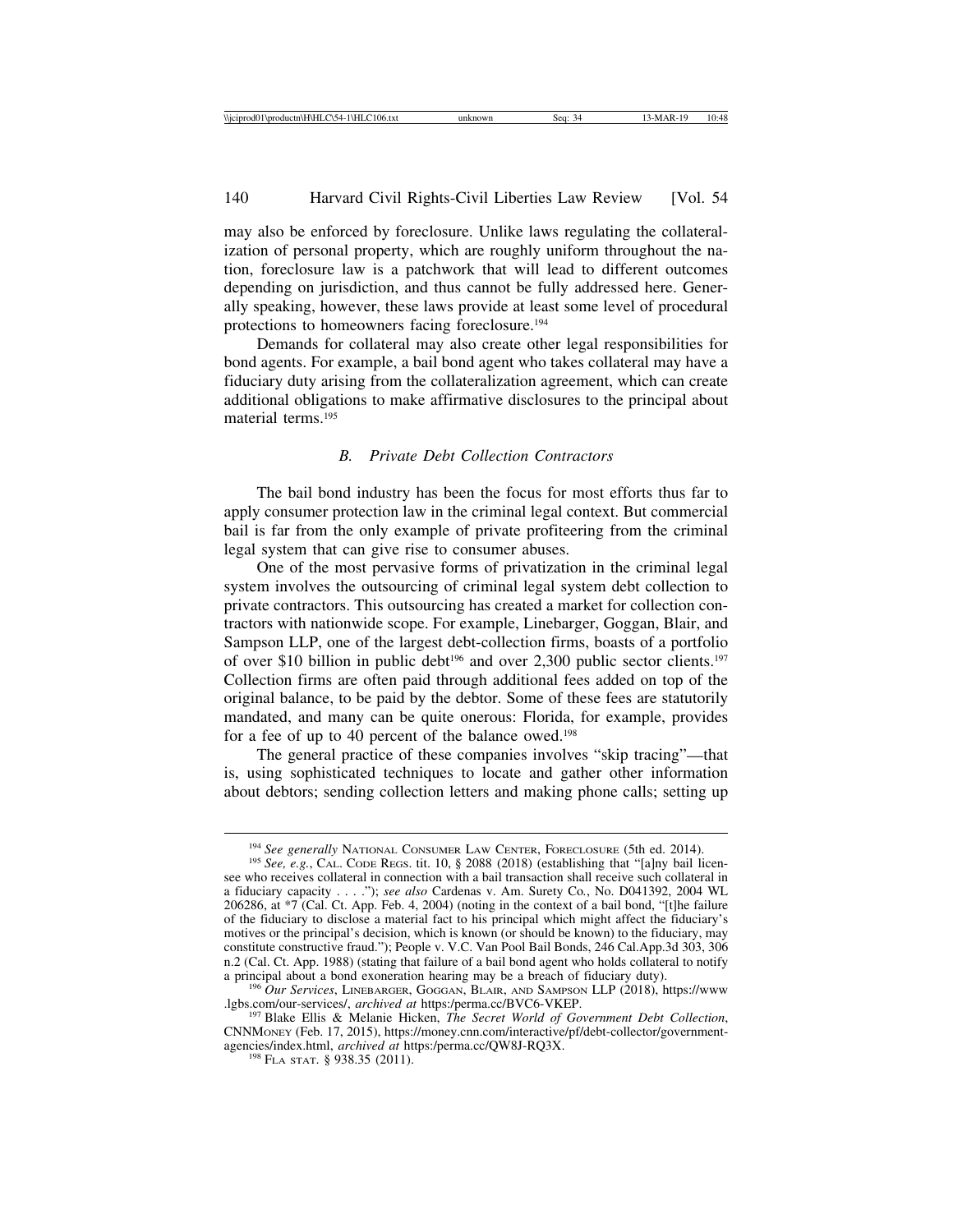payment plans; engaging in garnishment of wages and bank accounts; and acting as a gatekeeper to reinstatement of driver's licenses and other privileges. Direct threats of incarceration or reincarceration are common, and often lead to onerous and unsustainable payment plans from otherwise collection-proof debtors driven by fear.199 In some cases, these threats are made in situations where the law of the jurisdiction would not actually provide for incarceration under any theory. Collectors also often claim that bankruptcy law is inapplicable to criminal legal system debt, which is not accurate as a general statement even though it may be true in the context of certain types of criminal legal debts, as discussed below.200

Private debt collection companies fall squarely within the FDCPA's definition of debt collector, provided of course that the underlying obligation falls within the statute's definition of "debt."201 Therefore, in the context of criminal legal debt collection by private companies, two threshold definitional questions must be answered to determine whether the FDCPA applies: whether the underlying obligation is a debt covered by the FDCPA, and whether the entity doing the collecting is a covered debt collector.<sup>202</sup> Unlike in the context of bail bonds, the original creditor exclusion is not generally a problem because these companies act to collect debt on behalf of another (here, the government).

Generally speaking, a "debt" under the FDCPA may involve an obligation owed to a state actor. However, courts have narrowly applied the definition of debt to include only those obligations arising from an underlying *quid pro quo* transaction where the debtor receives some sort of service.<sup>203</sup> Purely punitive fines and, arguably, victim restitution are, on the other hand, excluded.204 While the application of the FDCPA to criminal legal system debt is still in its infancy, under this logic the advocate may still argue that user fees—as distinguished from punitive fines or victim restitution—such as pay-to-stay incarceration fees, indigent defense reimbursement, collection fees, and supervision fees are all "debts" under the FDCPA. As the criminal legal system has shifted over time to a structure where more and more of the total share of debt arises from "user fees,"205 and given the increasing in-

FDCPA."). <sup>205</sup> For example, as of June 2018 in Iowa, 32 percent of the \$546.8 million owed in criminal cases is for indigent defense reimbursement (\$172.9 million total). FISCAL SERVICES DIVI-SION, LEGISLATIVE SERVICES AGENCY, FY 2018 COURT DEBT COLLECTION REPORT (2018), https://www.legis.iowa.gov/docs/publications/BL/969834.pdf, *archived at* https://perma.cc/ 2TJ3-ACJB.

<sup>&</sup>lt;sup>199</sup> Ellis & Hicken, *supra* note 197.<br><sup>200</sup> Confronting Criminal Justice Debt, *supra* note 11.<br><sup>201</sup> 15 U.S.C. § 1692a(6)<br><sup>202</sup> Id.<br><sup>203</sup> See, e.g., Pollice v. Nat'l Tax Funding, L.P., 225 F.3d 379, 407 (3d Cir. 2000). ing that fines do not qualify as debts); Stubbs v. City of Center Point, Alabama, 988 F. Supp. 2d 1270, 1276 (N.D. Ala. 2013) ("[A] traffic ticket does not constitute a 'debt' under the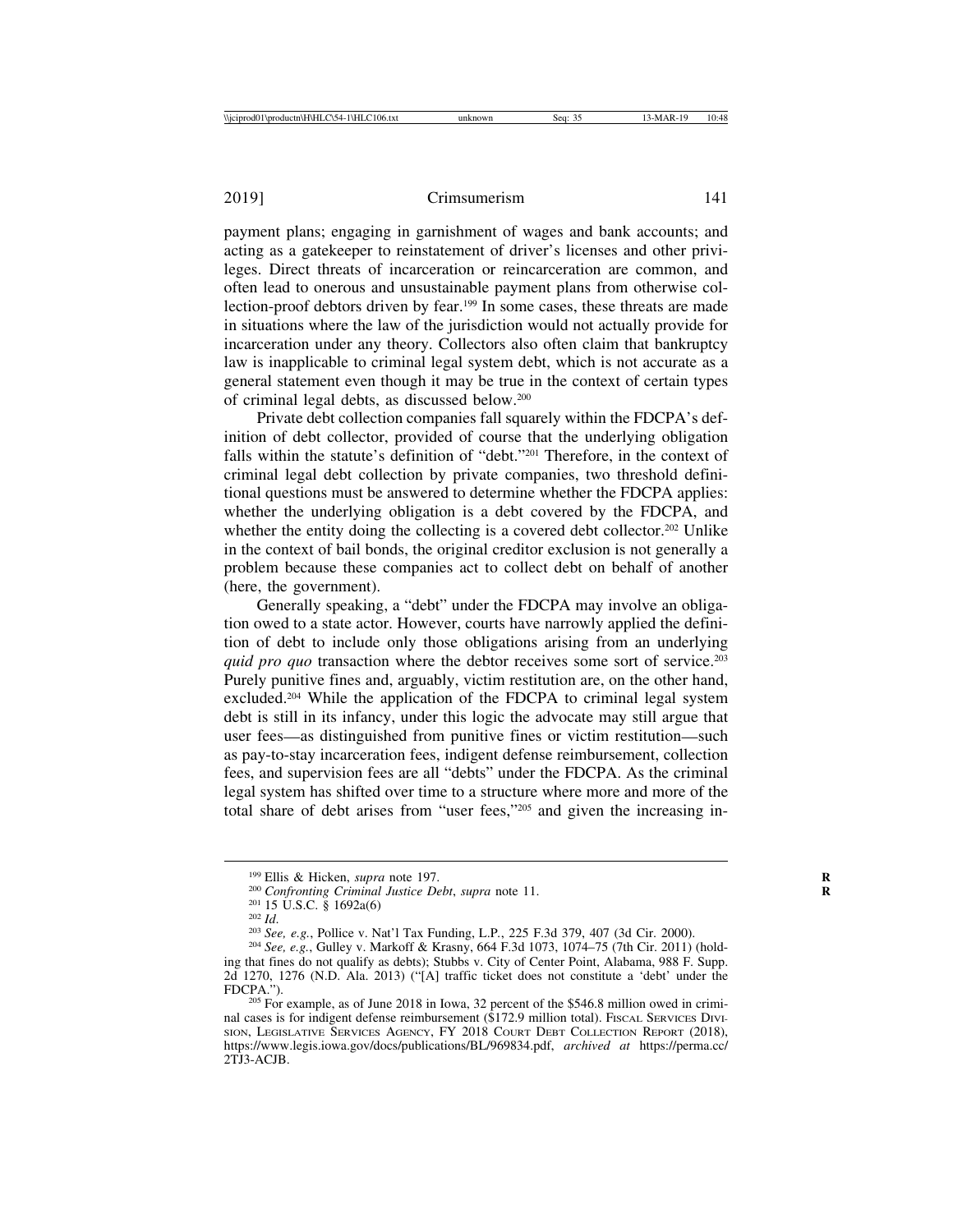volvement of private actors to collect this debt, the FDCPA and state analogues have gained more regulatory relevance.

In the case of indigent defense reimbursement (i.e., full or partial compensation due to the state for the cost of defense), the case for application of consumer protection statutes such as the FDCPA is strengthened by equal protection principles. In *James v. Strange*, 206 the Supreme Court struck down a Kansas statute allowing the state to enter civil judgment against an indigent woman to recoup the cost of her defense.207 The statute also provided that such individuals could not use laws known as "debtor's exemptions," which are used to protect property and income from garnishment and other involuntary collection processes.208 The Court invalidated the statute on equal protection grounds, finding that there was no rational basis to treat low-income debtors more harshly than those with greater financial means.<sup>209</sup> The rule derived from *James* was that states could not employ collection methods that would treat a debtor owing indigent defense reimbursement to the State more harshly than an ordinary civil judgment debtor.210 Later cases extended this rationale to investigator and expert fees, $211$  jury fees,  $212$  and the costs of interpreters.213 In the context of the subset of criminal legal system debt covered by *James*—although this connection has not yet been tested in court—it would seem that to deny debtors the protection of the FDCPA is to treat them more harshly than ordinary civil judgment debtors and thus may be a denial of equal protection.

In addition to the threshold definitional question of what constitutes a debt for FDCPA purposes, advocates advancing FDCPA claims must answer the question of who is a covered "debt collector." For example, the FDCPA does not regulate the conduct of "any officer or employee of the United States or any State to the extent that collecting or attempting to collect any debt in the performance of [their] official duties."214 However, courts have concluded that this provision of the Act does not apply to private businesses collecting state-issued debt. For instance, in *Gillie v. Law Office of Eric Jones*, 215 the Sixth Circuit rejected an argument by a debt collection firm, appointed by the Ohio Attorney General to collect state-connected student

<sup>&</sup>lt;sup>206</sup> 407 U.S. 128 (1972).<br>
<sup>207</sup> *See id.* at 140–42<br>
<sup>207</sup> *See id.* at 130–31.<br>
<sup>209</sup> *See id.* at 141.<br>
<sup>211</sup> Martin v. State, 405 S.W.3d 944, 948 (Tex. App. 2013).<br>
<sup>212</sup> Martin v. Rideau, 943 So. 2d 559, 571 (La. Ct *v. Gillie*, 136 S. Ct. 1594 (2016), and *cert. granted, judgment vacated sub nom. Jones v. Gillie*, 136 S. Ct. 2446 (2016).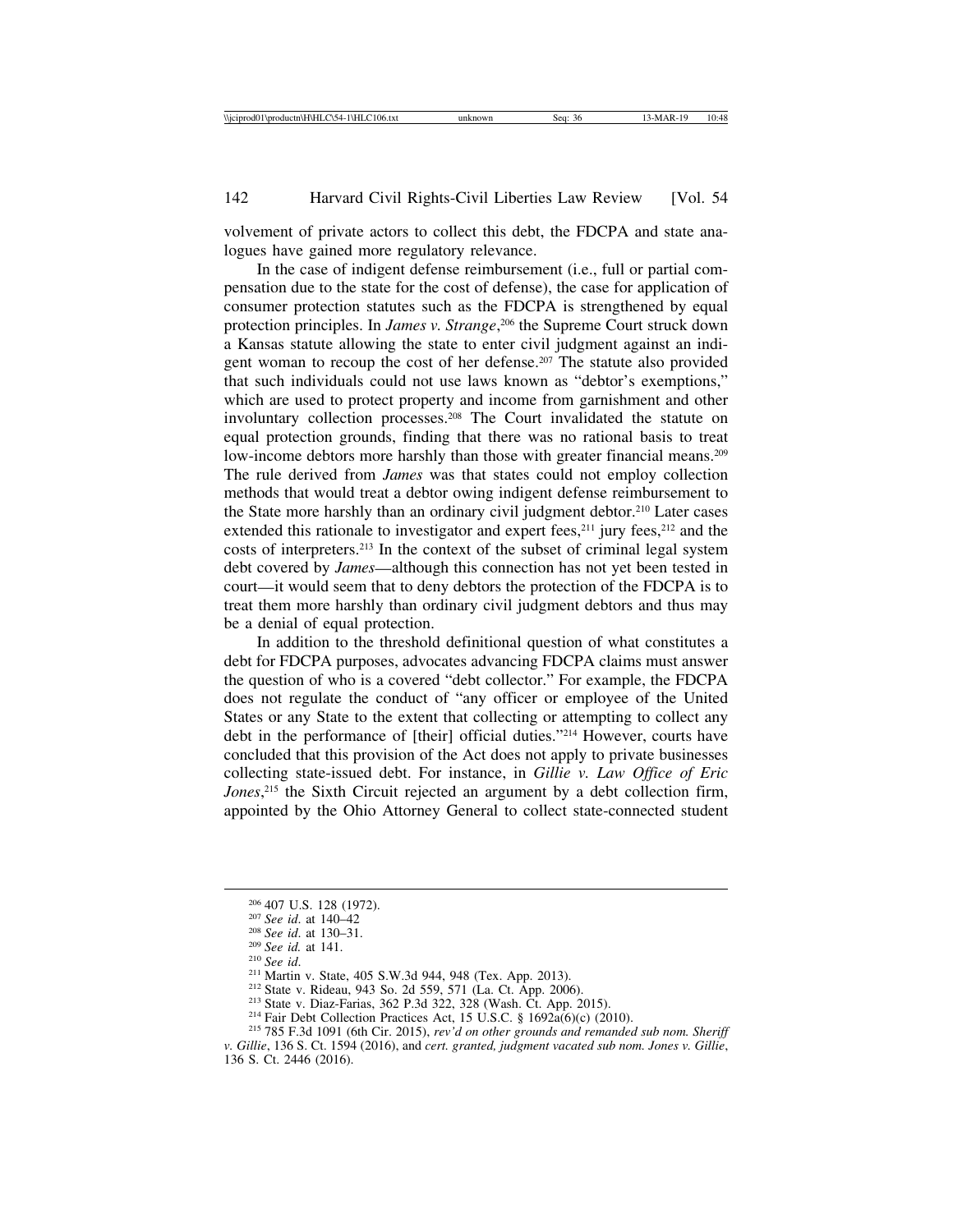loans, that it was excluded from the FDCPA as an "officer of the state."<sup>216</sup> Although *Gillie* was ultimately overturned by the Supreme Court on other grounds,217 this part of the Sixth Circuit ruling remains good law, providing strong support for the argument that the FDCPA covers private debt collection contractors.

The FDCPA prohibits a wide degree of abusive conduct by covered debt collectors. In the criminal legal system debt context, the most relevant of these include false threats of arrest for nonpayment;218 communicating with third parties about the debt;<sup>219</sup> misrepresenting the character, amount, or status of a debt;<sup>220</sup> failure to abide by requests to cease future communications;221 and deceptive or misleading practices generally.

In the context of criminal legal debt, the harshest remedy of all is of course incarceration for failure to pay. One major difference between criminal legal system debt and private sector civil debt is that, while it is generally never permissible to incarcerate a debtor for simply failing to pay the latter, a willful refusal to pay the former may indeed lead to incarceration. But it is well established that ability to pay is an absolute defense to this harsh remedy, because the failure to pay is not willful in its absence.<sup>222</sup> Therefore, in situations where incarceration is a possible sanction for nonpayment, advocates can argue that a collection agency's failure to explicitly inform the debtor that ability to pay is a defense to incarceration is actionably misleading under the FDCPA.

The test for determining whether a debt collector violated the FDCPA is objective and does not depend on whether the debt collector intended to deceive or mislead the consumer. Instead, courts employ the "least sophisticated consumer" standard so that liability turns on whether a debt collector's communication would mislead an unsophisticated but reasonable consumer.223 The least sophisticated consumer standard "ensure[s] that the FDCPA protects all consumers, the gullible as well as the shrewd . . . the ignorant, the unthinking and the credulous."224 Without the critical knowledge that the penalty of incarceration is limited to cases in which debtors fail to pay what they are reasonably able to pay, unsophisticated but reasonable consumers would be very likely to be misled to believe that they would be

<sup>216</sup> *Law Office of Eric Jones*, 785 F.3d at 1098 ("The FDCPA is a broad remedial statute ... with limited, clearly defined exceptions. We find no justification for diluting its protection by broadly interpreting the term 'officer or employee' to include independent contractors.")

<sup>&</sup>lt;sup>217</sup> Sheriff v. Gillie, 136 S. Ct. 1594, 1594 (2016).<br><sup>218</sup> 15 U.S.C. § 1692e(4)–(5).<br><sup>219</sup> 15 U.S.C. § 1692e(b).<br><sup>220</sup> 15 U.S.C. § 1692e(2).<br><sup>221</sup> 15 U.S.C. §§ 1692e(2).<br><sup>221</sup> 15 U.S.C. §§ 1692e(2).<br><sup>221</sup> Bearden v. Geo

Cir. 2006). <sup>224</sup> Clomon v. Jackson*,* 988 F.2d 1314, 1318–19 (2d Cir. 1993) (internal quotations and citations omitted).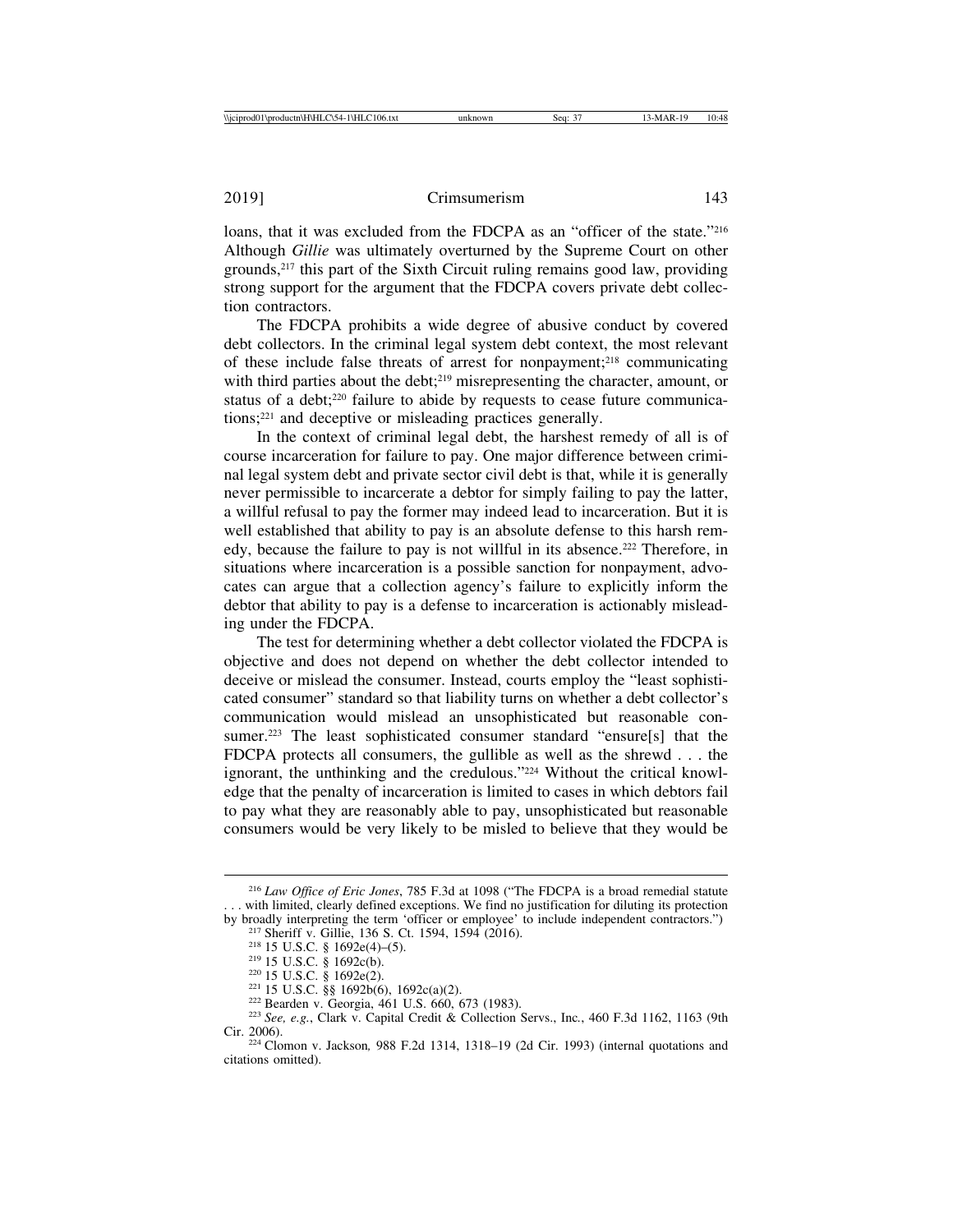incarcerated if they did not pay the debt.<sup>225</sup> Being forced to act on a halfstatement would persuade consumers to unnecessarily pay money that would otherwise be dedicated to the necessities of life, subjecting them and their families to eviction, foreclosure, hunger and other fundamental deprivations in order to preserve their physical liberty. Conversely, a full explanation of both penalty and defense may instead lead them to the viable alternative of asserting inability to pay in the proper forum. To the extent such a requirement would seem to be more than would be required of debt collectors outside of the criminal legal system context, this may be explained by the fundamental nature of the right at issue: personal liberty.<sup>226</sup>

Advocates addressing cases involving criminal legal system debt collection should also consider whether state laws, such as UDAP statutes, might be useful tools for debtors facing criminal legal system debt. One benefit of UDAP laws, as opposed to the FDCPA, is that UDAP laws provide a broad cause of action for unfair and deceptive acts generally, and are not limited to the FDCPA's restrictive definition of "debt."227 Accordingly, they may have wider coverage for conduct related to collection of all criminal legal system debt, not just those subtypes with a transactional or user fee nature. However, some state UDAP laws specifically exclude collection agencies from coverage,<sup>228</sup> and UDAP plaintiffs do not benefit from the FDCPA's least sophisticated consumer standard, which may make some claims more difficult to assert than under the FDCPA.

# *C. Criminal Legal Debt, Disparate Impact, and the Equal Credit Opportunity Act*

Applying consumer protection laws to bail and to government fines and fees may ameliorate some of the most abusive aspects of the criminal legal system. And since communities of color are disproportionately those who have contact with that system, preventing abuses across the board could disproportionately benefit those same communities. Given, however, that racial disparities have driven both mass incarceration and the explosion of criminal legal system debt, the fundamental interests of justice may best be served by attacking those disparities directly. One possible avenue for such a direct

<sup>&</sup>lt;sup>225</sup> A similar violation-by-omission was recently found in the Seventh Circuit case of *Pantoja v. Portfolio Recovery Assocs.*, 852 F.3d 679 (7th Cir. 2017), *cert denied*, 138 S. Ct. 736 (2018). In that case, corresponding with debtors without also warning them that certain actions they took could revive a debt otherwise outside of the statute of limitations was held to be a violation of the FDCPA. *Id.* at 687.<br><sup>226</sup> See Bearden, 461 U.S. 660 at 674.<br><sup>227</sup> See supra note 204 and accompanying text.<br><sup>228</sup> Carolyn Carter, *Consumer Protection In The States: A 50-State Evaluation Of Unfair* 

*And Deceptive Practices Laws*, NAT'L CONSUMER LAW CTR. 1, 19 (2018), https://www.nclc .org/issues/how-well-do-states-protect-consumers.html, *archived at* https://perma.cc/3SL3- 2FAV.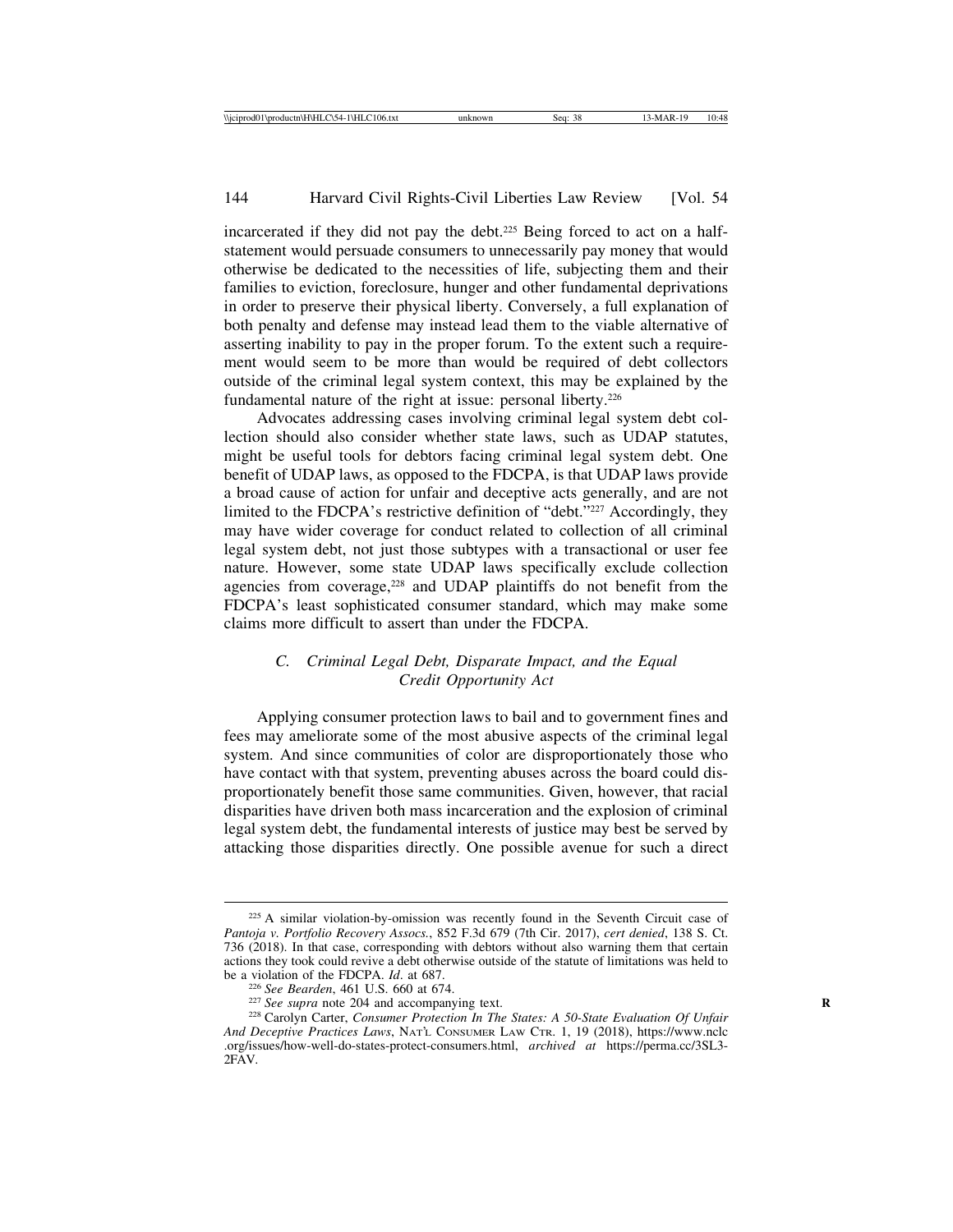attack is the Equal Credit Opportunity Act (ECOA),229 which provides a vehicle for both disparate treatment and disparate impact<sup>230</sup> claims regarding discriminatory treatment in the provision of credit. Unlike some other consumer protection laws, the ECOA regulates the behavior of both state and private actors,231 provided that the underlying transaction falls within the definition of an extension of "credit" as defined by the Act.232 At the time of publication, application of the ECOA to criminal legal system debt has yet to be tested but is nevertheless an avenue that shows some promise.

The ECOA generally prohibits creditors from taking adverse actions against prospective applicants on the basis of membership in a protected class, because all or part of the applicant's income is derived from public assistance, or in retaliation for the exercise of rights under the ECOA itself.<sup>233</sup> The ECOA can therefore be a vehicle to challenge the structural racism that drives mass incarceration and disparate treatment of people of color in the criminal legal system—even if the challenged practices do not, on their face, reference race. Furthermore, because the ECOA covers every aspect of a credit transaction, $234$  it applies to both the initial terms of credit as well as to collection procedures.

In contrast to the more restrictive definitions of debt under the FDCPA or TILA, debt is defined broadly in the ECOA as "the right granted by a creditor to a debtor to defer payment of debt . . . or to purchase property or services and defer payment therefor."<sup>235</sup> Unlike TILA, no finance charge is required for ECOA coverage, and unlike the FDCPA, the underlying debt need not be transactional in nature. For purposes of the ECOA, an "applicant" includes "any person who applies to a creditor directly for an exten-

<sup>&</sup>lt;sup>229</sup> Equal Credit Opportunity Act, 15 U.S.C. § 1691 (2010). <sup>230</sup> In the current regulatory climate, it is with a significant degree of caution that the authors raise the possibility of disparate impact claims under the ECOA. In April 2018, President Trump signed a Senate resolution officially disapproving of CFPB Bulletin 2013-02, which laid out that agency's interpretation of disparate impact under the ECOA. This act was followed by a public statement by acting CFPB Director Mulvaney that the agency would be reviewing the ECOA based on "a recent Supreme Court decision distinguishing between antidiscrimination statutes that refer to the consequences of actions and those that refer only to the intent of the actor," strongly implying that the future of disparate impact under the ECOA is in question. *See* Press Release, Consumer Fin. Prot. Bureau, Statement of the Bureau of Consumer Financial Protection on enactment of S.J. Res. 57 *(*May 21, 2018*),* https://www .consumerfinance.gov/about-us/newsroom/statement-bureau-consumer-financial-protection-

enactment-sj-res-57/, archived at https://perma.cc/P2MJ-DHLS.<br><sup>231</sup> 15 U.S.C. § 1691a(e)–(f).<br><sup>232</sup> Id.; see also 15 U.S.C. § 1691a(d).<br><sup>233</sup> The ECOA provides, among other things, that "[i]t shall be unlawful for any cre to discriminate against any applicant, with respect to any aspect of a credit transaction-(1) on the basis of race, color, religion, national origin, sex or marital status, or age (provided the applicant has the capacity to contract); (2) because all or part of the applicant's income derives from any public assistance program." 15 U.S.C. § 1691(a). *See generally* NATIONAL CON-SUMER LAW CENTER, CREDIT DISCRIMINATION (6th ed. 2013), https://library.nclc.org/cd, archived at https://perma.cc/4AGD-CJST.

<sup>&</sup>lt;sup>234</sup> 15 U.S.C. § 1691a.<br><sup>235</sup> 15 U.S.C. § 1691a(d).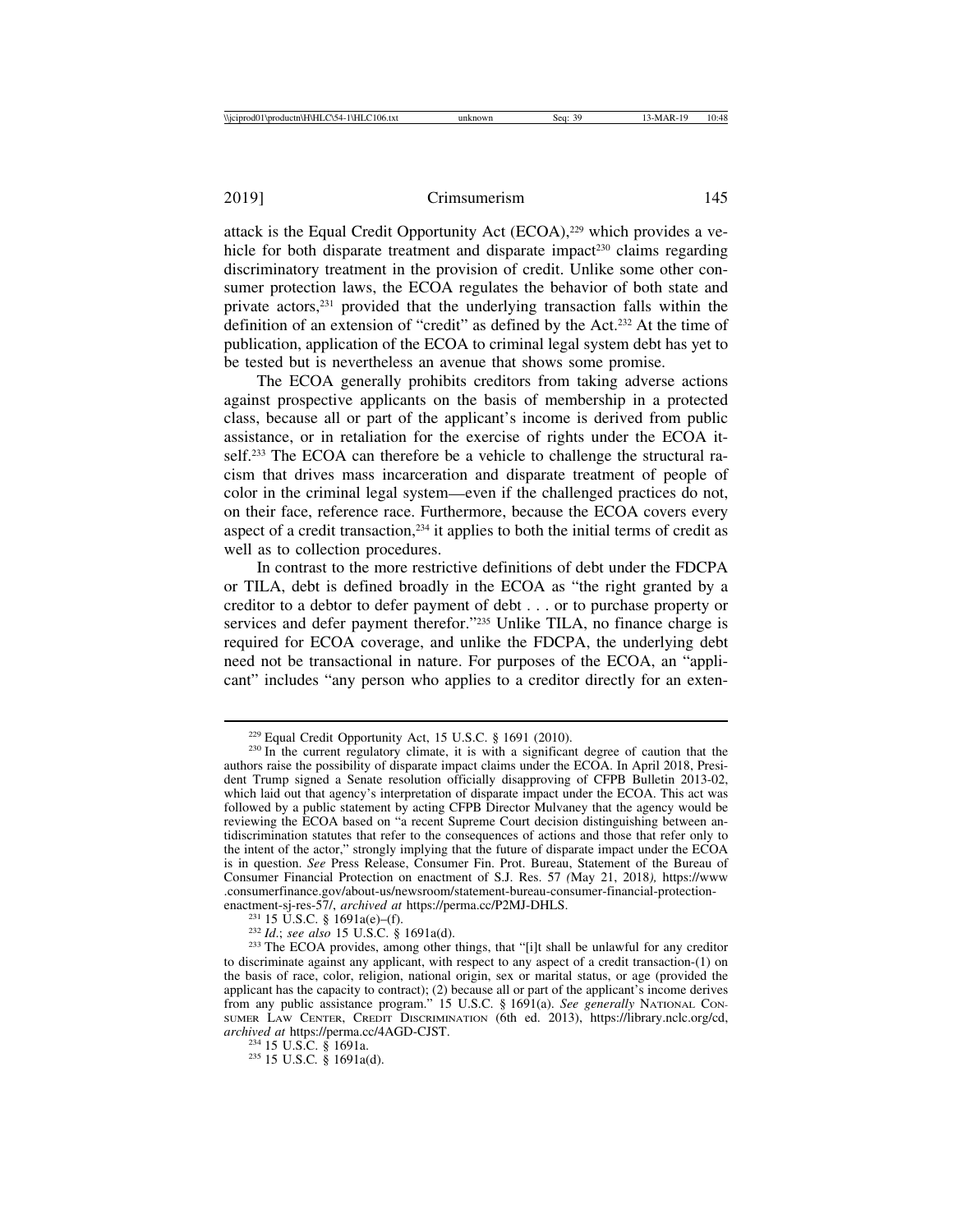sion, renewal, or continuation of credit[.]"236 A "creditor" is "any person who regularly extends, renews, or continues credit . . . or any assignee of an original creditor who participates in the decision to extend, renew, or continue credit."237

The ECOA specifically prohibits taking "adverse action" based on a prohibited classification. This may include the discouragement of applications,<sup>238</sup> a denial of credit,<sup>239</sup> or offering credit on less favorable terms.<sup>240</sup> Any creditor taking adverse action against an applicant, or an existing account holder, must notify the applicant of such action within 30 days.<sup>241</sup> If a creditor denies credit, the notification must contain either specific reasons for the denial, or a statement that the applicant can request those reasons within 60 days.242

The ECOA may be a useful tool to challenge discriminatory practices in the collection of criminal legal debt in two ways. The first involves criminal legal debt installment payment plans, administered either by government actors or by private debt collection contractors. For example, depending on the jurisdiction, people who owe criminal legal debt often enter into payment plans with a court, clerk, prosecutor, or any number of private actors in order to avoid license sanctions, garnishment, or incarceration. These plans would appear to fit under the ECOA's broad definition of "credit" as a deferral of payment of debt.243 A debtor who directly applies for such a plan should be an "applicant" under the ECOA, and any entity that regularly extends payment plans should be a "creditor."244 Examples of adverse actions under this scenario may include common problems associated with these installment payment plans: higher down payment requirements, higher installment amounts, disparities in grace periods, denial of mid-plan modifications based on change of circumstances, or refusal to enter into a payment plan in the first instance.

The second potential use of the ECOA in the context of criminal legal debt involves instances of deferred user fees for a service or tangible item received by the criminal legal system debtor. This may include pay-to-stay jail fees, recoupment of "indigent defense," or any other cost imposed after the service is rendered. Examples of adverse action in this scenario may include less favorable outcomes in ability to pay determinations, as well as the payment plan-related issues mentioned above.

While litigation attacking the racial disparities underlying the explosion of criminal debt is the ultimate purpose of an ECOA-focused approach, this

```
<sup>236</sup> 15 U.S.C. § 1691a(b).<br>
<sup>237</sup> 15 U.S.C. § 1691a(e).<br>
<sup>237</sup> 15 U.S.C. § 1691a(e).<br>
<sup>238</sup> 12 C.F.R. § 10024(b) (2013).<br>
<sup>240</sup> Id.<br>
<sup>241</sup> 15 U.S.C. § 1691a(d)(1).<br>
<sup>242</sup> 15 U.S.C. § 1691a(d)(2)(a)-(b).<br>
<sup>243</sup> 15 U.S.C
```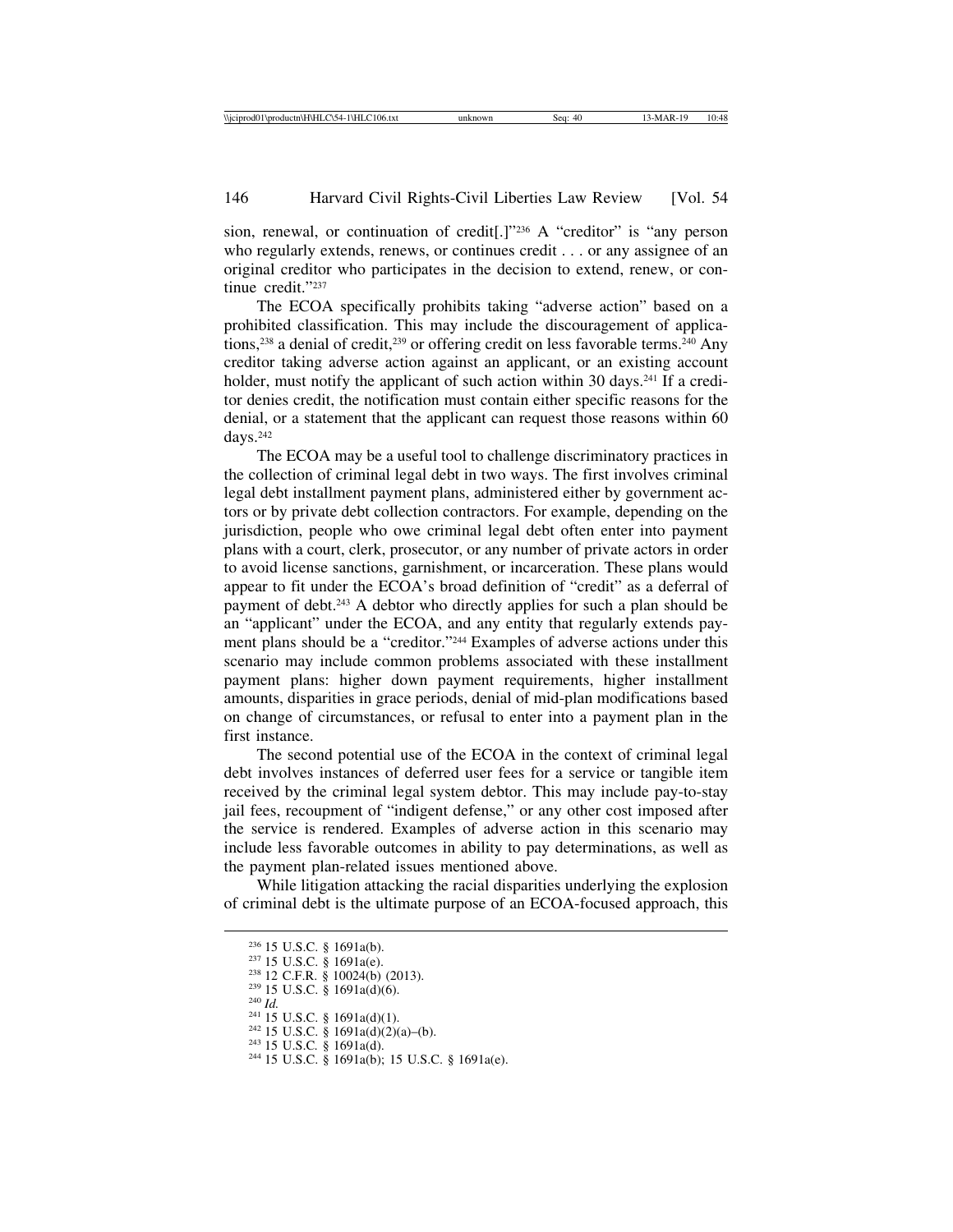2019] Crimsumerism 147

application of the ECOA to criminal legal debt remains untested. For that reason, it may be tactically advantageous to first test the waters with a case that does not involve simultaneously proving that the ECOA is applicable and also proving disparate impact. One candidate for such a case may involve a facial violation of the ECOA's source of income provision, which prohibits adverse treatment based on receipt of public assistance.245 To the extent payment plan policies offer less favorable terms for those who receive public assistance benefits like Social Security, SSDI or TANF, they may be actionable under the ECOA.246 For example, if a payment plan provided that those whose sole income came from disability benefits did not qualify for a plan, but wage earners could automatically enter into the same plan, then that might constitute a cause of action under the ECOA.

#### *D. Governmental Collection of Fines and Fees*

The intersection of consumer protection law and criminal legal debt is not limited to actions against private parties. As application of the ECOA to criminal legal debt illustrates, focusing solely on private actors may unnecessarily narrow the potential impact of consumer protection law in the criminal legal arena. That potential impact is particularly significant in the context of defensive claims, such as bankruptcy and the assertion of debtor's exemptions—that is, laws that protect certain income and assets from involuntary collection. Advocates may also consider bringing affirmative procedural due process claims concerning a court's failure to accord a person who has been through a criminal legal process meaningful opportunities to assert such defensive claims.<sup>247</sup>

#### *1. Bankruptcy*

Bankruptcy can be a powerful remedy for debtors mired in criminal legal debt. However, like many of the applications of consumer protection law discussed in this Article, the application of bankruptcy law is promising but nuanced, and does not provide full coverage for every type of criminal legal debt.248

<sup>245</sup> 15 U.S.C. § 1691(a)(2). <sup>246</sup> *See* Alexander v. AmeriPro Funding, Inc., 848 F.3d 698, 709 (5th Cir. 2017) (finding mortgage applicants plausibly alleged that they applied for mortgage, that mortgage originator refused to consider their Section 8 public assistance income in assessing their creditworthiness, and that, as a result, they received mortgage loans on less favorable terms and in lesser

<sup>&</sup>lt;sup>247</sup> For example, systemic denial of defensive consumer protection claims has been the basis of affirmative claims under 42 U.S.C. § 1983. *See, e.g.*, Sniadach v. Family Fin. Corp. of

<sup>&</sup>lt;sup>248</sup> A more complete exposition on the interaction between criminal justice debt and bankruptcy can be found in *Confronting Criminal Justice Debt: A Guide for Litigation*, NAT'L CONSUMER L. CTR. (Sept. 2016), http://cjpp.law.harvard.edu/assets/CJD-LitigationGuide.pdf, *archived at* https://perma.cc/SGA8-XBX6.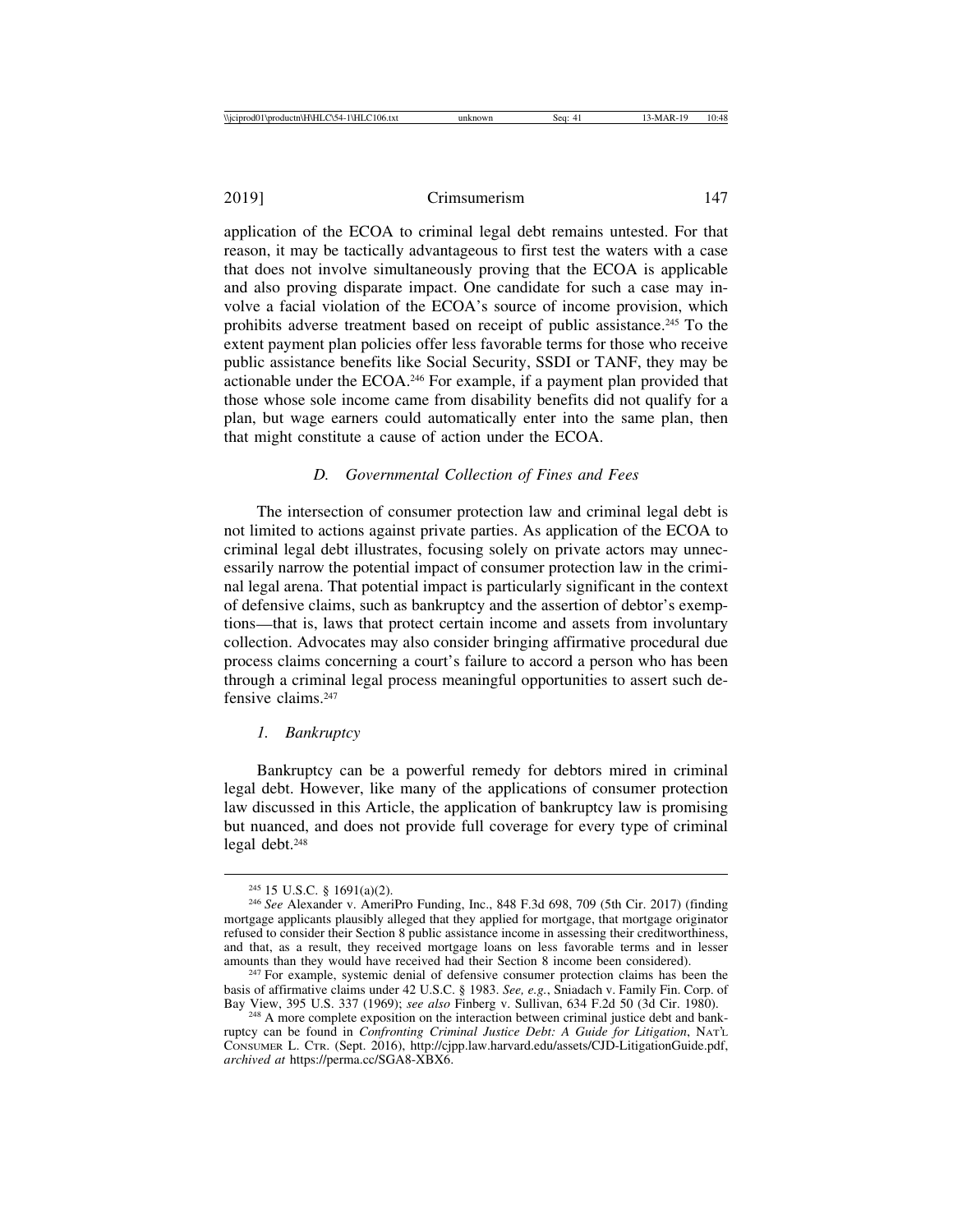The two most important elements of relief in bankruptcy in the context of criminal legal debt are the automatic stay and the discharge. The automatic stay is a global injunction that takes effect immediately after the filing of the bankruptcy petition, and enjoins any action taken to collect a debt listed in a bankruptcy petition without first obtaining leave from the court.<sup>249</sup> Anyone violating this injunction is subject to damages and further injunctive and declarative relief.250 In a criminal legal debt context, the application of the automatic stay is generally not effective as a remedy to prevent or interrupt incarceration,251 but may be used to prevent offset of tax refunds or public benefits, garnishment, or denial of licenses and other privileges.252

Discharge is the ultimate relief sought by a debtor, to be granted at the conclusion of her bankruptcy case. Discharged debts are no longer collectible unless reaffirmed in writing,<sup>253</sup> and any action taken to collect a discharged debt subjects the creditor to damages, plus injunctive and declarative relief.254 The general rule is that all debt may be discharged, unless subject to an exception enumerated in the Bankruptcy Code.255 In the context of criminal legal debt, the debt most commonly exempted from discharge concerns a "fine, penalty or forfeitures payable to and for the benefit of a governmental unit[.]"256 While the statute limits the exception so as not to include "compensation for actual pecuniary loss,"257 the Supreme Court's 1987 decision in *Kelly v. Robinson* ascribed a much broader scope to this exception than implied by the statutory language alone, in effect rewriting the provision.258 In *Kelly*, a debtor attempted to discharge a victim restitution award.259 The debtor argued that this award was "compensation for actual pecuniary loss[,]" and was thus dischargeable in bankruptcy.260 The Court disagreed on two grounds. First, although the award was calculated to cover precisely the State's pecuniary loss, the Court held that it served both a compensatory and a punitive purpose, and further, that the punitive dimension of restitution invoked the exception for discharging fines.261 Second, the Court found principles of federalism persuasive and expressed its "deep conviction that federal bankruptcy courts should not invalidate the results of state crimi-

<sup>&</sup>lt;sup>249</sup> 11 U.S.C. § 362.<br><sup>250</sup> 11 U.S.C. § 362(k); *see* National Consumer Law Center, Consumer Bankruptcy LAW AND PRACTICE Ch. 9 (11th ed. 2016), *available at* https://library.nclc.org/node/99508, *archived at https://perma.cc/Q8TB-DSNJ* (discussing the automatic stay). <sup>251</sup> *See Confronting Criminal Justice Debt: A Guide for Litigation, supra* note 248, at

<sup>71–74.&</sup>lt;br> $\frac{252}{10}$  *Id.* 

<sup>&</sup>lt;sup>253</sup> 11 U.S.C. § 727.<br><sup>254</sup> 11 U.S.C. § 524.<br><sup>255</sup> 11 U.S.C. § 523.<br><sup>256</sup> 11 U.S.C. § 523.<br><sup>256</sup> 14.<br><sup>257</sup> Id.<br><sup>258</sup> Kelly, Conn. Chief State's Att'y, et al. v. Robinson, 479 U.S. 36 (1986).<br><sup>258</sup> Id. at 39.<br><sup>250</sup> Id. at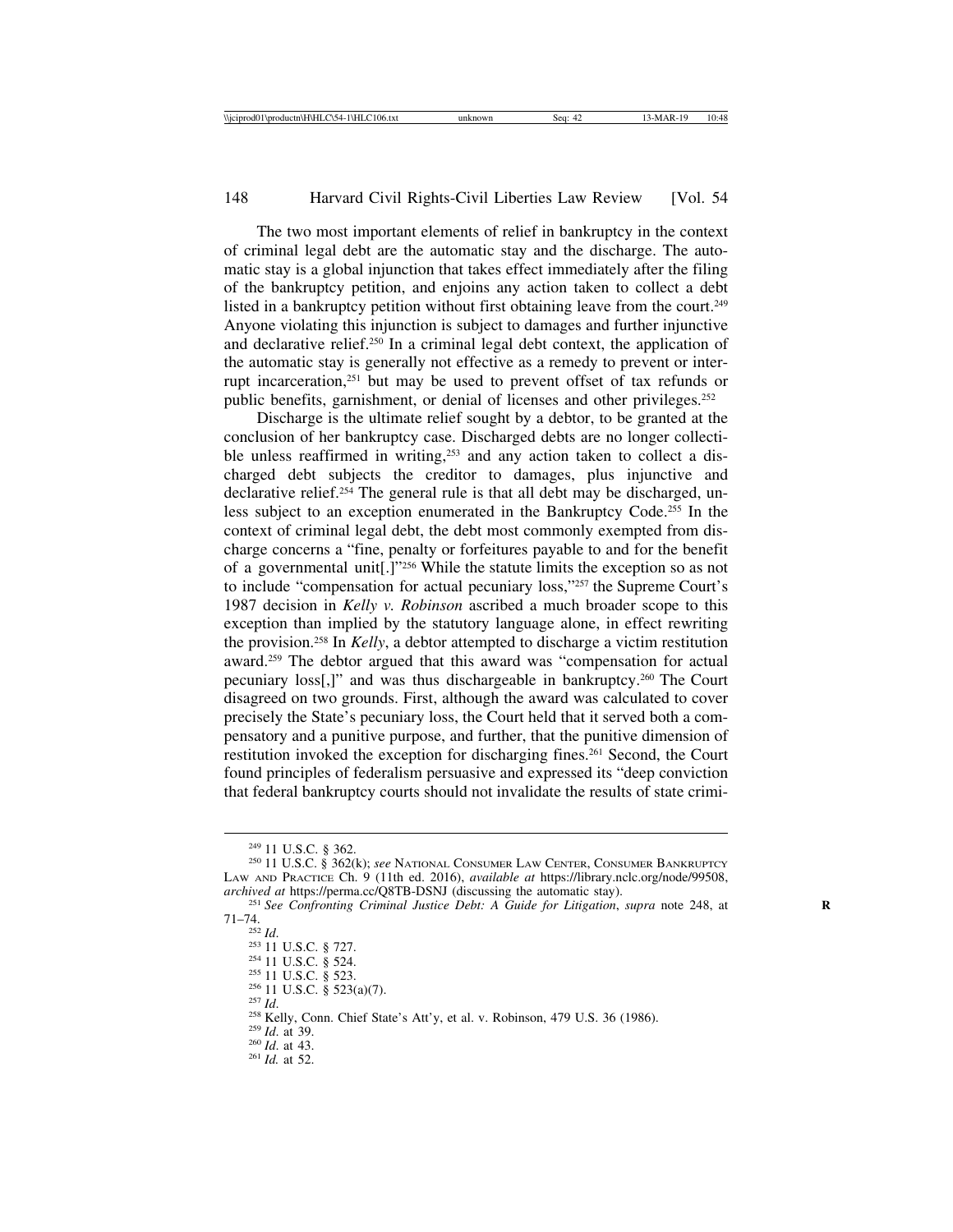nal proceedings."262 Accordingly, the Court held that this exception "preserv[ed] from discharge any condition a state criminal court imposes as part of a criminal sentence."263

Based on the Supreme Court's reasoning in *Kelly*, courts have created a complicated patchwork of discharge exceptions and caveats for criminal legal debt, with considerable variation across jurisdictions. Although exceptions to discharge are to be construed narrowly,<sup>264</sup> courts have nevertheless expanded *Kelly* beyond its limited holding concerning victim restitution.265 However, in recent decades, the legal landscape in which *Kelly* was decided has fundamentally changed. The explosion of cost-shifting user fees designed to place the onus of funding the courts largely on low-income people in the criminal system, as well as the crisis in access to reasonable bail, have undermined the decision's core assumptions.266 In contrast to punitive fines, and the dual compensatory-punitive function of victim restitution, these user fees are imposed on a transactional basis, and primarily serve the function of generating revenue for the state.<sup>267</sup> Accordingly, they should be dischargeable in bankruptcy.

The two primary avenues for potential growth in this area involve equal protection challenges to indigent defense reimbursement and incarceration fees. The reasoning of *James v. Strange*, discussed *supra* in Part III.B, suggests that denying bankruptcy relief for unpaid attorney fees owed to the state but not to a private party may be a denial of equal protection. This appears to be a novel argument in the bankruptcy context.268 An advocate may argue that, like the denial of debtor's exemptions in the statute struck down by *James*, denial of bankruptcy relief in this circumstance would create a two-tiered system of justice where low-income people could not avail themselves of the same consumer protections available to their peers with greater financial means.

As for incarceration fees, until recently most courts had found these fees non-dischargeable in a chapter 7 bankruptcy under a *Kelly* analysis,269 with at least one exception where the fees were imposed outside of the crim-

<sup>262</sup> *Id*. at 47. <sup>263</sup> *Id.* at 50. <sup>264</sup> Gleason v. Thaw, 236 U.S. 558 (1915). <sup>265</sup> *See generally Confronting Criminal Justice Debt: A Guide for Litigation*, *supra* note 248, at 74–86 (explaining various instances where criminal justice debt has been found to be **R** subject to or excepted from bankruptcy discharge).<br><sup>266</sup> See Confronting Criminal Justice Debt, supra note 11.<br><sup>267</sup> Id.<br><sup>268</sup> While novel in a bankruptcy context, in a criminal context at least one court has relied

on *Strange* to reject a sentencing provision imposing probation revocation for attempting bankruptcy discharge of indigent defense fees. *See* State v. Huth, 334 N.W.2d 485, 490 (S.D.

<sup>1983).&</sup>lt;br><sup>269</sup> In re Donohue, 2006 WL 3000100, \*2 (Bankr. N.D. Iowa Oct. 16, 2006) ("Since the debtor's parole was contingent on payment of court costs and such costs are assessed only against convicted criminal defendants, they constitute a part of the criminal sentence." (quoting In re Thompson*,* 16 F.3d 576, 581 (4th Cir. 1994))); In re Maxwell, 229 B.R. 400, 402–05 (Bankr. W.D. Ky. 1998) (finding that the costs of incarceration are non-dischargeable under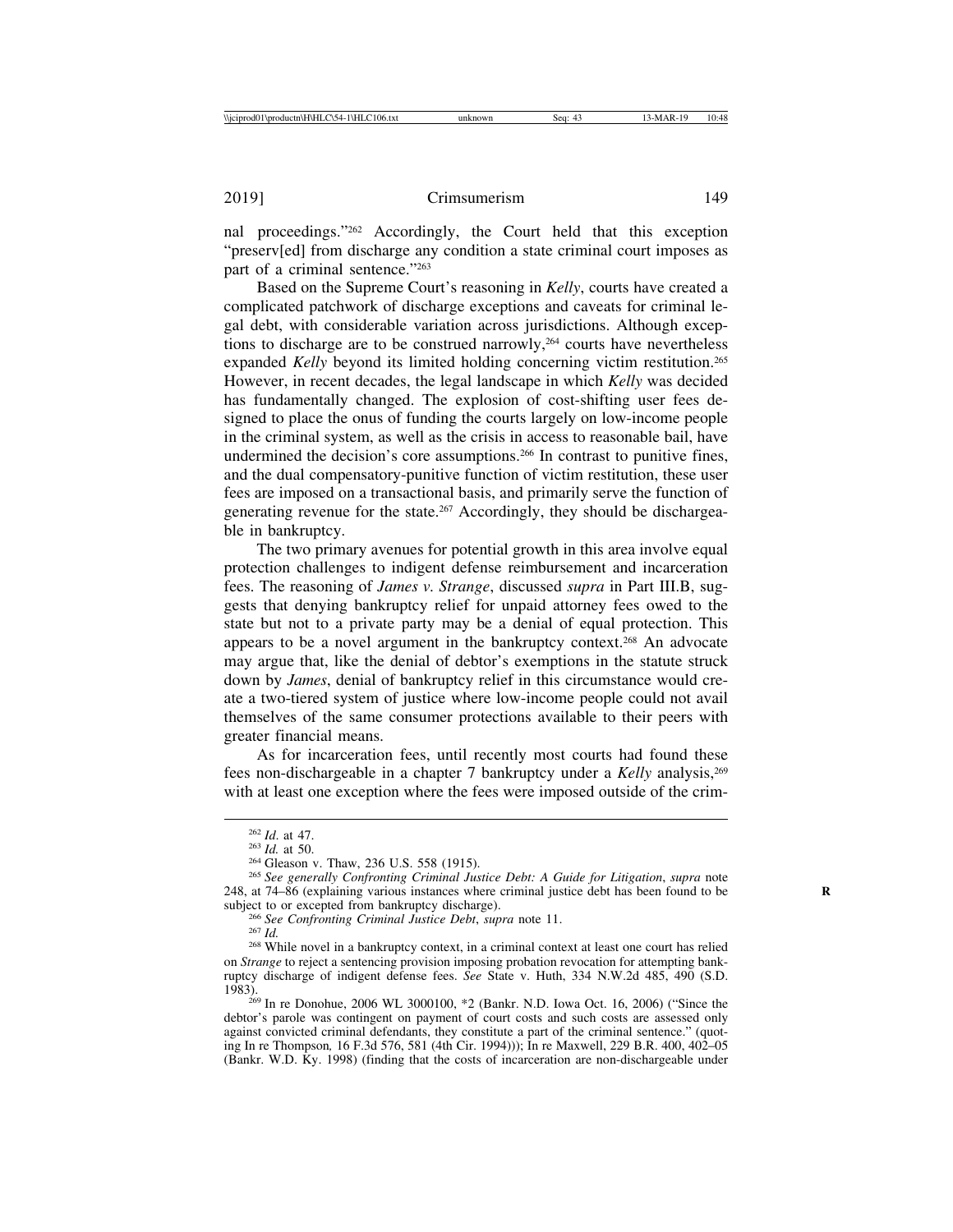inal sentence itself.270 Usually costs of incarceration are calculated on a flat periodic rate for room and board, but sometimes costs are assessed on individualized bases—for example, administrative penalties covering costs for an inmate's failed suicide attempt,<sup>271</sup> destroyed prison property,<sup>272</sup> or attempted escape.273 Until recently, most courts identified such costs as debt because they are "condition[s] a state criminal court imposes as part of a criminal sentence" under *Kelly*. 274

However, in the 2016 case of *In re Milan*, the Eighth Circuit Bankruptcy Appellate Panel signaled what may be the beginning of a retreat from the expansive interpretation previously accorded to *Kelly*. 275 According to the court in *Milan*, "*Kelly* and its progeny make clear that a compensatory element does not render an otherwise penal debt dischargeable. Rather, courts considering whether a debt is compensation for actual pecuniary loss may look to the extent that a debt creates a typical creditor-debtor relationship or represents an expenditure in furtherance of a public governmental duty."276 The court went on to hold that the procedure for recoupment at issue was clearly pecuniary in nature, and thus subject to discharge.277 If this reasoning is adopted beyond the Eighth Circuit, it may signal a return to a narrower reading of  $523(a)(7)$  that more closely reflects the new world of criminal legal system debt that has shifted in character towards revenuegenerating user fees.

Advocates may also plausibly argue that pretrial incarceration debt should be dischargeable under equal protection principles, provided that the debt was incurred due to indigence rather than culpability. In circumstances where bail is set at unreasonable levels, low-income people accused of crimes have no choice but either to plead guilty or to remain incarcerated until their cases proceed to trial. In the latter circumstance, jail fees continue to mount as the accused person waits. In contrast, accused people who are able to afford bail do not incur this cost. This imbalance creates a two-tiered system where costs are automatically substantially higher for low-income people who choose to go to trial. To the extent that a corollary exists between pre-trial incarceration fees stemming from indigence, and the similarly invidious discrimination in *James* targeting those who owed attorney fees to the state rather than a private attorney, additional constitutional arguments favoring dischargeability for low-income people might be available.

the *Kelly* framework); In re Neil, 131 B.R. 142, 143 (Bankr. W.D. Mo. 1991) (ruling that jail fees are not dischargeable and characterizing them as fines).

<sup>&</sup>lt;sup>270</sup> In re Miller, 511 B.R. 621, 627–29 (Bankr. W.D. Mo. 2014).<br><sup>271</sup> See In re Reimann, 436 B.R. 564 (Bankr. E.D. Wis. 2010).<br><sup>272</sup> See In re Merritt, 186 B.R. 924 (Bankr. S.D. III. 1995).<br><sup>273</sup> See State v. Van Horn (I 2012). <sup>274</sup> In re Miller, 511 B.R. at 627. <sup>275</sup> *See* In re Milan, 556 B.R. 922, 925 (8th Cir. B.A.P. 2016). <sup>276</sup> *Id.* <sup>277</sup> *Id*.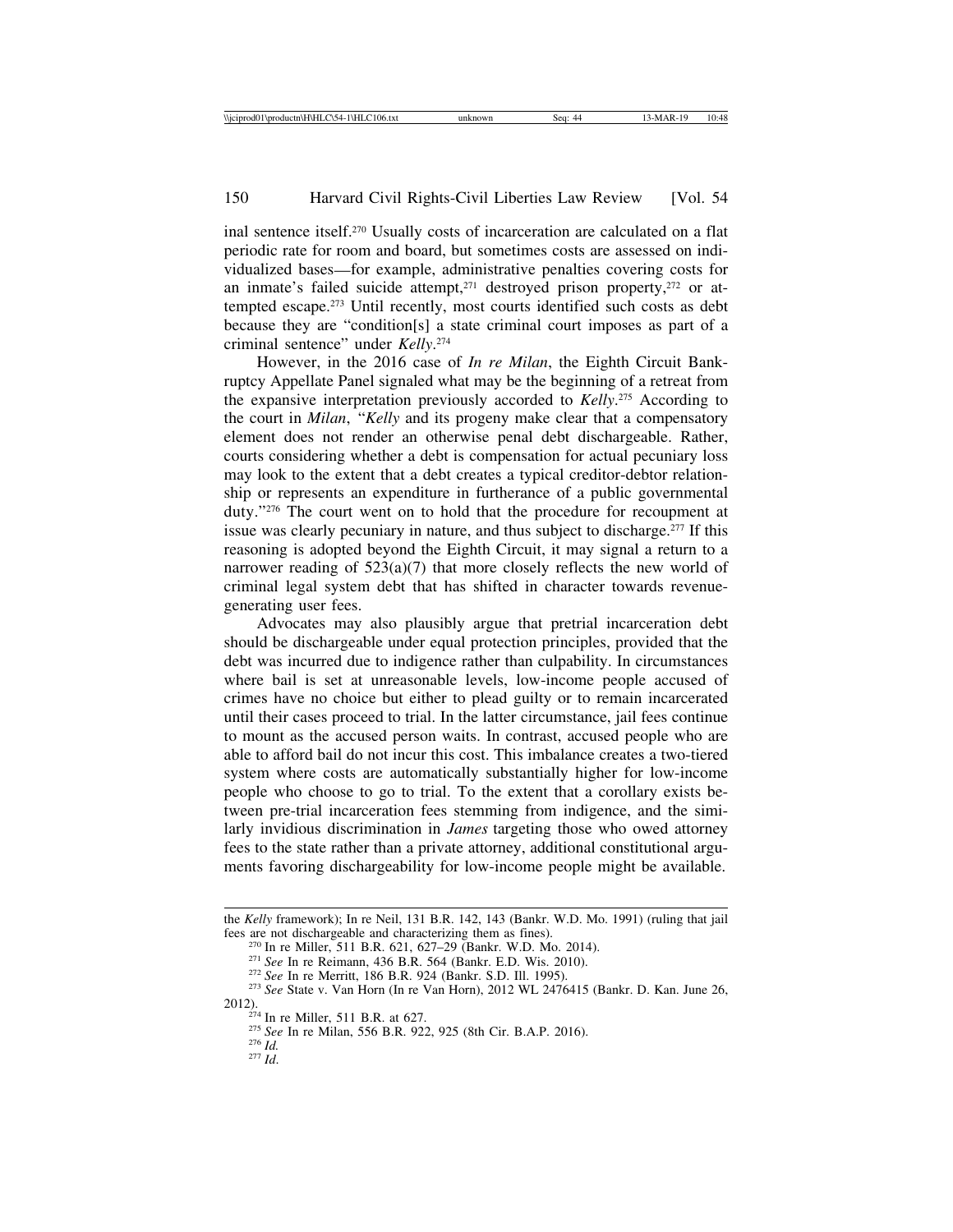#### *2. Debtor's Exemptions*

Debtor's exemptions, derived from both state and federal law, can be a powerful protection for debtors facing garnishment, offset of benefits, or other involuntary legal processes.<sup>278</sup> By allowing the debtor to retain sufficient income and assets to maintain a basic standard of life, these laws balance a creditor's right to collect against the potentially devastating effects of unchecked collection on the debtor, the debtor's family, and society at large. Depending on the jurisdiction, exempt property can include everything from the tools of one's trade, to a homestead, to personal earnings or public benefits.279

The application of debtor's exemptions to the collection of criminal legal debt has evolved into a highly complex area, given the interplay between civil and criminal law, and between federal, state, and municipal law. By way of example, some states' collection statutes explicitly provide that no exemptions apply to the involuntary collection of criminal legal debt, theoretically allowing collectors to take 100 percent of a debtor's income and assets.280 Other states explicitly segregate criminal legal debt from other types of debt and provide a more limited set of exemptions for criminal debt.281 Most commonly, state codes are simply silent on the issue, leaving it up to courts to determine on an *ad hoc* basis.

To the extent that state law purports to limit the application of debtor's exemptions, the U.S. Supreme Court has held that exemptions rooted in federal rather than state law pre-empt such attempts.282 The most common of these federal protections cover wages,283 public benefits such as Social Security,284 Supplemental Security Income,285 and VA benefits,286 as well as

<sup>278</sup> *See generally* NATIONAL CONSUMER LAW CENTER, COLLECTION ACTIONS Ch. 12, Apps. C, D, E, G (3d ed. 2014), *available at* www.nclc.org/library, *archived at* https://perma .cc/YRY2-ME8P (providing detailed text and statutory appendices regarding debtor's exemp-

tions generally). <sup>279</sup> *See, e.g.*, ARK. CODE ANN. § 16–66–201 *et seq.*; FLA. STAT. ANN. § 222.01 *et seq.*;

<sup>&</sup>lt;sup>280</sup> See, e.g., HAW. REV. STAT. ANN. § 651-122 (West 1982); IOWA CODE ANN. § 909.7 (West 1993) (fines); NEB. REV. STAT. ANN. § 29-2407 (West 2018) (anyone sentenced to less than two years of incarceration has no debtor's exemptions in regard to fines, costs, and forfeited recognizances); N.C. GEN. STAT. ANN. § 1C-1601(e) (West 2013) (exemptions do not apply to appearance bonds, criminal justice debt liens, and restitution); 42 PA. CONS. STAT. § 8127(a)(5) (West 2005); State v. Allen, 71 Ala. 543, 545 (Ala. 1873); Newburn v. RFB Petroleum, Inc., 775 P.2d 93, 95 (Colo. App. 1989) (exemptions do not apply to collection of

<sup>&</sup>lt;sup>281</sup> *See, e.g.*, DEL. CODE ANN. tit. 11, § 4104(c) (West 2015) (limiting normal wage exemptions); N.Y. EXECUTIVE LAW § 632-a (McKinney 2011) (Son of Sam Law); N.D. CENT. CODE ANN. § 28-22-01 (West 2009); S.D. CODIFIED LAWS § 43–45–10; TENN. CODE. ANN. § 26-2-306 (West 1981).<br><sup>282</sup> *See* Bennett v Arkansas, 485 U.S. 395, 397 (1988).<br><sup>283</sup> 15 U.S.C. § 1673 (1978).<br><sup>284</sup> 42 U.S.C. § 407.<br><sup>285</sup> 42 U.S.C. § 1383(d)(1).<br><sup>286</sup> 38 U.S.C. § 5301(a)(1).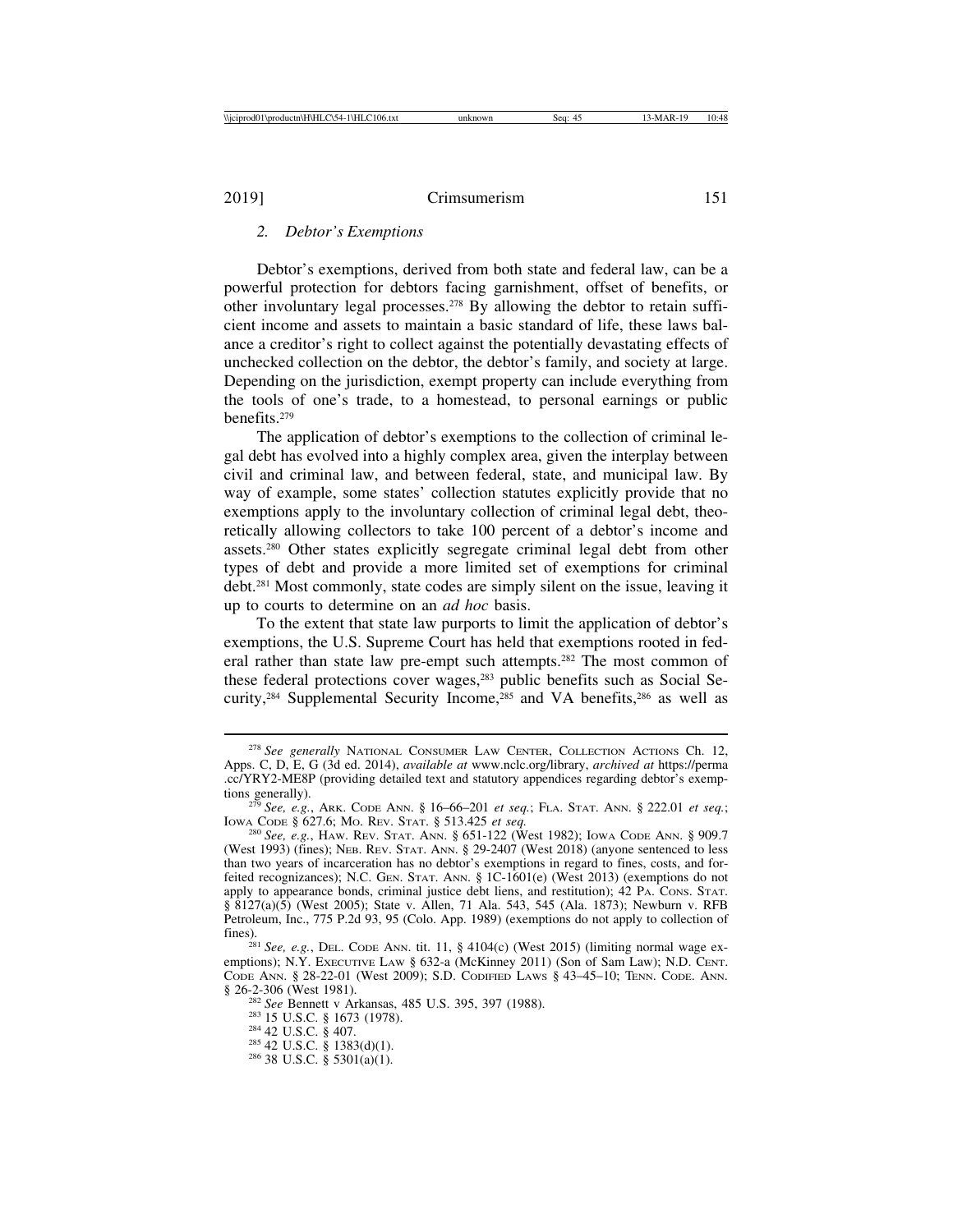pensions covered by ERISA287 and federally connected student loan disbursements.<sup>288</sup>

Perhaps the strongest federal exemption is rooted in the anti-alienation provision applicable to Social Security and Supplemental Security Income, which provides that these benefits shall not "be subject to execution, levy, attachment, garnishment, or *other legal process*[.]" 289 In addition to providing a complete defense to garnishment, the residual clause referencing "other legal process" may prevent a common way around exemptions – simply ordering an individual to pay, with the implied threat of incarceration if they fails to do so. This possibility arose directly in the 2016 case of *City of Richland v. Wakefield*. <sup>290</sup> In *Wakefield*, the Washington Supreme Court interpreted the residual category of "other legal process" to include a lower court's order directing Brianna Wakefield to pay criminal legal debt in installments of \$15 per month from SSI, her sole source of income.291 The implication of the lower court's order was that, if she did not make the payments, Ms. Wakefield could be subject to contempt for failure to pay.292 The Washington Supreme Court held that any such order would violate the federal anti-alienation provision, just as if it were a garnishment or levy.293

Failure to accord debtors the full benefit of exemptions is not only a claim for defensive postures; it may also be a basis for affirmative litigation. The right to a meaningful opportunity to raise debtor's exemptions through constitutionally sufficient notice and hearing procedures is a bedrock principle, established by the line of cases arising from the seminal 1969 due process case of *Sniadach v. Family Finance Corp. of Bay View*. 294 In *Sniadach*, the Court struck down a Wisconsin statute allowing a creditor to garnish a debtor's wages without any prior notice or hearing as violative of procedural due process:

a prejudgment garnishment of the Wisconsin type may as a practical matter drive a wage-earning family to the wall. . . [w]here the taking of one's property is so obvious, it needs no extended argument to conclude that absent notice and a prior hearing[,] this prejudgment garnishment procedure violates the fundamental principles of due process.295

Chem, 419 U.S. 601, 608 (1975); Connecticut v. Doehr, 501 U.S. 1, 4 (1991).

<sup>287</sup> 29 U.S.C. § 1056(d)(1) (ERISA covered pensions); 26 U.S.C. § 401(a)(13) ( 401k plans)<br>
<sup>288</sup> 20 U.S.C. § 1095a(d).<br>
<sup>299</sup> 42 U.S.C. § 407 (1998) (emphasis added).<br>
<sup>290</sup> 380 P.3d 459 (Wash. 2016).<br>
<sup>291</sup> *Id.* at 465.<br>
<sup>293</sup> *Id.* at 465.<br>
<sup>293</sup> *Id.* at 465.<br>
<sup>294</sup> 395 U.S. 337, 341–42 (1969).<br>
<sup>29</sup>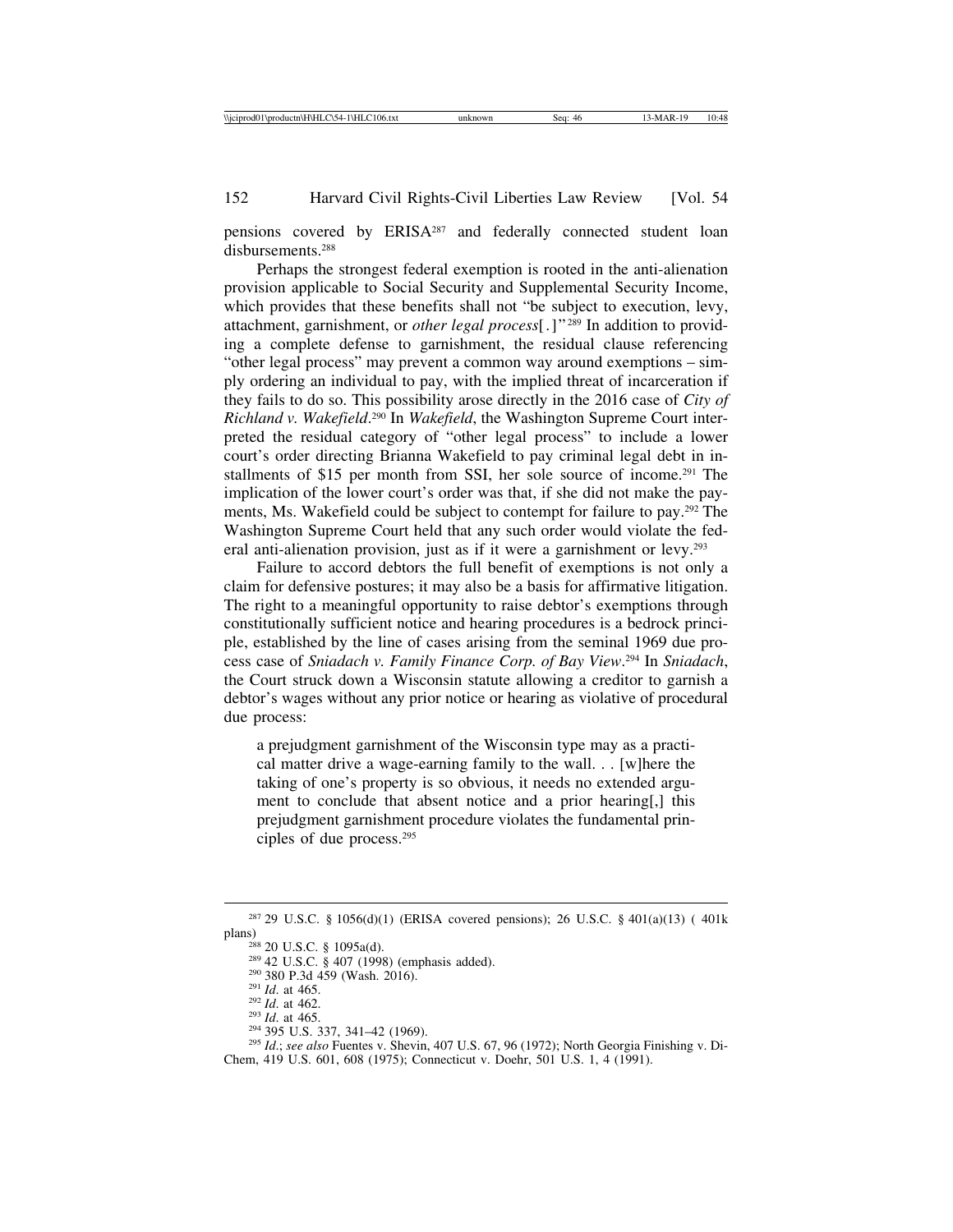2019] Crimsumerism 153

In the years following, defendants have challenged these denials of due process rights under § 1983, specifically invoking the right to a meaningful opportunity to raise debtor's exemptions and to have adequate notice of that right.296 Decided in the context of private sector civil judgments, these cases were instrumental in creating the hard boundaries that today protect consumers from utter destitution by shielding basic income and assets.297

In the context of criminal legal system debt, the rights to notice of and a meaningful opportunity to raise debtor's exemptions are too often circumvented through incarceration or the threat thereof.<sup>298</sup> People threatened with loss of liberty will agree to pay an obligation with funds that would otherwise clearly be protected from involuntary process. The due process challenge of our times may indeed focus on dismantling this system which, through fear of incarceration, accomplishes the same ends that the United States Supreme Court rejected almost half a century ago.

#### **CONCLUSION**

Understanding the changing landscape of the criminal legal system through the lens of consumer protection law can help identify ways to apply existing laws—even those not often applied in the criminal context—to ameliorate unlawful practices. Effectively applying consumer protection laws in the criminal legal context requires tracing the different ways private corporations (and the government) act in the American criminal legal system: from the moment of arrest, through trial and incarceration, to the conclusion of state supervision. Advocates need to examine how systemimpacted consumers are treated at each of these stages: the various costs imposed; the context in which these costs are levied; and any abusive practices that may occur. Keeping in mind consumers' rights with respect to the private companies working in the criminal legal system, advocates must seek to understand how the services offered by these companies are analogous conceptually as well as legally—to the high-fee services offered by industries operating in other areas of the marketplace.

Effective enforcement of consumer protection laws in the criminal legal context will not only protect individuals from abusive practices by the growing number of predatory private companies working in this sector. We hope it will also challenge the privatization of the criminal legal system overall, at a moment when for-profit and commercial-based substitutes to traditionally government activity are proliferating, diversifying, and becoming entrenched. The more that private businesses can derive profit from the system

<sup>&</sup>lt;sup>296</sup> *See, e.g.*, Finberg v. Sullivan, 634 F.2d 50, 62 (3d Cir.1980); Bliek v. Palmer, 916 F.Supp. 1475, 1489 (N.D. Iowa 1996).

<sup>&</sup>lt;sup>297</sup> Id.<br><sup>298</sup> See, e.g., Am. Civil Liberties Union, In for a Penny: The Rise of America's New DEBTORS' PRISONS (2010), https://www.aclu.org/files/assets/InForAPenny\_web.pdf, *archived at* https://perma.cc/X7PS-HJDK.